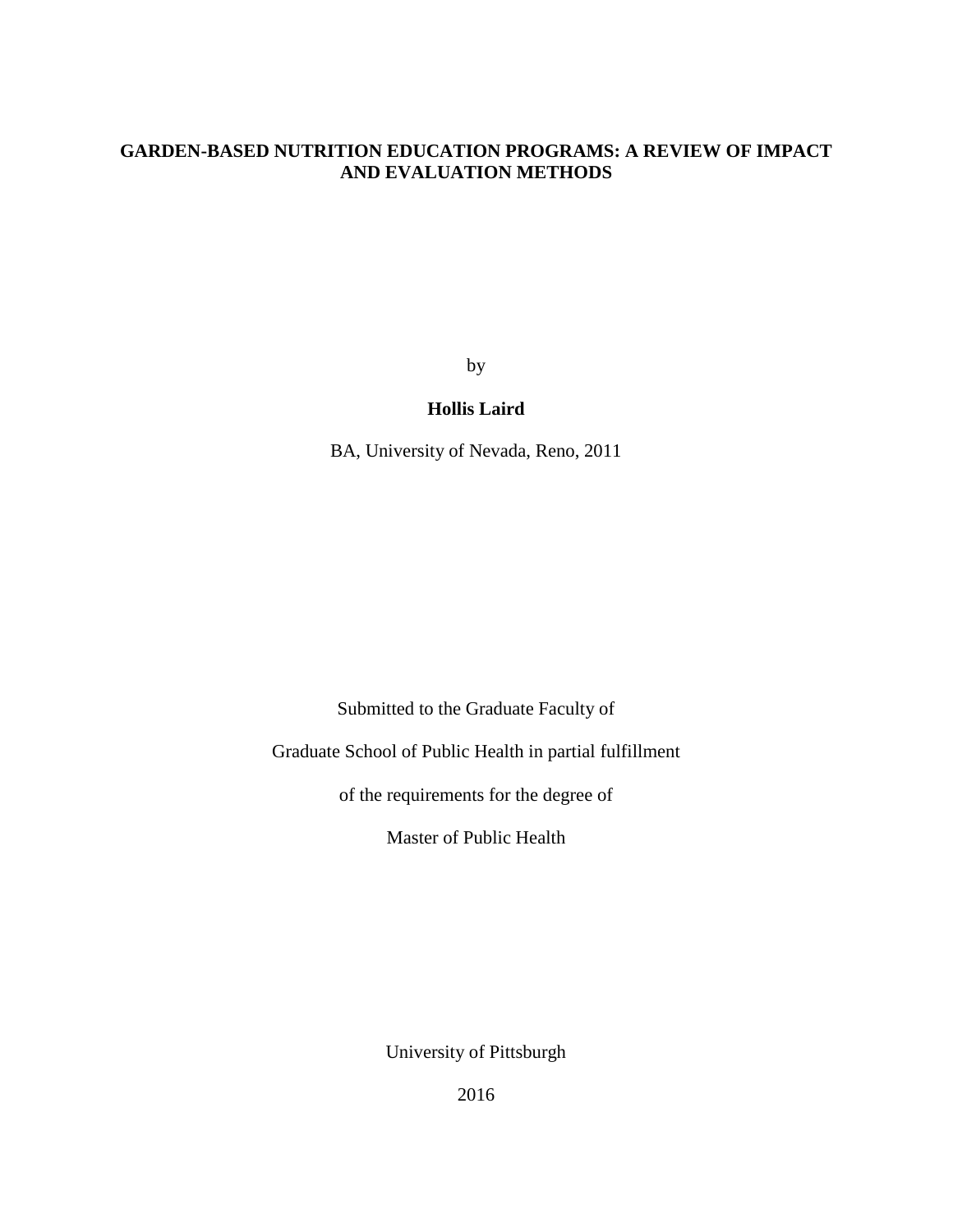# UNIVERSITY OF PITTSBURGH

### Graduate School of Public Health

This thesis was presented

by

Hollis Laird

It was defended on

April 6, 2016

and approved by

# **Thesis Advisor:**

Mary Hawk, DrPH Assistant Professor Department of Behavioral and Community Health Sciences Graduate School of Public Health University of Pittsburgh

Jeanette Trauth, PHD Associate Professor Department of Behavioral and Community Health Sciences Graduate School of Public Health University of Pittsburgh

> Elizabeth Venditti, PHD Assistant Professor Department of Psychiatry School of Medicine University of Pittsburgh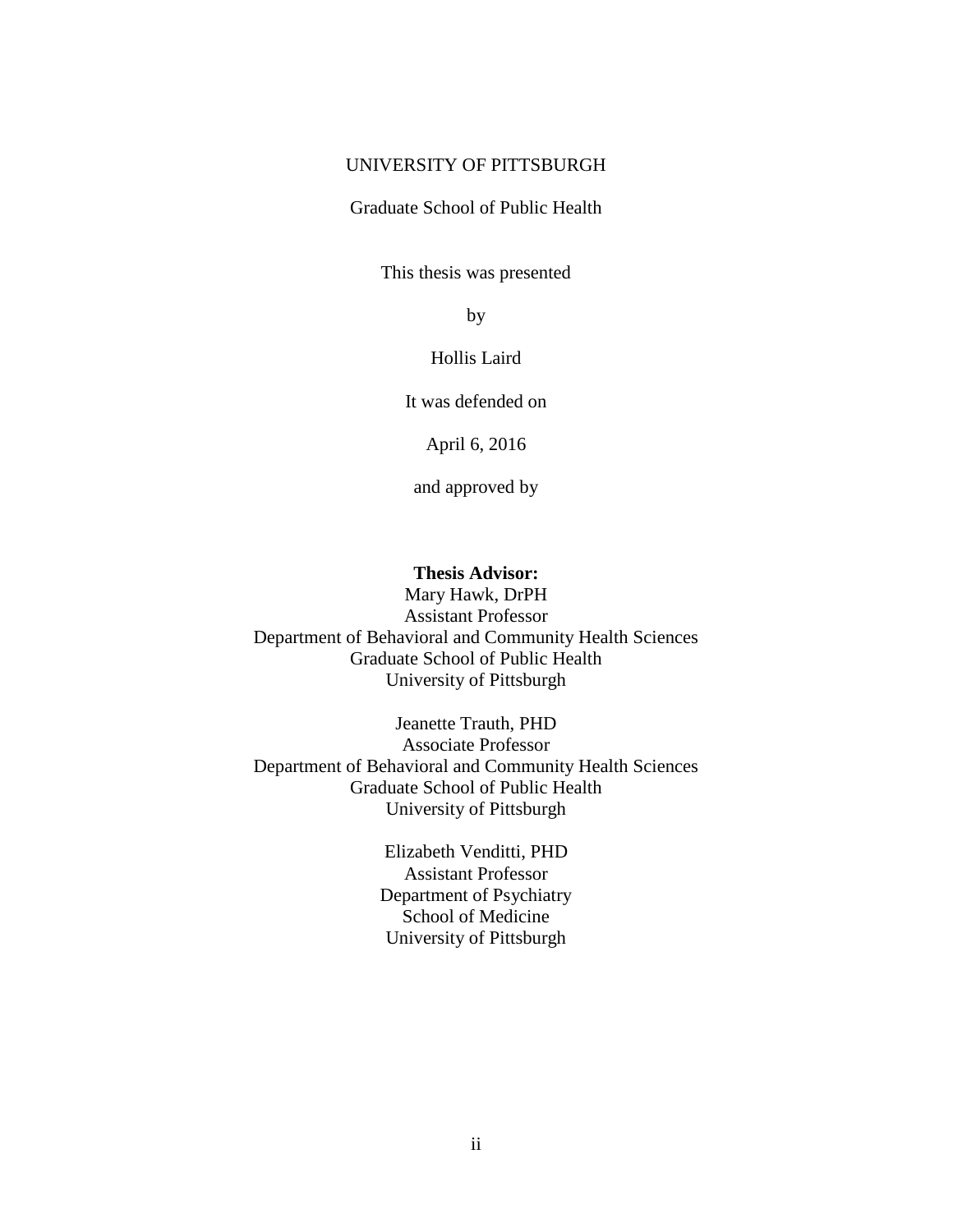Copyright by Hollis J. Laird

2016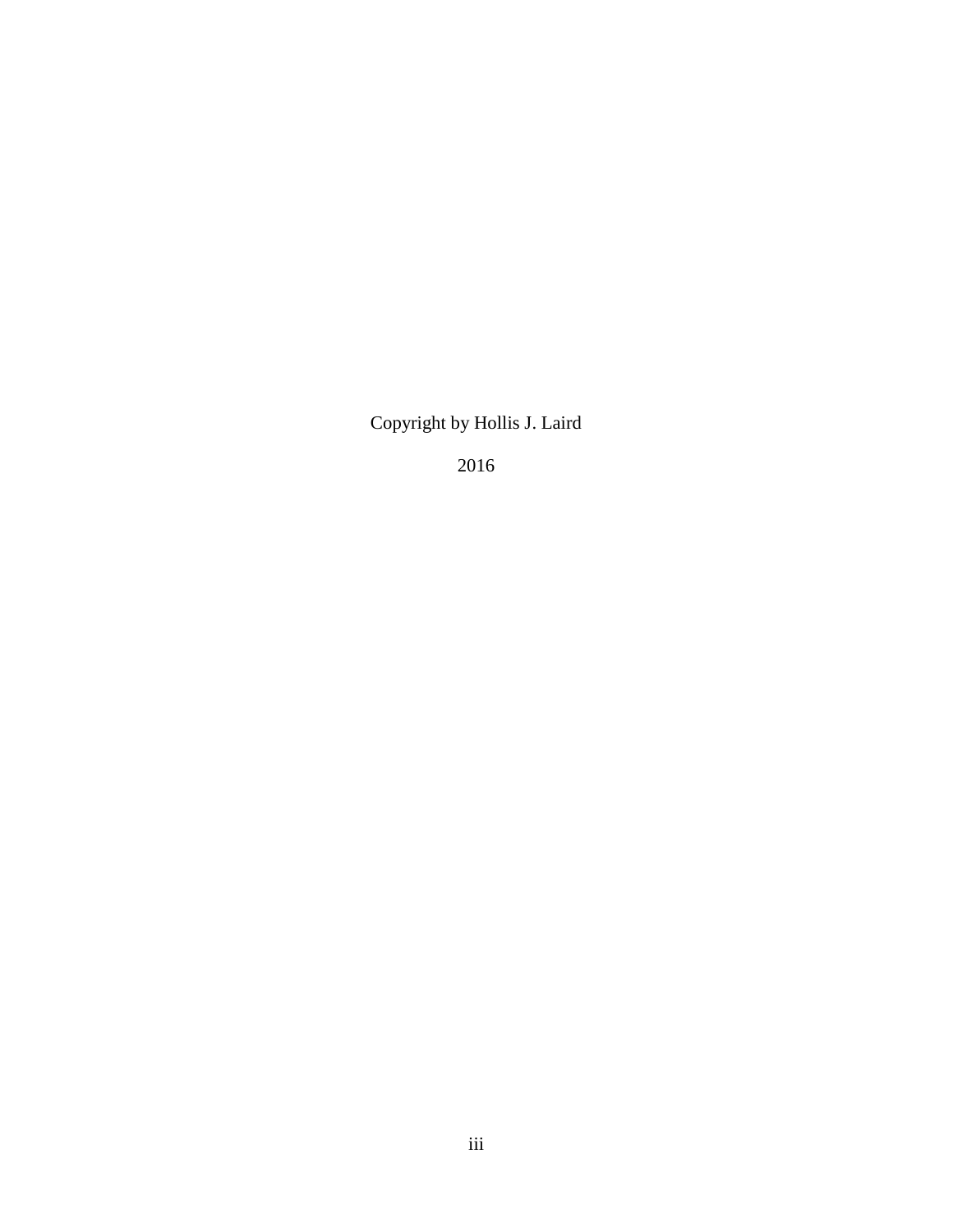# **GARDEN-BASED NUTRITION EDUCATION PROGRAMS: A REVIEW OF IMPACT AND EVALUATION**

Hollis Laird, MPH

University of Pittsburgh, 2016

# **ABSTRACT**

The goal of this paper is to examine the effects of garden-based nutrition education programs and their methods of evaluation. Current literature shows that garden-based nutrition education programs have positive effects on children including: increased knowledge about fruits and vegetables, increased knowledge about science, increased preference for fruits and vegetables, increased consumption of fruits and vegetables, and increased self-efficacy. The first objective of this paper is to review the extant literature regarding garden-based nutrition education programs in order to identify effective programs. The second objective is to review current methods used to evaluate of garden-based nutrition education programs in order to identify the limitations. Examining the evaluation methods for these interventions is vital as there are currently no standardized evaluation methods for garden-based nutrition education programs. By developing standardized evaluation tools we will be better able to study the impact of programs, but first these methods need to be examined. Lastly, this paper describes the evaluation of an existing community garden with a garden-based nutrition education component aimed at children, Enright Community Garden. The public health significance of this paper is that with disproportionate levels of childhood obesity in marginalized communities characterized by little to no access to healthy foods, we must identify effective interventions that increase knowledge, exposure, and access to fresh fruits and vegetables.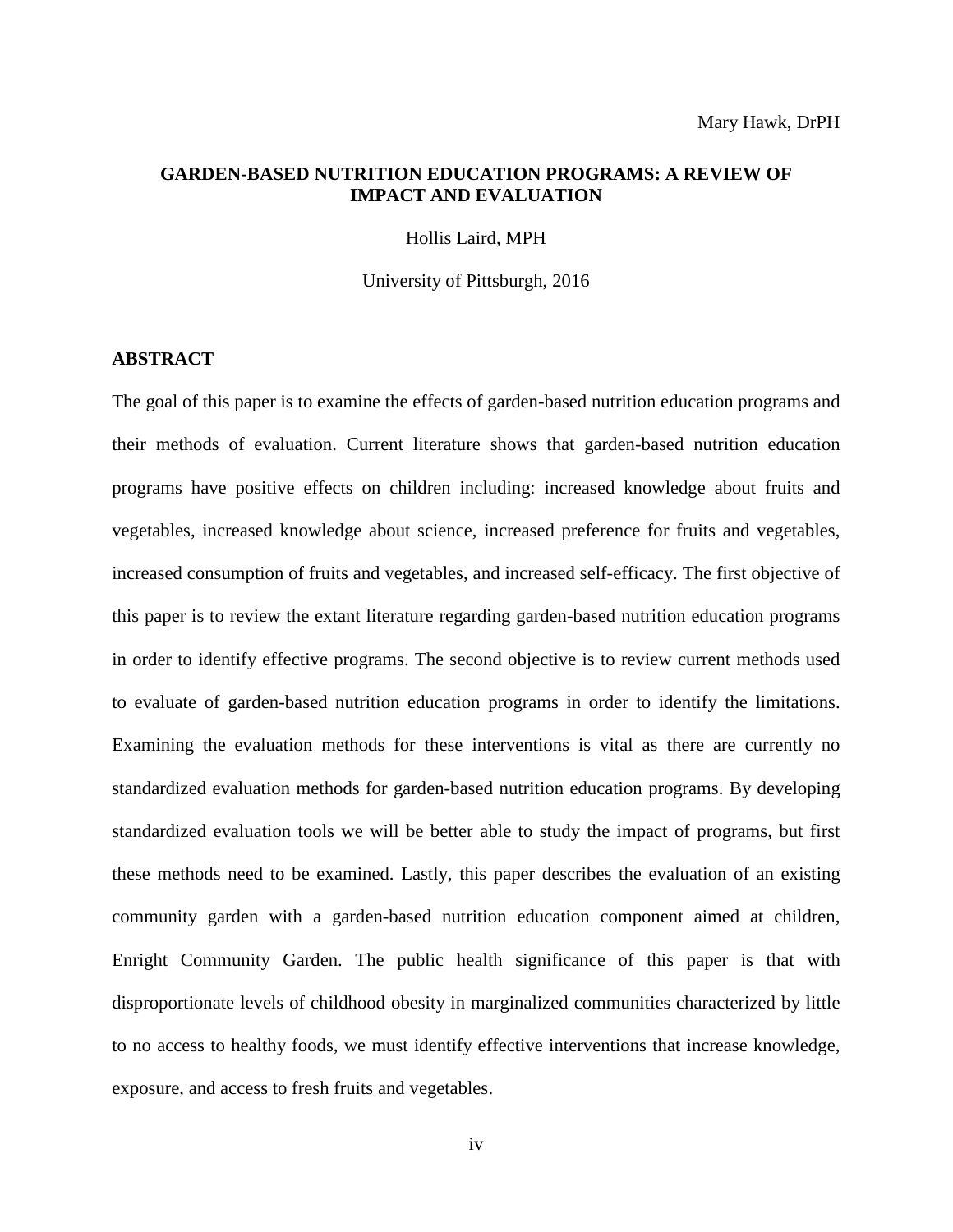# **TABLE OF CONTENTS**

| 1.0 |     |       |                                                                         |  |
|-----|-----|-------|-------------------------------------------------------------------------|--|
| 2.0 |     |       |                                                                         |  |
|     | 2.1 |       | <b>INTERVENTIONS</b><br>INVOLVING GARDEN-BASED NUTRITION                |  |
|     |     |       |                                                                         |  |
|     |     | 2.1.1 |                                                                         |  |
|     |     | 2.1.2 |                                                                         |  |
|     |     | 2.1.3 | Gaps and limitations of garden-based nutrition education programs 26    |  |
|     |     | 2.1.4 | Theoretical frameworks underlying garden-based nutrition education      |  |
|     |     |       |                                                                         |  |
|     | 2.2 |       | <b>GARDEN-BASED NUTRITION EDUCATION</b><br><b>EVALUATION OF</b>         |  |
|     |     |       |                                                                         |  |
|     |     | 2.2.1 | Literature review of evaluation methods used for garden-based nutrition |  |
|     |     |       |                                                                         |  |
| 3.0 |     |       |                                                                         |  |
|     | 3.1 |       |                                                                         |  |
|     |     | 3.1.1 |                                                                         |  |
|     |     | 3.1.2 |                                                                         |  |
|     |     | 3.1.3 |                                                                         |  |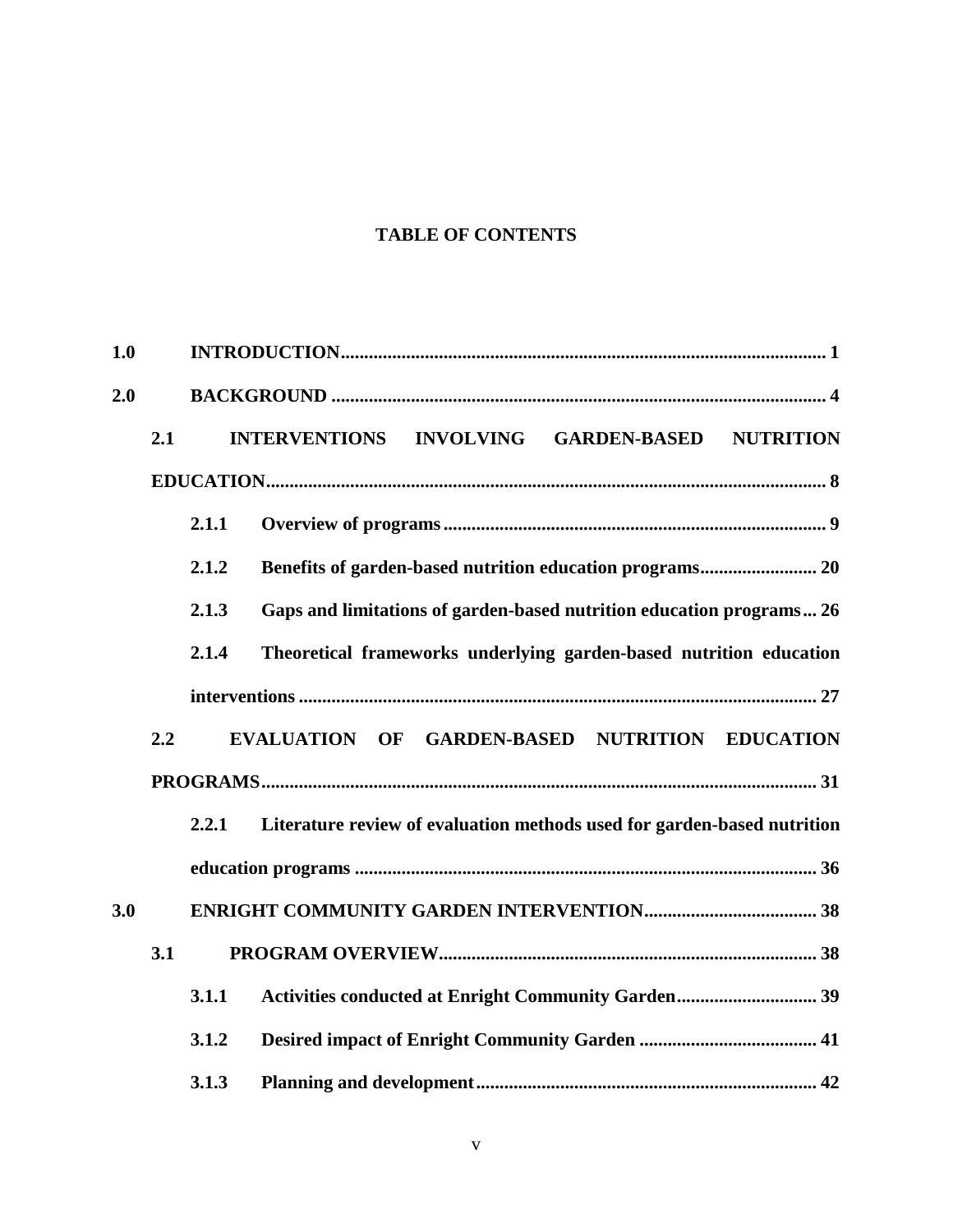|     | 3.2        |    |
|-----|------------|----|
|     | <b>3.3</b> |    |
| 4.0 |            |    |
|     | 4.1        |    |
|     | 4.2        |    |
|     |            | 56 |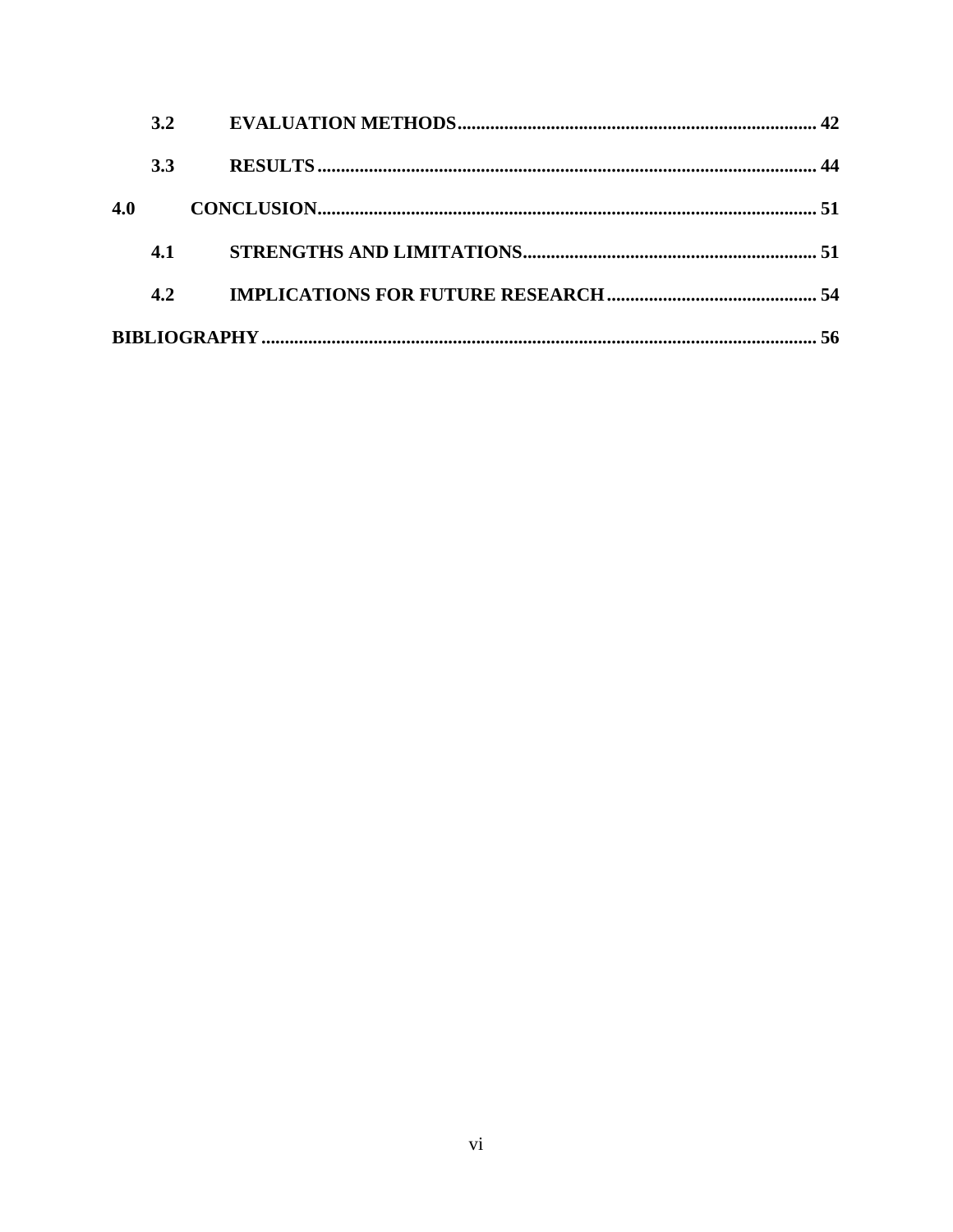# **LIST OF TABLES**

|  |  |  |  |  |  |  |  | Table 2. An overview of the evaluation designs for garden-based nutrition education |  |  |
|--|--|--|--|--|--|--|--|-------------------------------------------------------------------------------------|--|--|
|  |  |  |  |  |  |  |  |                                                                                     |  |  |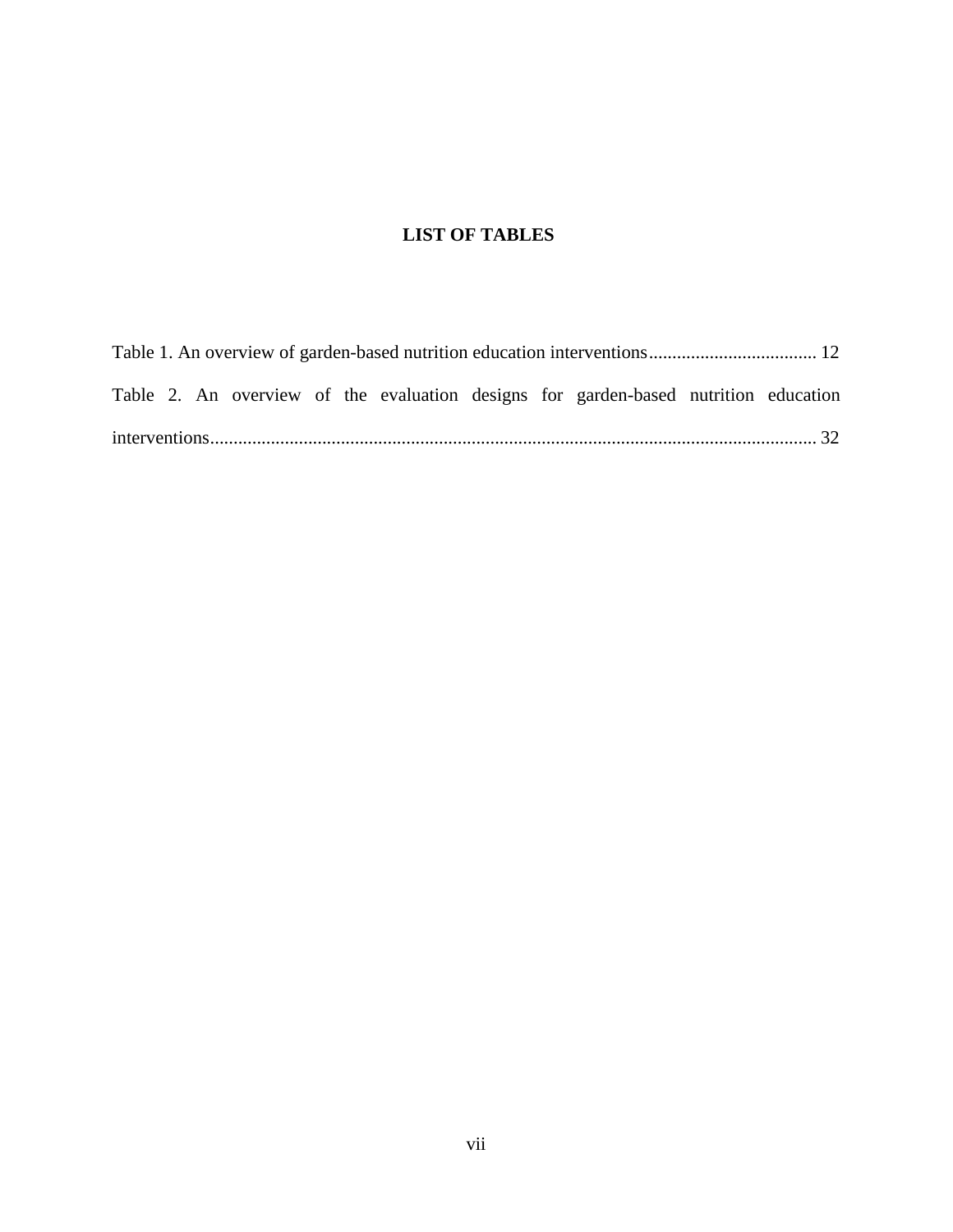#### **1.0 INTRODUCTION**

<span id="page-7-0"></span>In the summer and fall of 2015, I completed an evaluation practicum at Enright Community Garden located in the East Liberty area of Pittsburgh, PA. With the help of the garden coordinator, Valerie Testa, I completed an evaluation of the impact of the garden program. During this process I received guidance from the Evaluation Institute located at the University of Pittsburgh Graduate School of Public Health (GSPH). The idea for this practicum was developed when I started working as a Team Member at Whole Foods and received a position to work in the garden. Enright Community Garden (ECG) is funded by Whole Foods and had never been formally evaluated. While working in the garden with Valerie Testa, I learned that the ECG might be in danger of losing its funding. In an effort to try and prevent this from happening, I worked with Valerie Testa and GSPH, to develop a plan to evaluate all components of the ECG. Due to time constraints, we selected specific components of ECG that were likely to have the most impact and could be completed within our time restrictions.

ECG is a multi-faceted community garden that serves different populations for a variety of purposes. Half of the plots in the garden are used to grow produce that is then donated to East End Cooperative Ministries (EECM). The other half of the plots are used by community members or Whole Foods Team Members to grow their own personal produce. Some of the community member plots were donated to women at Sojourner House, a faith-based recovery program for women with substance use disorders. In addition to the plots, there are numerous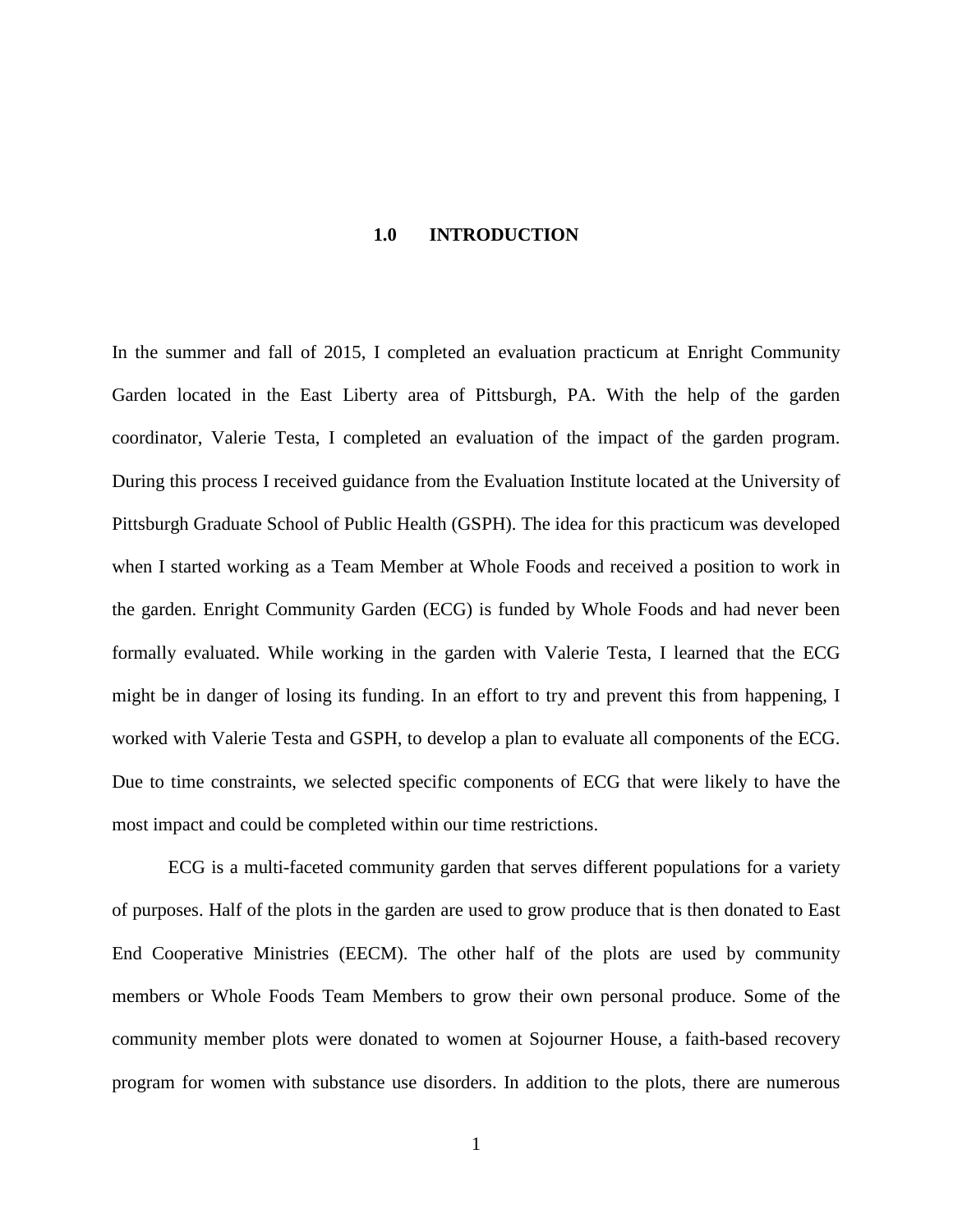participatory educational activities conducted in the garden. The garden has many classes during the season and invites community members to come learn about the process of gardening and nutrition. This season there was a pest identification class, a tomato class, an organic gardening class, and a healthy eating class. Additionally, the garden served as a green space for community members and there were monthly trivia nights and barbeques held at ECG. Lastly, a key activity in the garden was a collaboration with Kentucky Avenue School (KAS). Children in grades K-5 were brought to the garden once a week for 12 weeks to learn about the process of gardening, how to identify different fruits and vegetables, to taste them, and how to cook with them. Thus, it was decided that the most significant part of the garden program to evaluate involved the KAS activities for children.

A summative evaluation of the KAS activities in ECG was therefore conducted to provide insight on the impact the garden has on school children. Specifically we assessed their knowledge before and after classes, preferences for fruits and vegetables, as well as the degree to which changes in fruit and vegetable consumption occurred.

The overarching goal of this paper is to explore the effects that a garden-based nutrition education program had on children and methods used to evaluate these programs. School gardens and community gardens can have effects on different domains in a child's life that, in turn, impact the family, the school, and the surrounding community. Given the substantial rates of childhood obesity and food access problems in disadvantaged neighborhoods, gardens have been used as nutrition and science education tools, a way to increase food security within the school and community, and a tool to expose children to fruits and vegetables.

Given the vast number of garden-based nutrition education programs in school and community settings, this paper aims to explore the breadth of interventions and examine study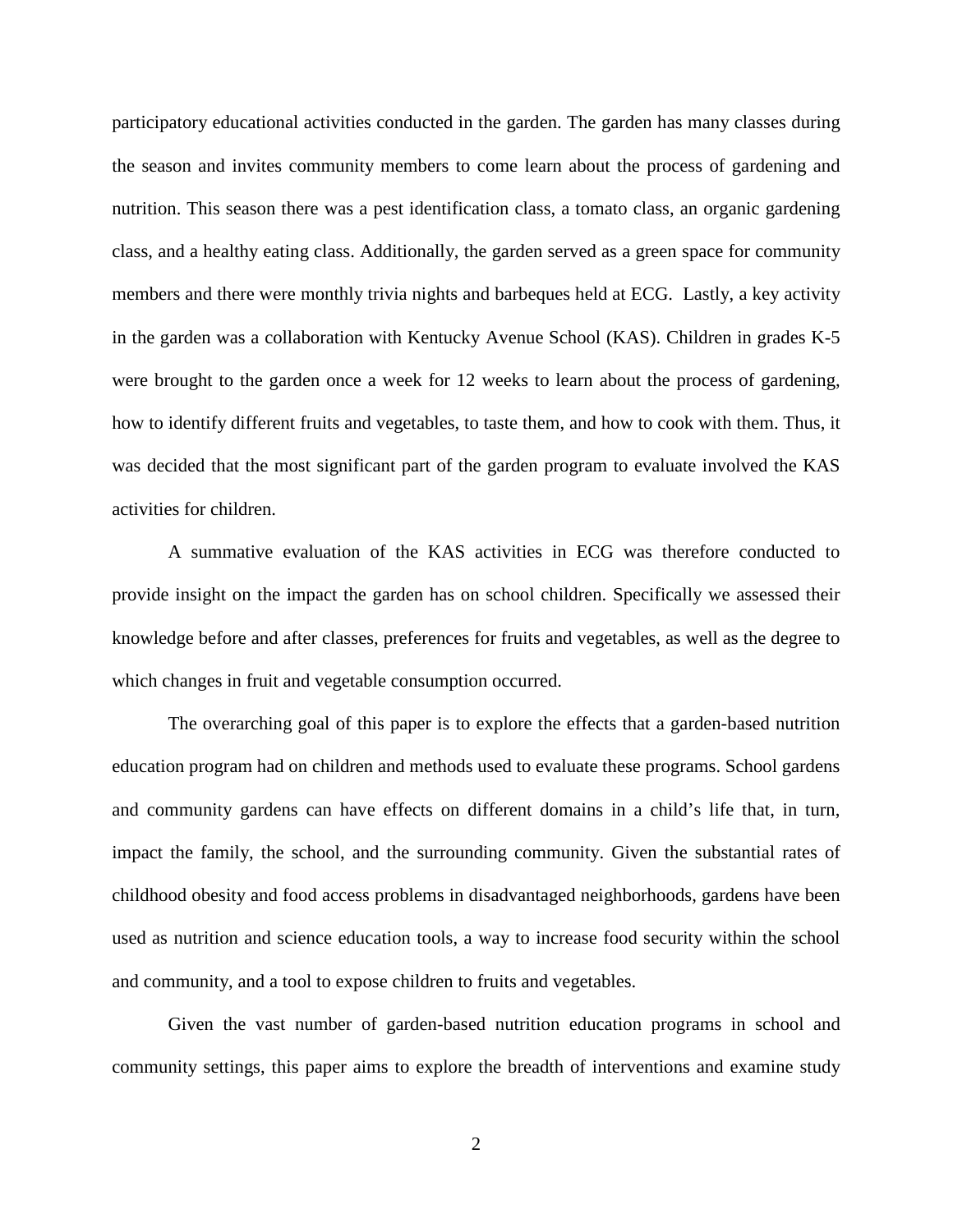methods and designs. The first research question addressed is: "What kinds of impacts do garden-based nutrition education programs have?" In order to measure the impact of these programs and describe strengths and limitations, they need to be evaluated. Therefore, the second research question is: "What evaluation tools have been used to assess existing garden-based nutrition education programs?" In order to complete the first objective of this paper, I conducted a comprehensive review of the literature describing the range of garden-based nutrition education programs and the settings within which they are conducted- school, after school programs, community centers, community gardens, or local farms. The second objective of this paper is to examine the methods used to evaluate the interventions. The last objective of this paper is to summarize my experience evaluating the ECG, describe findings, and discuss how these compare to the literature. In summary, garden-based nutrition education programs are a promising way to positively impact childhood obesity. But unless an intervention is designed and evaluated properly, not only will outcomes be hard to measure, the potential impact that community gardens may have on childhood obesity rates will be limited.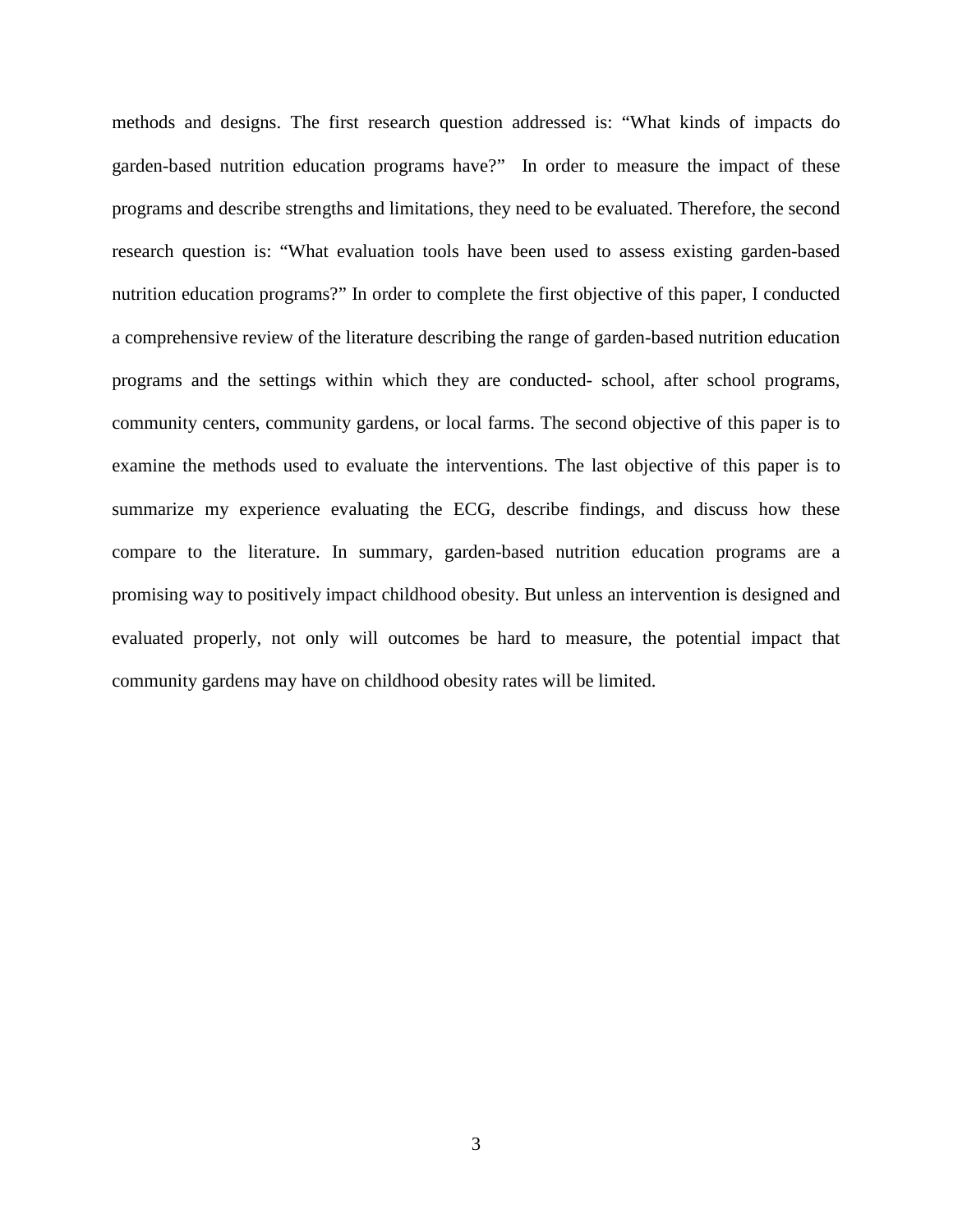#### **2.0 BACKGROUND**

<span id="page-10-0"></span>Nationally, the rate of obesity has doubled in children and quadrupled in adolescents within the past 30 years (Ogden, Carroll, Kit, & Flegal, 2014). This is a major public health issue of concern. Between 1980 and 2012, the percentage of obese children aged 6-11 years increased from 7 to 18%; while obesity rates in adolescents aged 12-19 years increased from 5 to 21% (Ogden et al., 2014; Services, 2012). In 2012, more than one third of children and adolescents in the United States were considered overweight or obese (Ogden et al., 2014). Children who are obese are at increased risk for developing chronic diseases such as diabetes, high blood pressure, cardiovascular disease, and some forms of cancer. These numbers alone are compelling enough to bring the issue of childhood obesity not only to the table for discussion, but for intervention development as well.

Like other health issues, obesity is one that is plagued by disparities among racial and socioeconomic groups. It is also important to note that even though childhood obesity is a vast problem affecting all communities, ethnic minorities and poorer communities are disproportionately affected. Prevalence of childhood obesity is 22.4% higher in Hispanics, 20.2% higher in non-Hispanic black youth, and 14.1% higher in other marginalized populations than in non-Hispanic white youth (CDC, 2014). In 2007, Hispanic, non-Hispanic White, and American Indian children had 3.0 to 3.8 times higher odds of being obese or overweight than Asian children (CDC, 2014). In addition to racial disparities, children living in low SES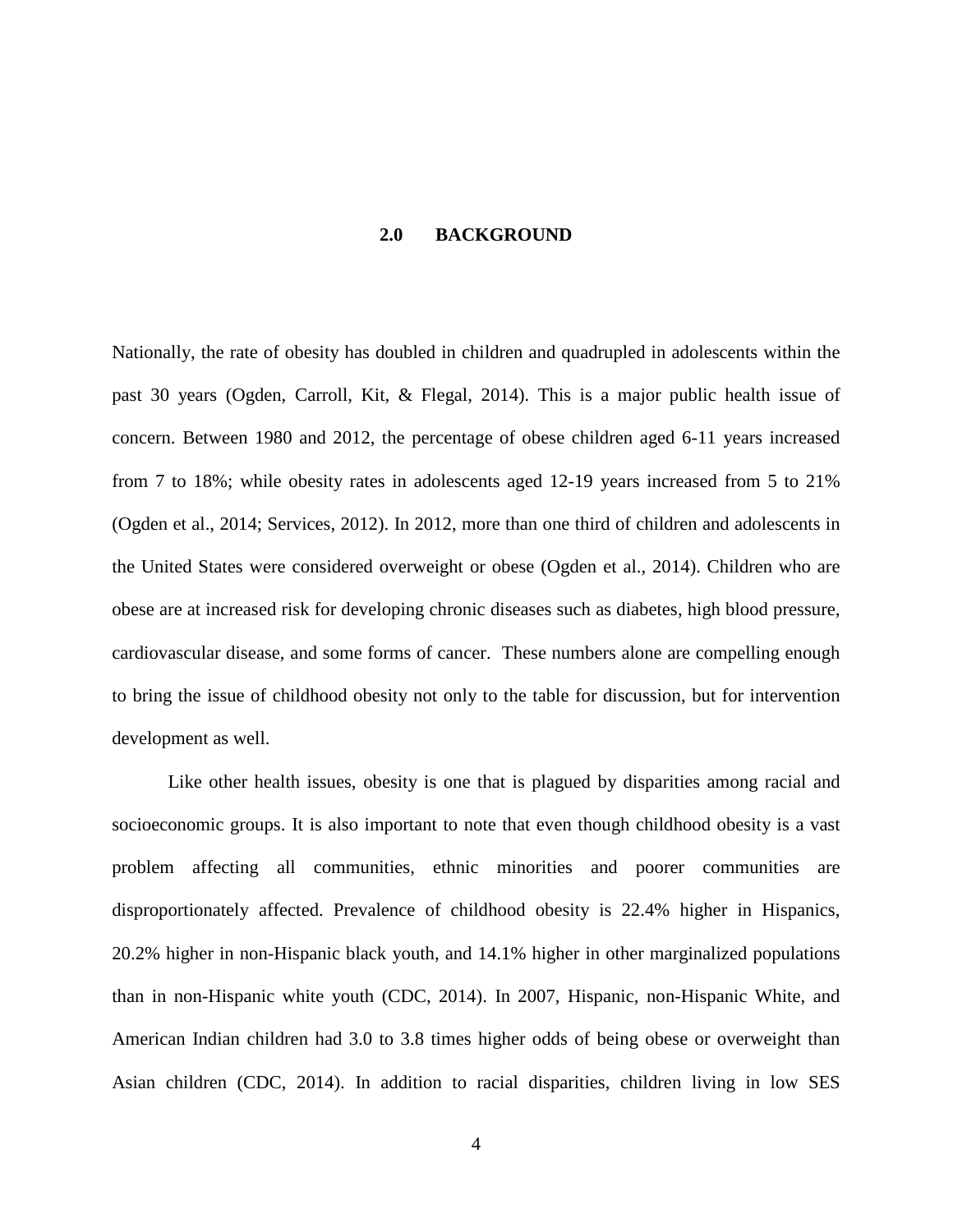households had 3.4 to 4.3 times higher odds of being obese than those from higher SES households (Singh, Siahpush, & Kogan, 2010). With these disparities in mind, it is important to look at not only the proximal behavioral factors related to childhood obesity such as poor diet and lack of exercise, but intermediate factors such as family income and access to food (CDC, 2014).

Diet and exercise are two behavioral factors that heavily influence obesity on an individual level. Decreased physical activity and excessive inactivity among children have added to the growing rates of childhood obesity. One cross-sectional study in South Carolina observed that obese children spent less time participating in moderate physical activity than children who were not obese (Ebbeling, Pawlak, & Ludwig, 2002; G, M, S, & R, 2001). In a different national study, children who spent the most time viewing television and participated in the least amount of physical activity were more overweight (Ebbeling et al., 2002). Another study in Mexico showed that children who participated in physical activity for one hour per day decreased their risk of obesity by 10% and every hour spent watching television increased their risk by 12% (Ebbeling et al., 2002).

In regards to obesity, television viewing is of particular interest because children not only replace physical activity with watching television, but consume energy dense foods doing so (Ebbeling et al., 2002). Furthermore, television advertisements may also adversely affect a child's diet. On average, for every hour of television viewed, children are exposed to at least ten food commercials, and these commercials are mostly for fast food, soda, candy, and cereal (Ebbeling et al., 2002). Data show that when 3 to 5 year old children are exposed to a 30 second commercial, it increases the likelihood that they choose this food option when later given the option (Ebbeling et al., 2002).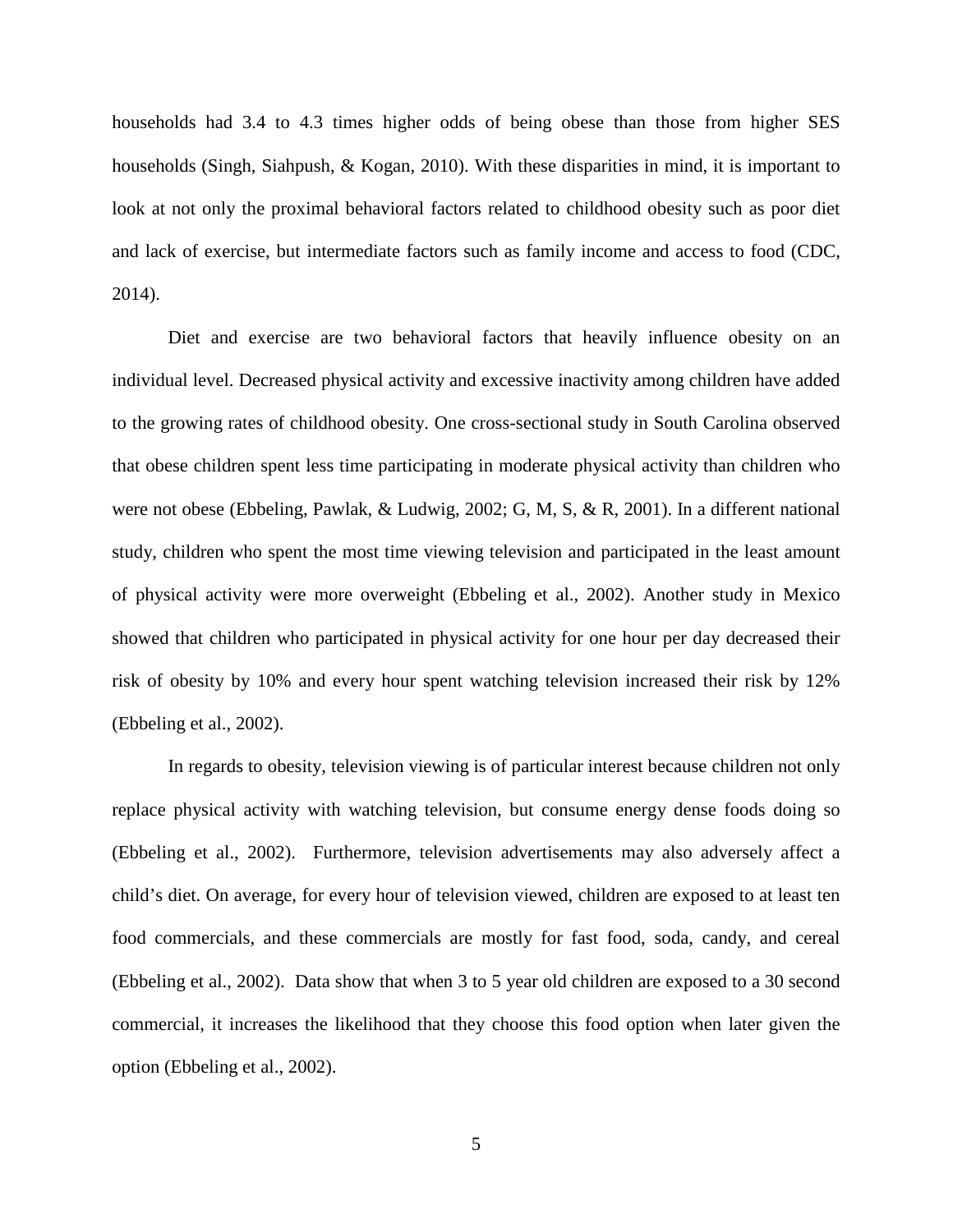Diet and eating habits play a major role in childhood obesity and there are a number of challenges to healthy eating. Research shows that families ate out much less in the 1970s than they do today. One study found that between 1970 and the mid-to-late 1990s, children ate nearly double the number of meals away from home (Perpich, Russ, Rizzolo, & Sedrak, 2011). Some studies have suggested that the convenience and cheaper cost of fast food and other restaurants, combined with more parents working longer hours, create an incentive for families to eat away from home. The cost of healthy foods, such as fresh produce, are steadily increasing making the price and convenience of many non-healthy foods more appealing, especially to low-income populations (Perpich et al., 2011). The cost of vegetables and fruits has increased 118% between the years 1985 and 2000, while the cost of fats and other oils has only increased by 35%. The increase in the cost of healthy foods, a lack of cooking, and the investment of time it takes to prepare fresh foods make fatty and sugary foods an appealing option for low-income families (Perpich et al., 2011). Studies have shown that diets low in fruits and vegetables and high in fats and sugar can lead to increased risk of childhood obesity and other adverse health outcomes (Perpich et al., 2011).

Social and economic inequalities have risen substantially over the last few decades (Singh et al., 2010) and these also contribute to the obesity problem in complex ways. One study showed that the magnitude of racial and socioeconomic disparities contributing to childhood obesity increased from 2003 to 2007; even after controlling for behavioral factors, substantial social inequalities were still present (Singh et al., 2010). Social conditions and inequalities affect the development of the child, which, in turn, affect short- and long-term health status (Hearst, Martin, Rafdal, Robinson, & McConnell, 2013). Children in marginalized groups tend to live in environments that are characterized by high social stress, which recent evidence links to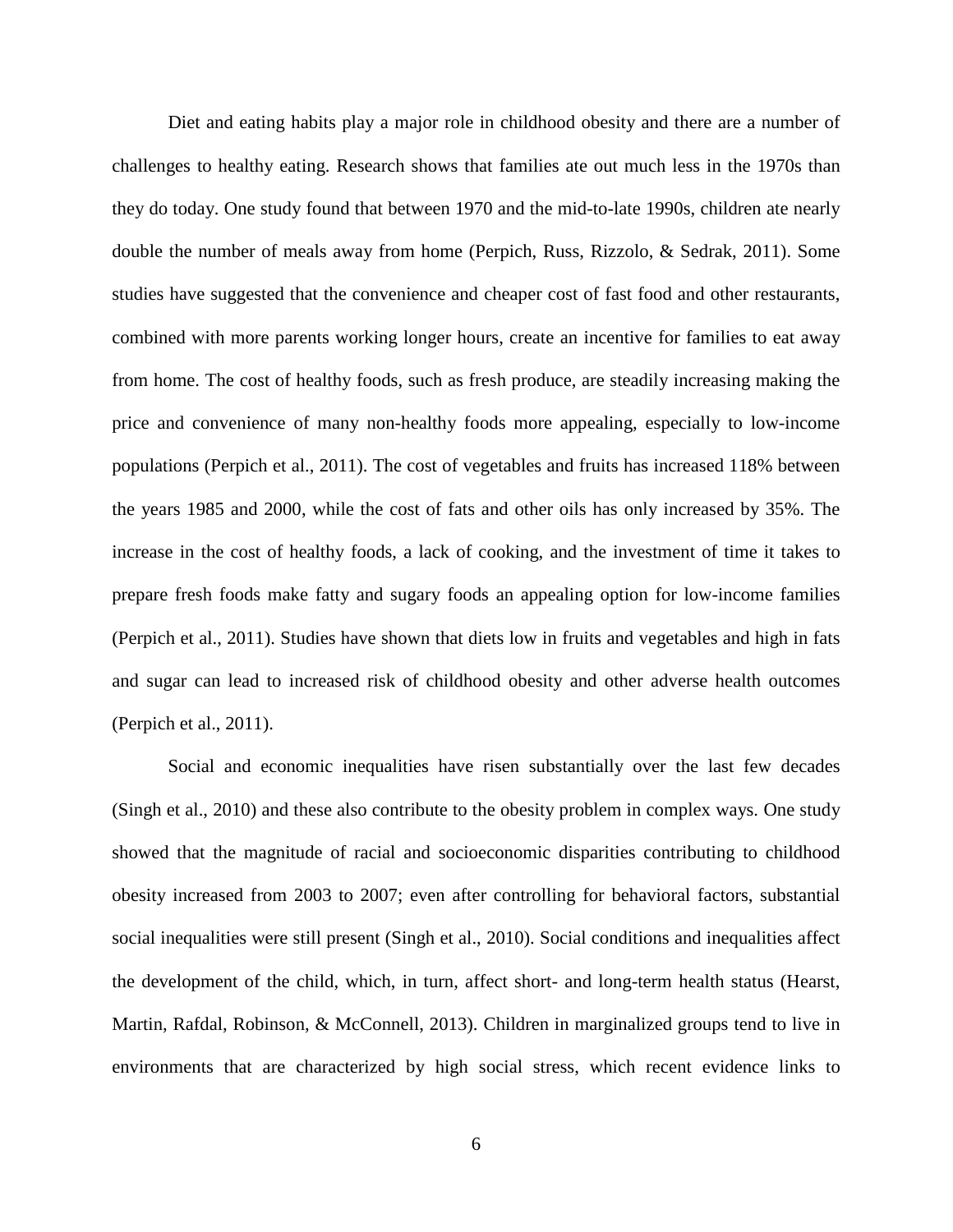increased obesity among children (Chang, 2010; Gundersen, Mahatmya, Garasky, & Lohman, 2011; Suglia, Duarte, Chambers, & Boynton-Jarrett, 2013). Additionally, with an increased number of social stressors, the risk of obesity also increases (Suglia, Duarte, Chambers, & Boynton-Jarrett, 2012; Suglia et al., 2013). Increased social stressors in children can also lead to increased behavioral problems (Suglia et al., 2012). The relationship between behavioral problems and childhood obesity has been established by several longitudinal studies (Anderson, He, Schoppe-Sullivan, & Must, 2010; Duarte, 2010; Suglia et al., 2012). Increased food intake has been shown as a stress coping mechanism for adult populations. Children living in households whose adults eat with stress may adopt similar behavior patterns (Parks et al., 2012; Suglia et al., 2012). Social risk factors such as maternal mental health, maternal substance use, housing insecurity, food insecurity, and paternal incarceration were linked to higher prevalence of externalizing behavioral problems and increased risk of obesity for boys and girls (Suglia et al., 2012).

It is important to recognize that childhood obesity problems are multi-factorial. When using the social-ecological there are different levels in which one can intervene when focused on childhood obesity. On the individual level, it is hard to change behavioral factors such as diet and exercise in the school setting without having proper community support or change in environment outside the school setting (M. Sharma, 2006). There is a need for more comprehensive public health interventions aimed at child obesity. Research shows that community-based childhood obesity prevention programs that incorporate schools are more effective (Bleich, Segal, Wu, Wilson, & Wang, 2013). It is important to not just focus on diet and exercise on the individual level, but also on the community level. Where children live and go to school is a key-contributing factor to obesity risk (Bleich et al., 2013).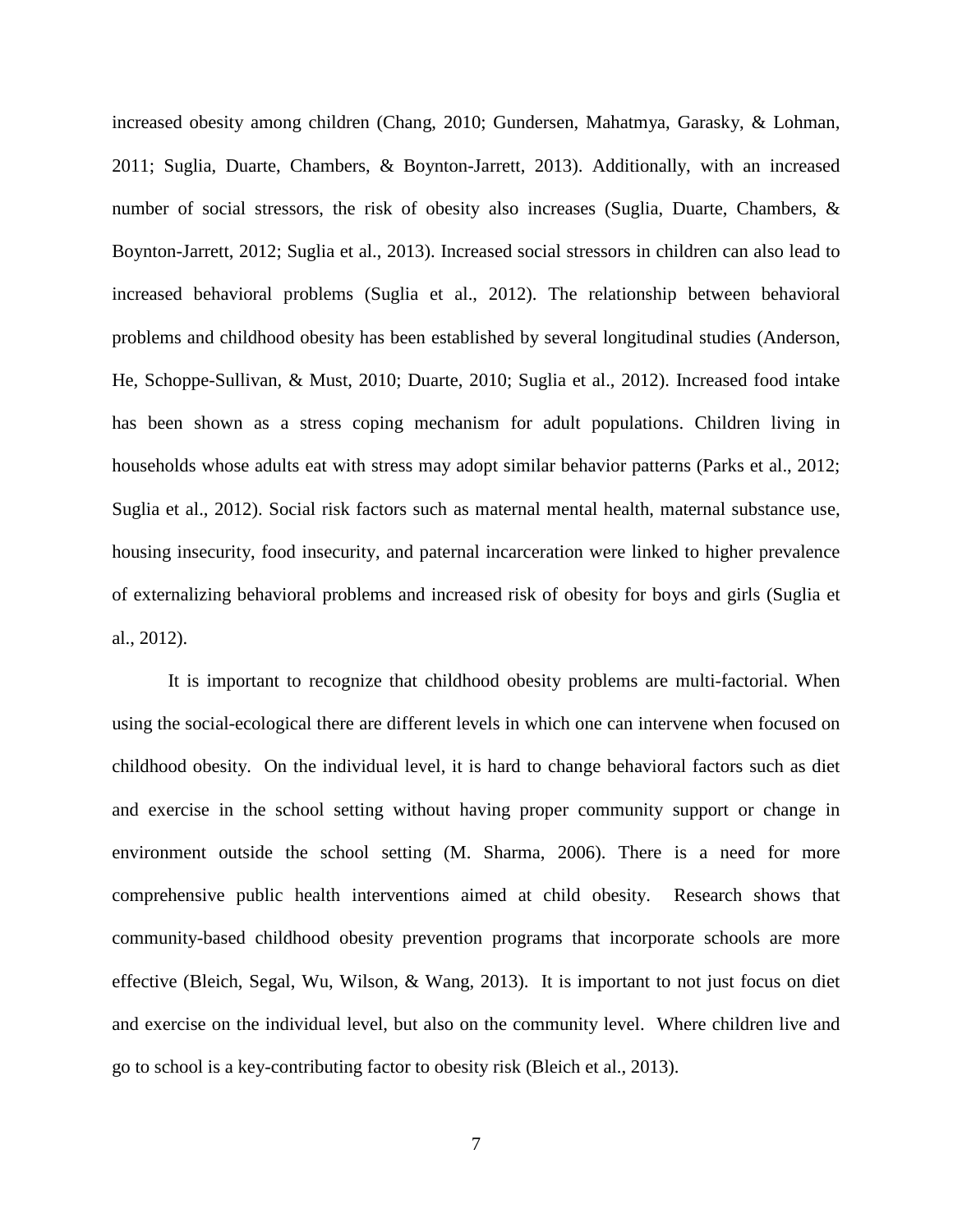One contributing factor to childhood obesity is that communities face decreased access to fresh and healthy food. In order for a child to eat healthy, the community in which they live needs to have access to healthy food. Communities where residents do not have access to a grocery store within ½-1 mile are characterized as food deserts (Blumenthal, 2013). These areas have an increased number of convenience stores and fast food restaurants, and are subject to more advertising for junk food and fast food marketing. This kind of marketing is linked to an increased risk of obesity (Medicine, 2005). By increasing access to healthy and fresh nutritious food within these kinds of communities, there is the potential to improve health and decrease childhood obesity on both the community and individual level. This approach aligns with the social ecological model since it considers the multiple levels that influence behavioral outcomes. By adding a garden to the community with a garden-based nutrition education program implemented in the school setting, children and the community benefit. Additionally, by incorporating a component where the surrounding community is involved, this allows for behavioral modification outside the school setting.

# <span id="page-14-0"></span>**2.1 INTERVENTIONS INVOLVING GARDEN-BASED NUTRITION EDUCATION**

This section provides an overview of garden-based nutrition education programs and discusses the range of such interventions found in the literature. The literature review was conducted in the databases PubMed and PittCat+, a University Library System database that pulls articles from an extensive list of databases and publisher catalogs. The search terms used for the literature search were "garden-based nutrition education", "gardens", "gardening", "nutrition education",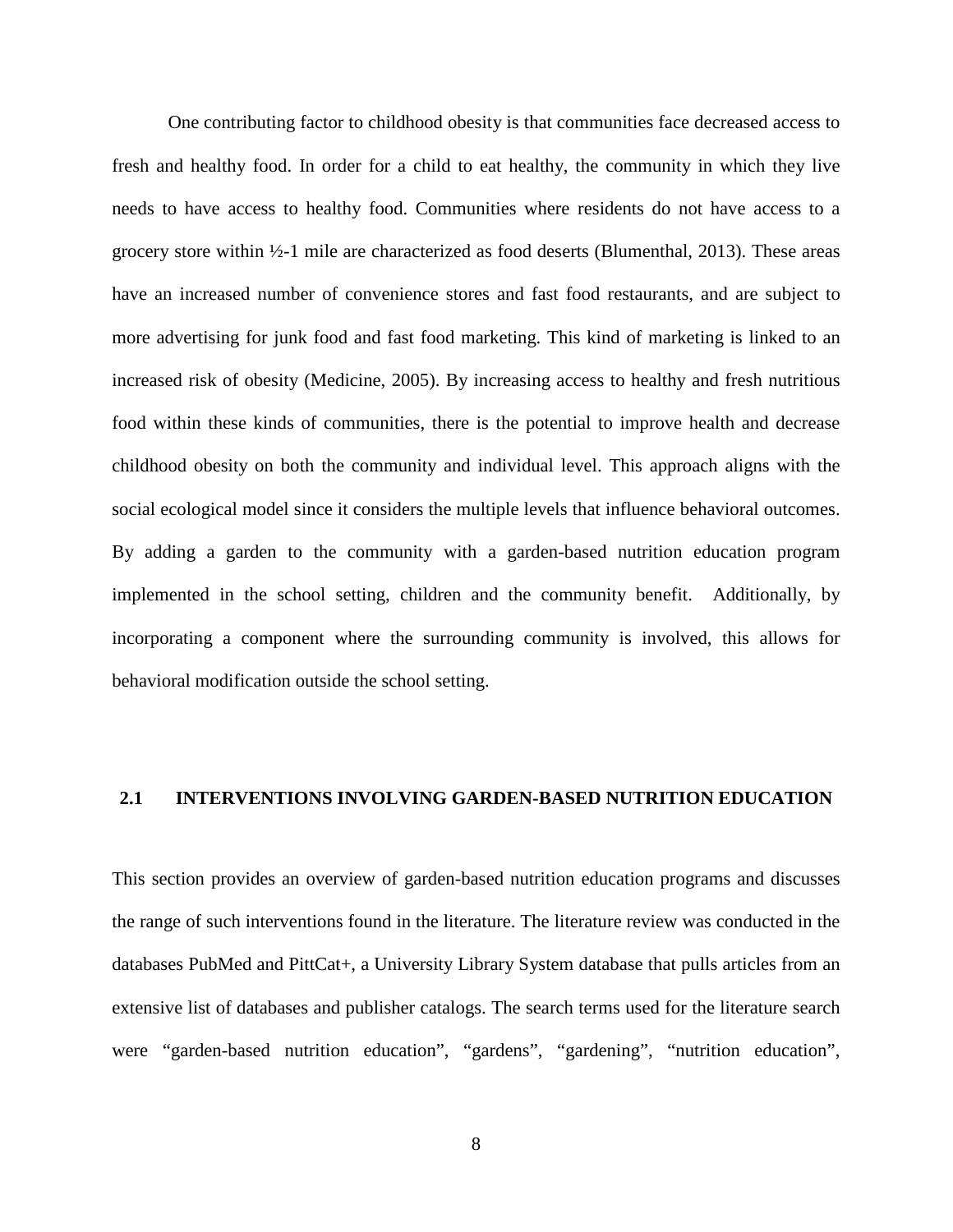"community gardens" and "school-based nutrition education". Articles were only chosen if they were peer-reviewed and published after the year 2002.

#### <span id="page-15-0"></span>**2.1.1 Overview of programs**

There have been myriad interventions aimed at childhood obesity. Most interventions have been implemented in school settings and have focused on delivering nutrition education, promoting decreased sedentary behavior (e.g. hours in front of the television), modifying the types of food that is served in school, and physical activity programs (M. Sharma, 2006). In one meta-analysis of childhood obesity interventions, interventions were described as focusing on increased physical activity, improving dietary behaviors, modifying poor dietary and exercise behaviors, or a combination of these approaches. The rationale for these interventions is that behavioral modifications and healthy living promotion are sustainable and can be carried into the adult years. However, most interventions focus on short-term changes. Overall, the interventions reviewed showed modest behavioral changes and there were mixed results in regards to indicators of obesity, but one main limitations of school-based obesity prevention programs is they do not incorporate familial or community support outside of school (M. Sharma, 2006). Sharma et al. (2006) concluded that in regards to childhood obesity interventions, individuals need support to make behavioral changes in their diet and exercise, but there also needs to be changes in policy and their environments outside of school in order to increase community-wide support.(M. Sharma, 2006)

With the rise in childhood obesity, steep costs for some healthy foods, and an increased prevalence of obesity in low-income communities, many local agencies and communities have looked for ways to allow low-income residents to gain increased access to fresh and healthy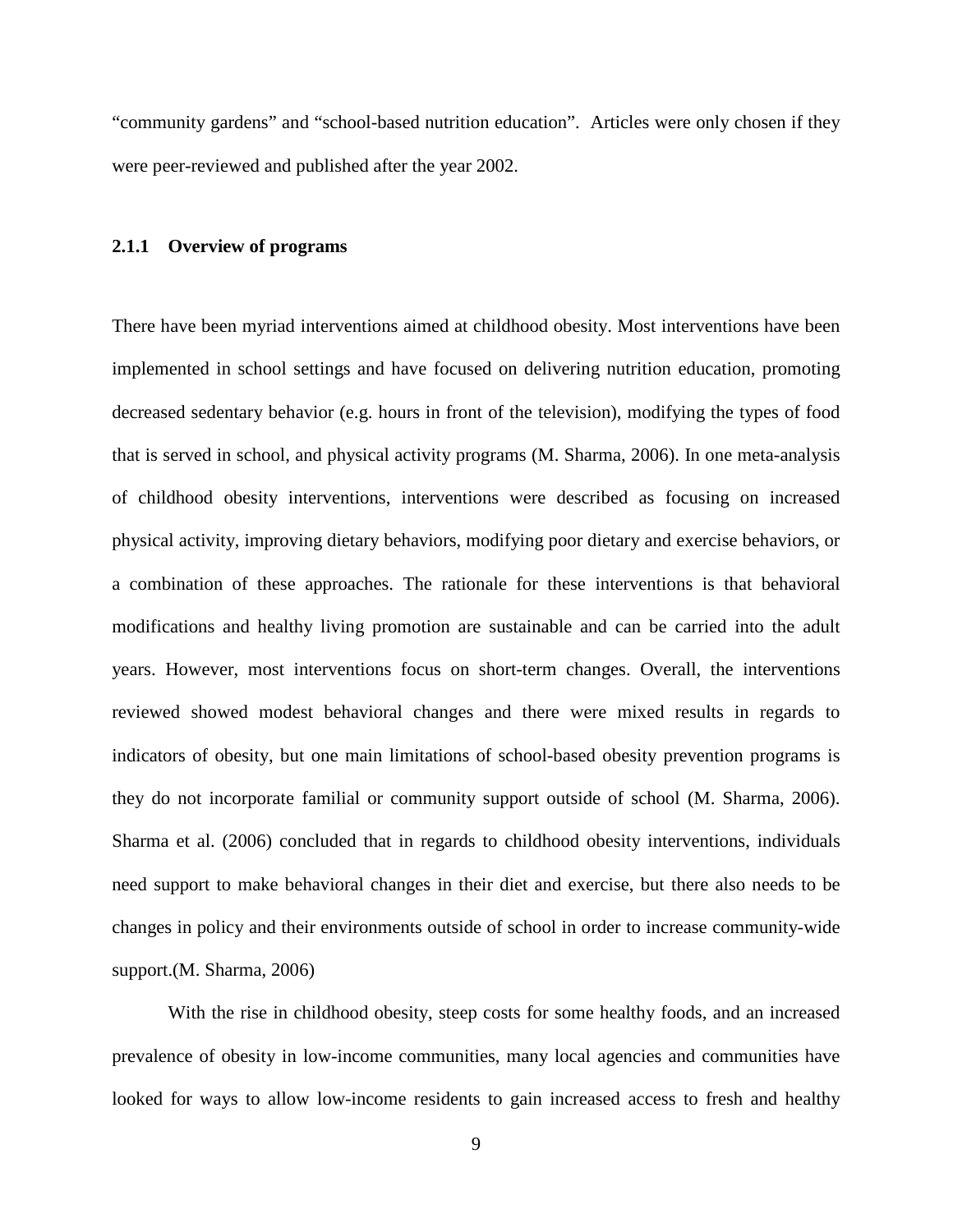foods and promote increased physical activity and nutritional knowledge among children (Castro, Samuels, & Harman, 2013). One strategy implemented by local governments and communities is the use of community gardens or school gardens. A community garden is described as a piece of land for gardening, tended to by a group of community members, and seen as a resource that provides increased access to fresh fruits and vegetables while promoting increased physical activity (Castro et al., 2013). To date, there has been limited research on this kind of intervention, but recent studies show that gardening can improve participants' nutrition and physical activity and also has the potential to serve as a resource to influence public policy focused on obesity prevention via increasing awareness in the community and among policymakers (Castro et al., 2013; McCormack, 2010).

Another strategy that has been gaining in popularity is the use of school gardens as nutrition education programs for children. These kinds of programs are seen as a promising strategy for increasing preferences and improving dietary intake of fruits of vegetables (Robinson-O'Brien, Story, & Heim, 2009). Garden-based nutrition education programs are implemented in a wide variety of ways such as school-based, during normal school hours, afterschool hours, during an afterschool program but still on school grounds, and community based, in a community garden either on weekends or during school hours. (Robinson-O'Brien et al., 2009)

The use of community gardens or school gardens has received a great deal of attention in recent years and they are increasingly being used as teaching tools to address childhood obesity and fruit and vegetable consumption and exposure among children. Exposing children to a variety of fruits and vegetables at a young age and engaging them in the process of growing their own food promotes habitual consumption throughout life (Namenek Brouwer & Benjamin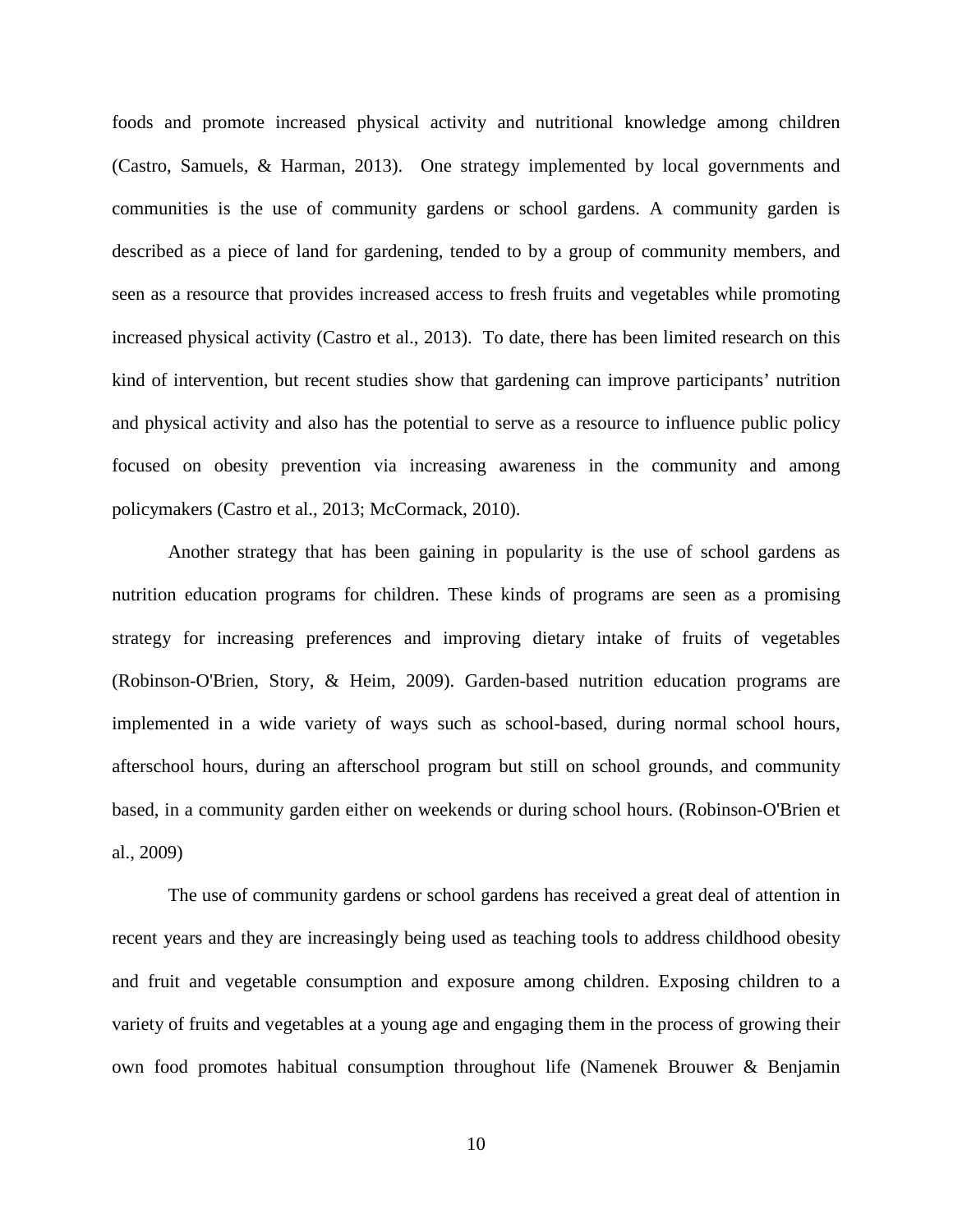Neelon, 2013). These programs are not new and provide a wide array of benefits not only to children, but to the whole community. The benefits include: enjoyment of nature, increased sharing, mental health activity, increased willingness to go to school, moral development, youth crime prevention, healing and therapy, and increased access to fresh and healthy food (Armstrong, 2000).

Farm-to-School programs, or programs that focus on connecting students with agriculture through the use of local farmers and community gardens, have been identified as an intervention strategy for childhood obesity (Berezowitz, Bontrager Yoder, & Schoeller, 2015). Peer-reviewed research in this area is limited, but the limited data available show a positive influence on children's knowledge and awareness of healthy food, willingness to try new foods, consumption of fruits and vegetables at school and home, physical activity, and behavioral change that includes reduced consumption of unhealthy foods and soda and reduced television time (Berezowitz et al., 2015). Not only do farm-to-school programs provide a positive opportunity to improve health, they also provide a platform for discussing health, nutrition, and food security issues at the school and community level (Berezowitz et al., 2015). These kinds of programs also impact the family in a po sitive way by improving the family's ability to influence family diets, increasing parental knowledge of healthy foods, and expanding local availability of healthy food (Berezowitz et al., 2015).

Table 1 includes an overview of garden-based nutrition and education programs aimed at children, including farm-to-school programs. The intervention setting and the target audience varies, as do the theoretical models underlying the intervention approaches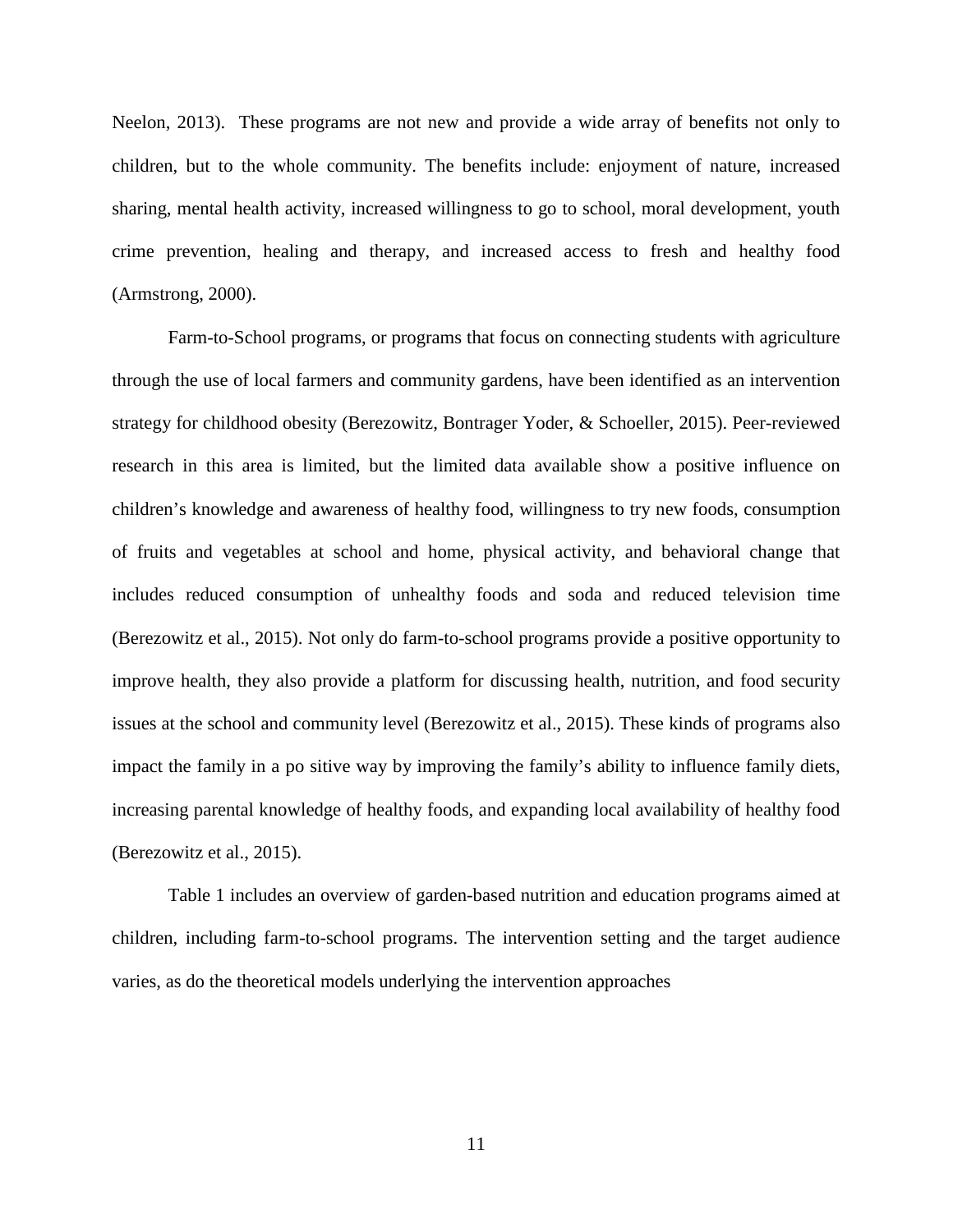<span id="page-18-0"></span>

| <b>Author, Year</b>       | <b>Target Audience</b>                                                                                           | Intervention                                                                                                                                                                         | <b>Theoretical Framework</b> | <b>Results</b>                                                                                                                                                                                                                                                                                                                                              |
|---------------------------|------------------------------------------------------------------------------------------------------------------|--------------------------------------------------------------------------------------------------------------------------------------------------------------------------------------|------------------------------|-------------------------------------------------------------------------------------------------------------------------------------------------------------------------------------------------------------------------------------------------------------------------------------------------------------------------------------------------------------|
| (Berezowitz et al., 2015) | Literature review on school-<br>day garden interventions<br>with measures of dietary<br>and/or academic outcomes | Literature review on school-<br>day garden interventions with<br>measures of dietary and/or<br>academic outcomes                                                                     | Social Cognitive Theory      | 12 studies identified<br>$\bullet$<br>Improvement in prediction<br>$\bullet$<br>of fruit and vegetable<br>consumptions<br>In 7 studies using self-<br>$\bullet$<br>report, 5 showed<br>improved intake and 2 no<br>change.<br>4 studies measured<br>$\bullet$<br>academic outcomes; 2<br>showed improvements in<br>science and 1 in math                    |
| (Castro et al., 2013)     | 95 children aged 2-5 years<br>old                                                                                | "Growing Healthy Kids" an<br>intervention that included a<br>weekly gardening session, a 7-<br>week cooking and nutrition<br>workshop, and social events<br>for parents and children | Not stated                   | 17% of obese or<br>$\bullet$<br>overweight children had<br>improved BMI<br>classification<br>100% of children with a<br>$\bullet$<br><b>BMI</b> classification of<br>normal had maintained<br>that classification<br>Parents reported an<br>$\bullet$<br>increase of 146% in the<br>availability of fruits and<br>vegetables and increase in<br>consumption |

# **Table 1. An overview of garden-based nutrition education interventions**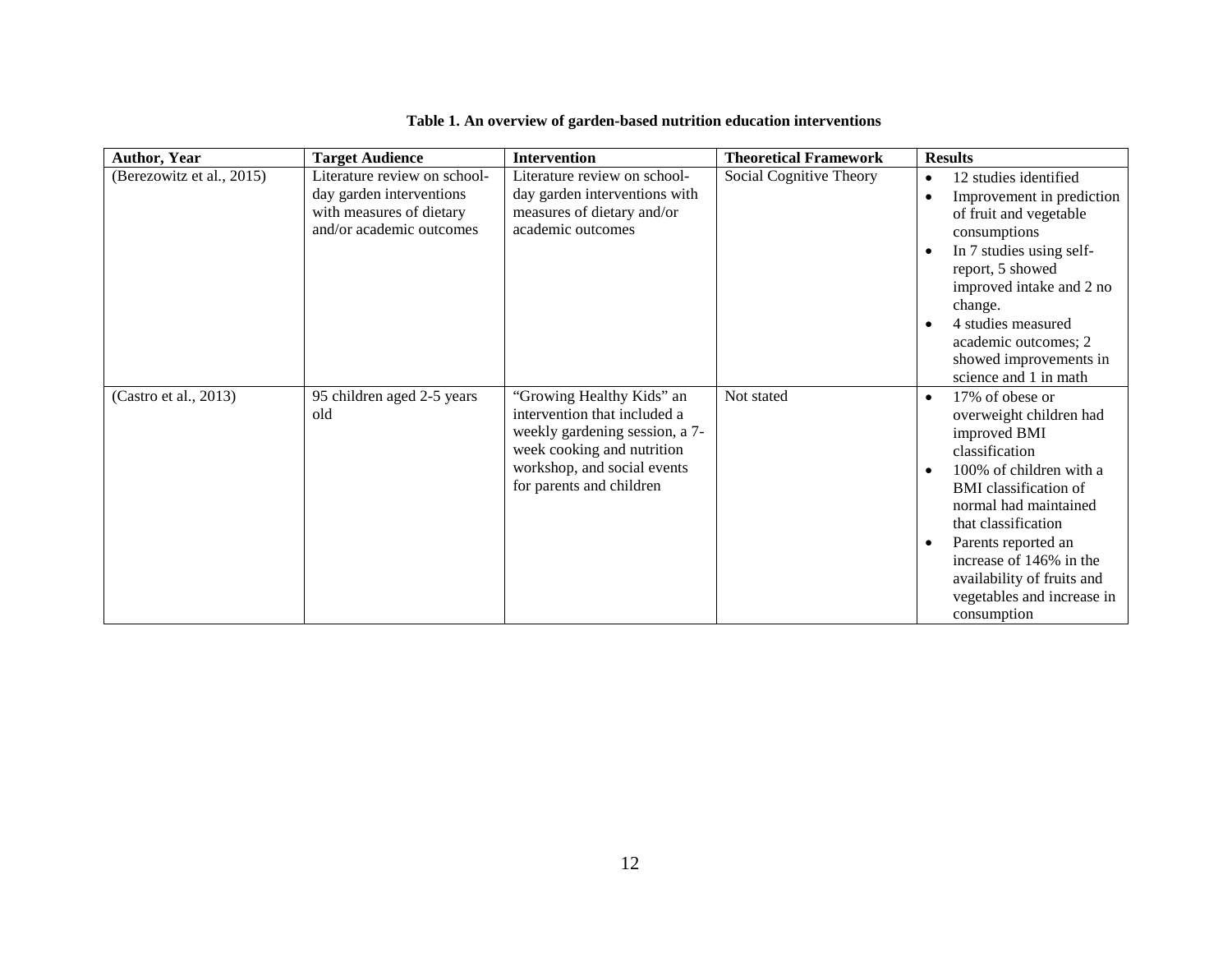| (Chaufan, Yeh, & Sigal,<br>2015)        | School-aged children from<br>167 ethnically diverse<br>families, 60% that qualify for<br>free or reduced lunches. | "Garden of Eatin"" an early<br>childhood education program<br>featuring on-site food gardens,<br>curriculum alignment, healthy<br>eating policies for students and<br>staff, family and community<br>components that include<br>weekly distribution of fresh<br>produce from it's own gardens<br>and the local food bank. | Not stated              | $\bullet$<br>$\bullet$<br>$\bullet$ | Participants reported<br>program encouraged them<br>to adopt healthy eating<br>practices<br>Participants reported<br>access to fruits and<br>vegetables supported their<br>ability to eat more<br>healthfully<br>Interviews suggest<br>underreport of structural<br>challenges to healthy<br>eating<br>The societal tendency to<br>individualize the causes of<br>poor health and neglect<br>structural causes may<br>discourage participants to<br>share barriers to healthy<br>lifestyles |
|-----------------------------------------|-------------------------------------------------------------------------------------------------------------------|---------------------------------------------------------------------------------------------------------------------------------------------------------------------------------------------------------------------------------------------------------------------------------------------------------------------------|-------------------------|-------------------------------------|---------------------------------------------------------------------------------------------------------------------------------------------------------------------------------------------------------------------------------------------------------------------------------------------------------------------------------------------------------------------------------------------------------------------------------------------------------------------------------------------|
| (Ellsworth, Ernst, &<br>Snelling, 2015) | 408 middle school students<br>from 7 low-income middle<br>schools                                                 | 45-minue lessons focused on<br>nutrition education and<br>sustainable farming concepts.<br>Farmers' market was delivered<br>to schools in a converted<br>school bus, allowing for full<br>market setup to provide local<br>fruits and vegetables as<br>teaching tools.                                                    | Not stated              | $\bullet$<br>$\bullet$              | Average scores increased<br>from 51% to 58%<br>Nutrition knowledge<br>increased from 58% to<br>74%<br>Agriculture questions<br>remained at 43%                                                                                                                                                                                                                                                                                                                                              |
| (Evans et al., 2012)                    | 246 adolescents (59%<br>Hispanic, 70% low income)                                                                 | The six components of The<br>Sprouting Healthy Kids<br>intervention: 1) in-class<br>lessons 2) after school<br>gardening program 3) farm-to-<br>school 4) farmers' visits to<br>schools 5) taste testing 6) field<br>trips to farms                                                                                       | Social Cognitive Theory | $\bullet$                           | Students who were<br>exposed to two or more<br>components scored<br>significantly higher on<br>fruit and vegetable intake,<br>self efficacy, and<br>knowledge, lower<br>preference for unhealthy<br>foods                                                                                                                                                                                                                                                                                   |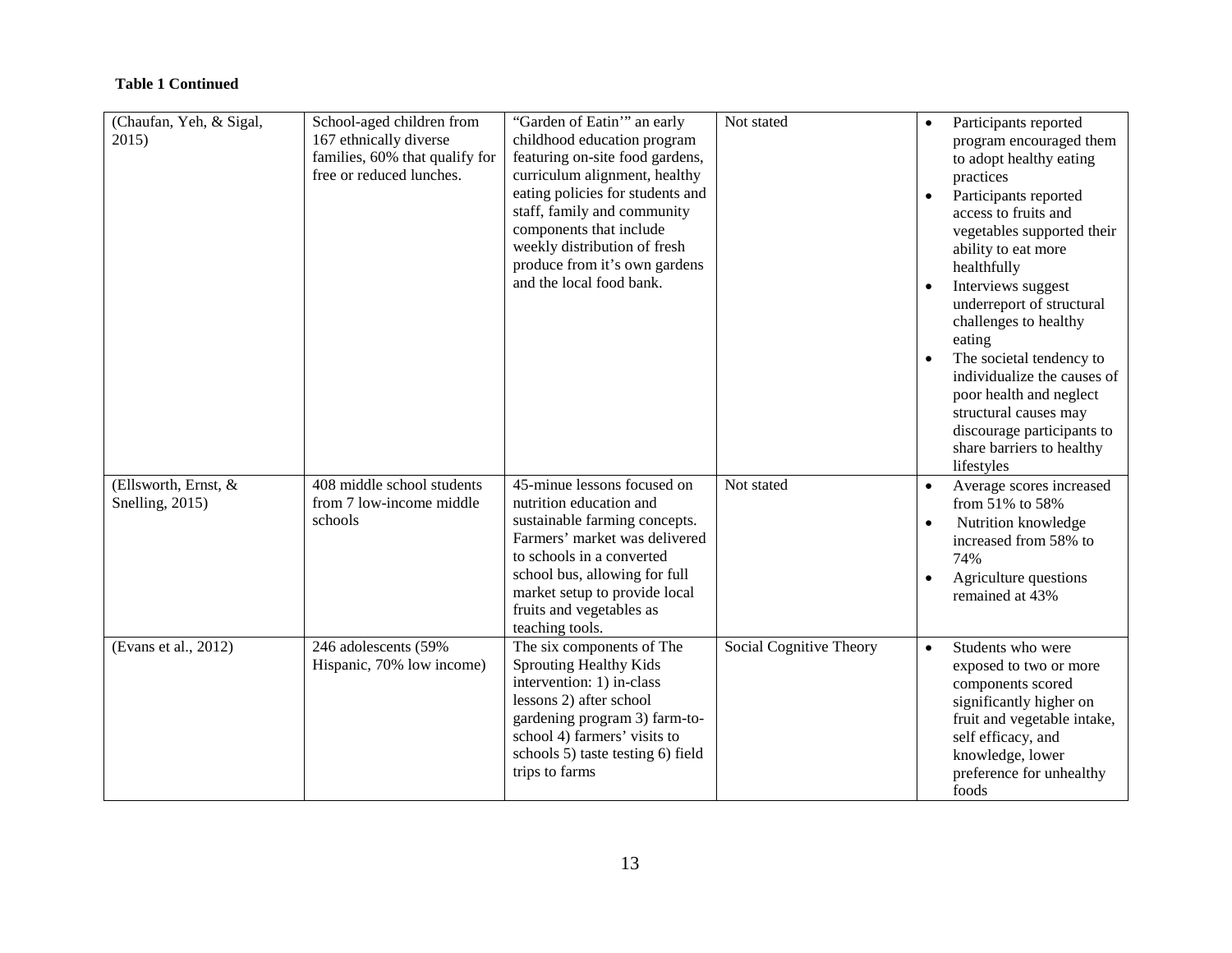| (Gatto, Ventura, Cook,<br>Gyllenhammer, & Davis,<br>2012)            | 364 third to fifth grade<br>Latino children participating<br>in afterschool programs in<br>Los Angeles elementary<br>schools | LA Sprouts: 12-week<br>nutrition, cooking, and<br>gardening intervention<br>utilizing an evidence base<br>curriculum demonstrated to<br>decrease obesity. | Not stated | $\bullet$<br>$\bullet$<br>$\bullet$<br>$\bullet$              | Participants had an<br>increased preference for<br>vegetables<br>Increased preference for<br>three target fruits and<br>vegetables<br>Improved perception of<br>taste<br>In overweight/obese<br>subgroup, participants had<br>a 16% greater increase in<br>their preference for<br>vegetables                                                                                                                                                                                                                 |
|----------------------------------------------------------------------|------------------------------------------------------------------------------------------------------------------------------|-----------------------------------------------------------------------------------------------------------------------------------------------------------|------------|---------------------------------------------------------------|---------------------------------------------------------------------------------------------------------------------------------------------------------------------------------------------------------------------------------------------------------------------------------------------------------------------------------------------------------------------------------------------------------------------------------------------------------------------------------------------------------------|
| (Graham, Beall, Lussier,<br>McLaughlin, & Zidenberg-<br>Cherr, 2005) | 4194 California school<br>principals                                                                                         | A self-administered internet<br>and mailed survey was sent to<br>all California principals to<br>determine the status of gardens<br>in California schools |            | $\bullet$<br>$\bullet$<br>$\bullet$<br>$\bullet$<br>$\bullet$ | 43% of principals<br>responded<br>Most frequent reason for<br>having a school garden<br>was for enhancing<br>academic instruction<br>Gardens were used for<br>nutrition, environmental<br>studies, and science<br>Principals strongly agreed<br>that having curriculum on<br>nutrition and academic<br>instruction for the garden<br>would assist in using the<br>garden for academic<br>instruction<br>Principals largely did not<br>think gardens were<br>effective at enhancing the<br>school meal program |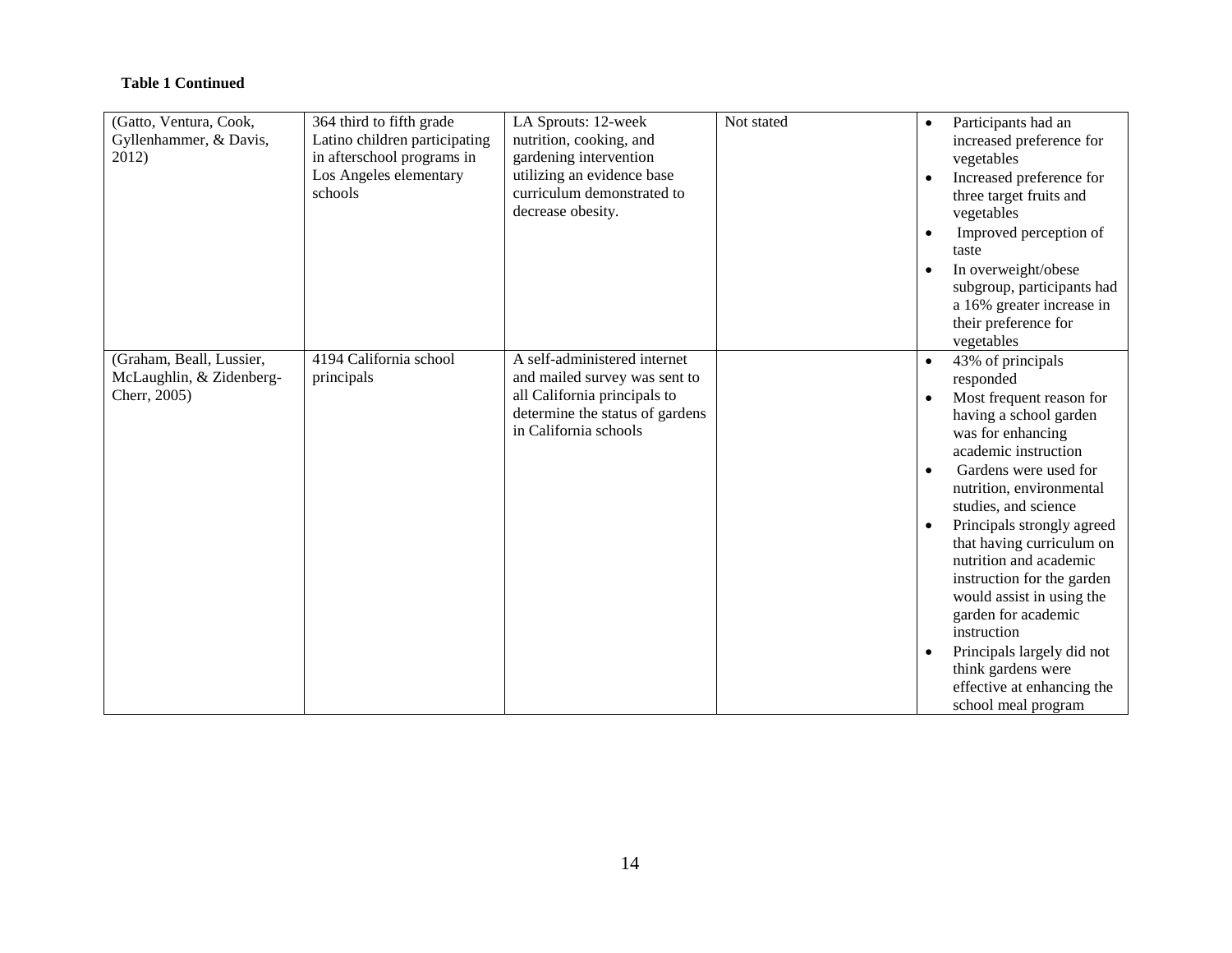| (Jaenke et al., 2012)                   | 127 students aged 11-12<br>years old in fifth and sixth<br>grade from two elementary<br>schools in Australia. Groups<br>were nutrition | Nutrition education program<br>"How do you grow" included<br>three 1-hour lessons in regular<br>class time and gardening<br>program "How does your<br>garden grow?" included seven<br>1-hour sessions where students<br>were involved in planting and<br>tending to the school garden. | Social Cognitive Theory | $\bullet$<br>٠                      | No significant gender<br>differences in fruit and<br>vegetable consumption of<br>willingness to taste<br>There was a group effect<br>$(p<0.001)$ for overall<br>willingness to taste,<br>overall taste rating, and<br>the taste rating of pea and<br>broccoli, tomato, and<br>lettuce |
|-----------------------------------------|----------------------------------------------------------------------------------------------------------------------------------------|----------------------------------------------------------------------------------------------------------------------------------------------------------------------------------------------------------------------------------------------------------------------------------------|-------------------------|-------------------------------------|---------------------------------------------------------------------------------------------------------------------------------------------------------------------------------------------------------------------------------------------------------------------------------------|
| (Klemmer, Waliczek, &<br>Zajicek, 2005) | 647 third through fifth grade<br>students from seven<br>elementary schools in<br>Temple, Texas.<br>Experimental and control<br>group.  | Students in the experimental<br>group received science<br>curriculum involving garden<br>activities in addition to<br>traditional classroom methods.<br>Control only received<br>traditional classroom methods.                                                                        | Not stated.             | $\bullet$<br>$\bullet$<br>$\bullet$ | Experimental group<br>scored significantly higher<br>on the science<br>achievement test<br>No difference among<br>genders<br>Garden curriculum was<br>most effective for boys in<br>third and fifth grade and<br>girls in fifth grade                                                 |
| (Koch, Waliczek, & Zajicek,<br>2006)    | 56 children in second<br>through fifth grade from four<br>different Texas counties.                                                    | "Health and Nutrition from the<br>Garden" $-$ a program that<br>teaches children how to eat<br>healthy on a budget. Program<br>was offered in a full week<br>format, once per week over 12<br>weeks, or every morning for 1<br>week.                                                   | Not stated              | $\bullet$<br>$\bullet$              | Knowledge about the<br>health benefits of eating<br>fruit and vegetables<br>significantly improved<br>No differences were<br>found in attitudes toward<br>fruit an vegetables<br>Participants reporting<br>eating healthier snacks<br>after participating in the<br>program           |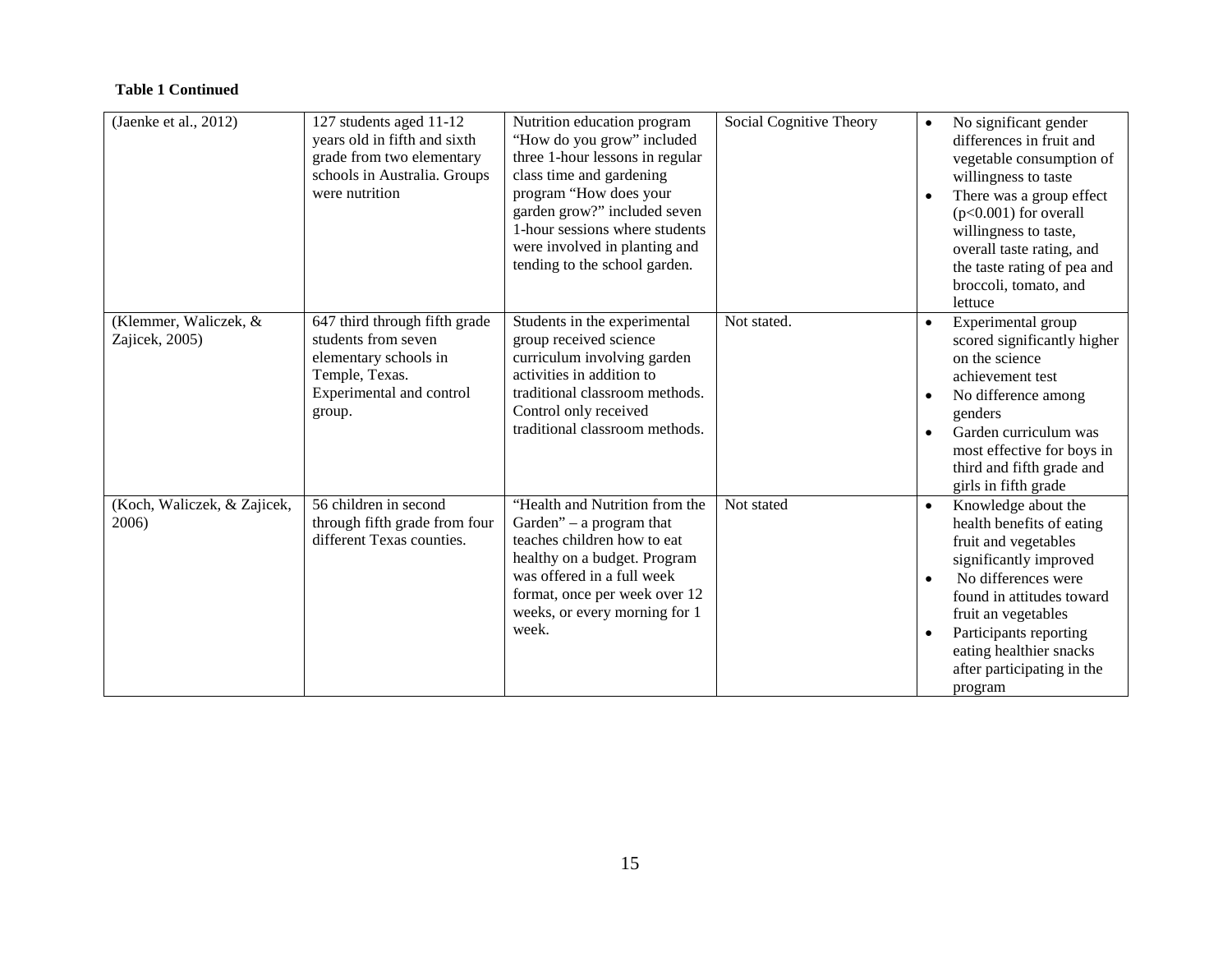| (Lautenschlager & Smith,<br>2007)                      | 40 boys girls aged 9-15 years<br>old                                | 10- week gardening project<br>that involved youth in<br>gardening, harvesting,<br>cooking, and eating                                                                                                              | Theory of Planned Behavior | $\bullet$<br>$\bullet$<br>$\bullet$ | Youth garden participants<br>were more willing to eat<br>nutritious food and try<br>ethnic and unfamiliar food<br>Garden participants had a<br>stronger appreciation for<br>other individuals and<br>cultures<br>Participants more likely to<br>cook and garden on their<br>own |
|--------------------------------------------------------|---------------------------------------------------------------------|--------------------------------------------------------------------------------------------------------------------------------------------------------------------------------------------------------------------|----------------------------|-------------------------------------|---------------------------------------------------------------------------------------------------------------------------------------------------------------------------------------------------------------------------------------------------------------------------------|
| (McAleese & Rankin, 2007)                              | 99 sixth grade students at<br>three different elementary<br>schools | "Nutrition in the Garden" a 12<br>week nutrition education<br>program                                                                                                                                              | Not stated                 | $\bullet$<br>$\bullet$<br>$\bullet$ | Increased servings of<br>fruits and vegetables in<br>garden-based group<br>Increase of 1.13 fruit<br>servings and 1.44<br>vegetable servings<br>Increases in Vitamin A,<br>Vitamin C, and fiber                                                                                 |
| (Morris, Koumjian, Briggs,<br>& Zidenberg-Cherr, 2002) | 200 fourth grade students at<br>three different schools             | "Nutrition to grow on" a<br>program designed to teach<br>children healthy eating habits<br>while simultaneously teaching<br>them where their food comes<br>from by using a garden over<br>the course of 9 lessons. | Social Cognitive Theory    | $\bullet$                           | Significant improvements<br>in nutrition knowledge<br>and vegetable preference                                                                                                                                                                                                  |
| (Moss, Smith, Null, Long<br>Roth, & Tragoudas, 2013)   | 65 third grade boys and girls                                       | Two nutrition education<br>classes and a farm tour                                                                                                                                                                 | Not stated                 | $\bullet$<br>$\bullet$              | Significant differences<br>found concerning<br>knowledge of fiber<br>(p<0.001)<br>Knowledge of vitamins<br>and reported vegetable<br>consumption behavior at<br>school, and farm exposure<br>were also significant<br>(p<0.05)                                                  |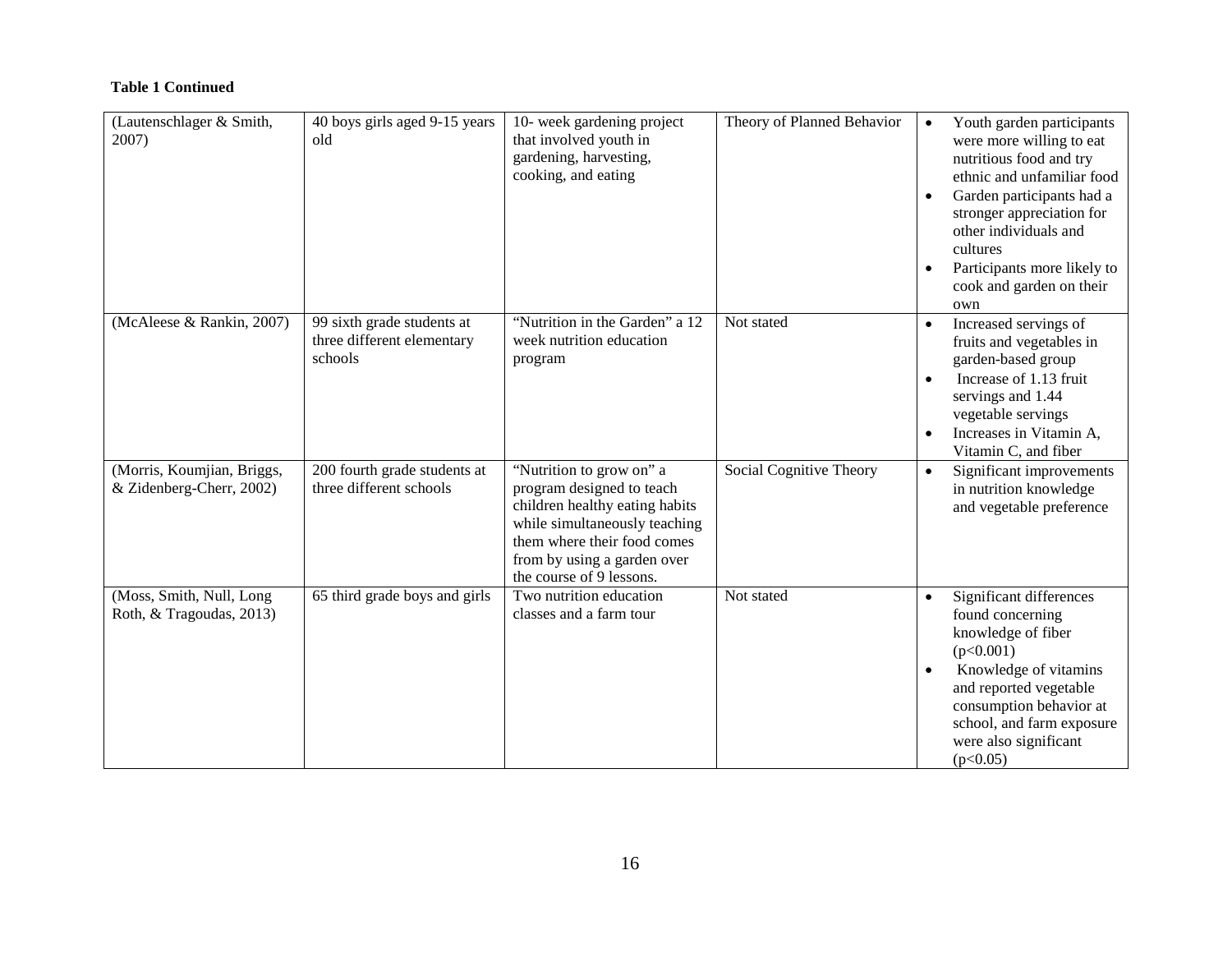| (Namenek Brouwer &     | Preschoolers in 4 child care | Two intervention centers and    | Not stated              | $\bullet$ | Post intervention,          |
|------------------------|------------------------------|---------------------------------|-------------------------|-----------|-----------------------------|
| Benjamin Neelon, 2013) | centers in North Carolina    | two control centers.            |                         |           | intervention and control    |
|                        |                              | Intervention included fruit and |                         |           | centers served fewer        |
|                        |                              | vegetable garden, monthly       |                         |           | vegetables in intervention, |
|                        |                              | curriculum, and gardening       |                         | $\bullet$ | Intervention children       |
|                        |                              | support.                        |                         |           | consumed more than          |
|                        |                              |                                 |                         |           | control children            |
| (O'Brien & Shoemaker,  | 38 fourth grade students (17 | An eight lesson gardening and   | Social Cognitive Theory | $\bullet$ | No differences in           |
| 2006)                  | in intervention group, 21 in | nutrition curriculum with a     |                         |           | nutritional knowledge       |
|                        | control group)               | hands-on gardening emphasis     |                         |           | between or within groups    |
|                        |                              |                                 |                         |           | at baseline and end of      |
|                        |                              |                                 |                         |           | program                     |
|                        |                              |                                 |                         | $\bullet$ | Both groups had high        |
|                        |                              |                                 |                         |           | preference for fruit at     |
|                        |                              |                                 |                         |           | baseline and end of         |
|                        |                              |                                 |                         |           | program                     |
|                        |                              |                                 |                         | $\bullet$ | Experimental group          |
|                        |                              |                                 |                         |           | maintained high self-       |
|                        |                              |                                 |                         |           | efficacy and outcome        |
|                        |                              |                                 |                         |           | expectation scores          |
|                        |                              |                                 |                         |           |                             |
|                        |                              |                                 |                         | $\bullet$ | Control group's scores      |
|                        |                              |                                 |                         |           | increased significantly for |
|                        |                              |                                 |                         |           | gardening self-efficacy     |
|                        |                              |                                 |                         |           | and outcome expectations    |
| (Ozer, 2007)           | Review on literature on the  | Review on literature on the     | Ecological theory       | $\bullet$ | School gardens have the     |
|                        | impact school gardens have   | impact school gardens have on   |                         |           | potential to promote        |
|                        | on students and schools      | students and schools            |                         |           | health and well being of    |
|                        |                              |                                 |                         |           | students                    |
|                        |                              |                                 |                         | $\bullet$ | School gardens can          |
|                        |                              |                                 |                         |           | strengthen the              |
|                        |                              |                                 |                         |           | environment within the      |
|                        |                              |                                 |                         |           | school                      |
|                        |                              |                                 |                         | $\bullet$ | There is currently no       |
|                        |                              |                                 |                         |           | systematic study on the     |
|                        |                              |                                 |                         |           | impact of school gardens    |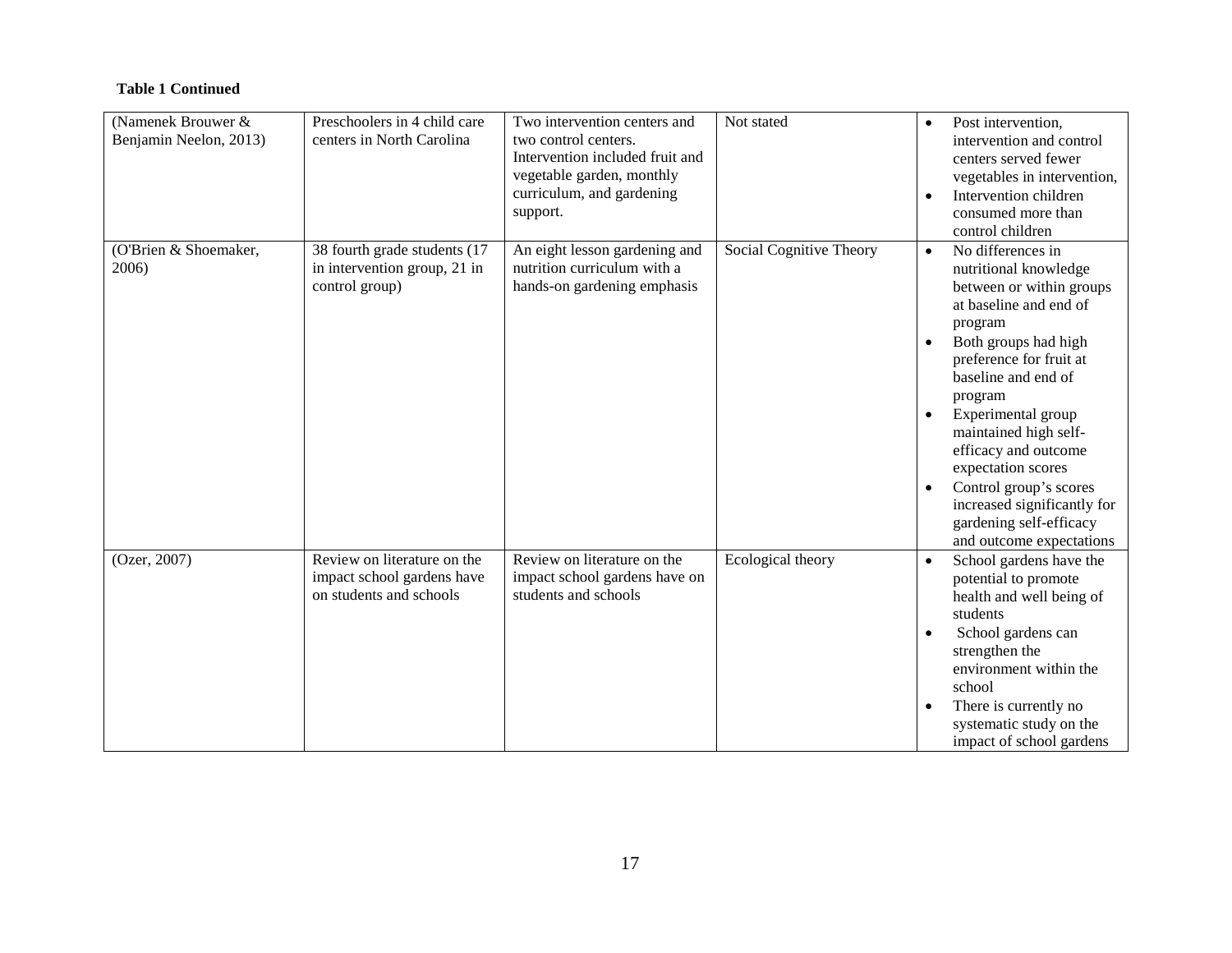| (Poston, Shoemaker, &<br>Dzewaltowski, 2005)                | 29 third through fifth graders<br>$(18$ in intervention group, 11<br>in comparison group<br>receiving nutrition only<br>education) | Junior Master Gardener<br>$curriculum - a program$<br>focused on teaching nutrition<br>through gardening. Eight<br>different lessons from this<br>curriculum were chosen for<br>this intervention and data was<br>collected at two intervals.<br>summer and fall. | Social Cognitive Theory                                              | $\bullet$ | Neither program improved<br>nutrition knowledge or<br>fruit and vegetable<br>reference<br>The summer intervention<br>group had a change in<br>self-efficacy                                                                                                                                                                                           |
|-------------------------------------------------------------|------------------------------------------------------------------------------------------------------------------------------------|-------------------------------------------------------------------------------------------------------------------------------------------------------------------------------------------------------------------------------------------------------------------|----------------------------------------------------------------------|-----------|-------------------------------------------------------------------------------------------------------------------------------------------------------------------------------------------------------------------------------------------------------------------------------------------------------------------------------------------------------|
| (Ratcliffe, Merrigan, Rogers,<br>& Goldberg, 2011)          | 320 sixth-grade students 11<br>to 13 years of age at two<br>intervention schools                                                   | 1 hr/week for 13 weeks of 20<br>minutes of instruction<br>followed by 40 minutes of<br>hands-on garden experiences                                                                                                                                                | Social cognitive theory and<br>additional model building<br>research | $\bullet$ | Students were better able<br>to identify vegetables after<br>gardening<br>Increase of preference for<br>vegetables<br>Students in garden group<br>reportedly tasted more<br>vegetables than those in<br>control<br>Students in garden group<br>significantly increased the<br>average number of<br>vegetables they consumed<br>more than once a month |
| (S. V. Sharma, Hedberg,<br>Skala, Chuang, & Lewis,<br>2015) | 103, three to five years old<br>children at two Head Start<br>centers in Harris County,<br>Texas                                   | <b>PLANT Gardens (Preschoolers</b><br>Learn About Nutrition<br>Through Gardens), teacher-led<br>garden-based nutrition<br>education program<br>implemented over 8 weeks                                                                                           | Social Cognitive Theory                                              | $\bullet$ | 28.4% of the Head Start<br>preschooler's population<br>were overweight or obese,<br>yet only 3% of parents<br>perceived their<br>preschooler as overweight<br>Significant increase in<br>preschooler's willingness<br>to try new fruits and<br>vegetable                                                                                              |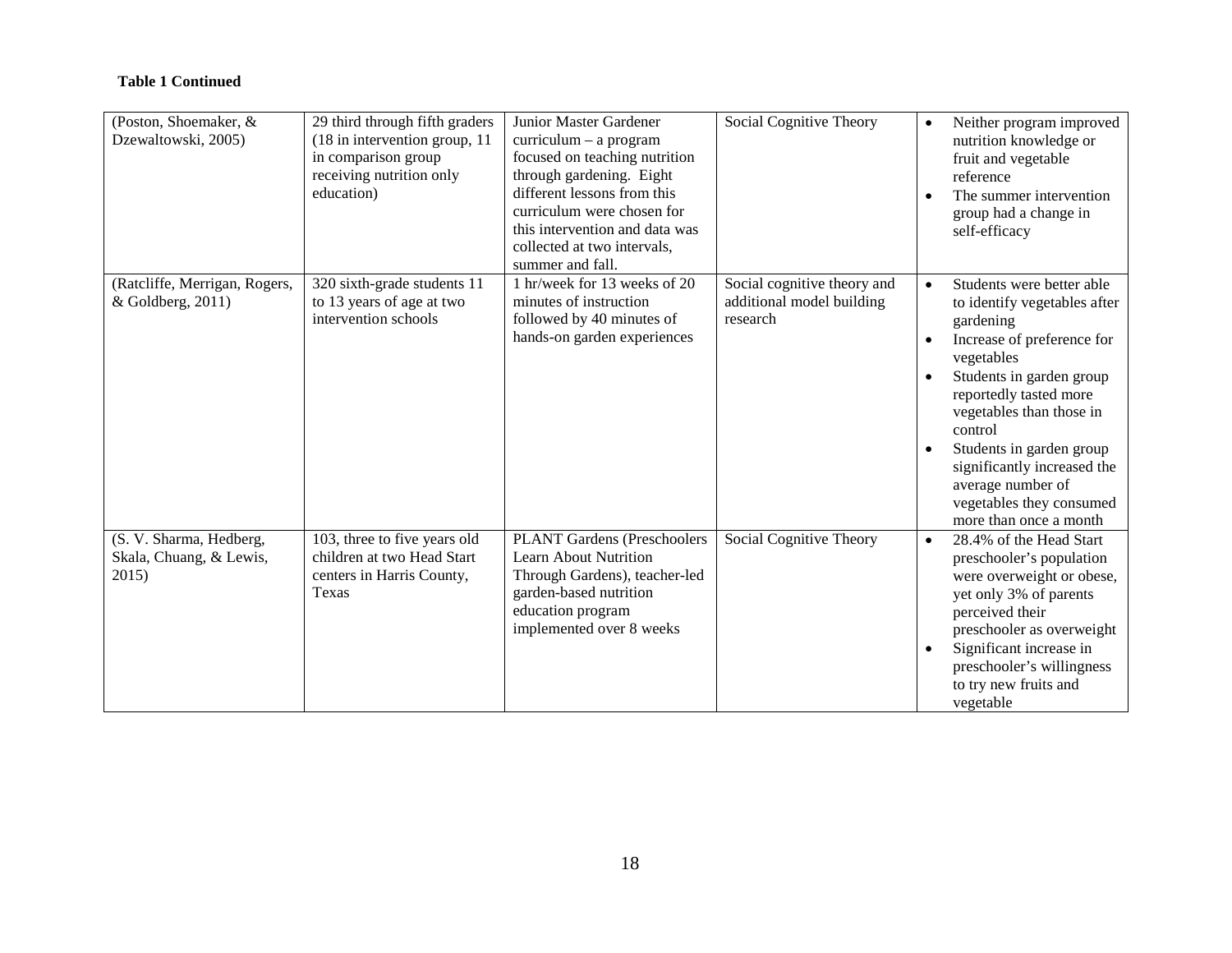| (Smith & Motsenbocker,<br>2005)   | 119 students in fifth grade at<br>3 different schools.                                           | Intervention: 14-week<br>gardening curriculum from<br>Junior Master Gardener.<br>Students received 2 hours 1<br>time per week. Control group<br>received no gardening<br>curriculum | Not stated | $\bullet$<br>$\bullet$<br>٠ | Science achievement was<br>significantly different for<br>experimental classes'<br>pretest and posttest scores<br>No significant difference<br>for control<br>Results show once weekly                                                                                                                                                                |
|-----------------------------------|--------------------------------------------------------------------------------------------------|-------------------------------------------------------------------------------------------------------------------------------------------------------------------------------------|------------|-----------------------------|-------------------------------------------------------------------------------------------------------------------------------------------------------------------------------------------------------------------------------------------------------------------------------------------------------------------------------------------------------|
|                                   |                                                                                                  |                                                                                                                                                                                     |            |                             | use of gardening activities<br>and hands-on activities<br>help improve science<br>achievement test scores                                                                                                                                                                                                                                             |
| (Wansink, Hanks, & Just,<br>2015) | 370 high school students in<br>upstate New York who<br>purchase lunch at the school<br>cafeteria | Using greens harvested from<br>the school garden in the school<br>salad bar at lunch time                                                                                           | Not stated | $\bullet$<br>$\bullet$      | When the salad bar<br>contained garden produce,<br>the percentage of students<br>selecting salad rose from<br>2% to 10% and on average<br>students ate two-thirds of<br>the serving they took<br>Although waste increased<br>relative to the control,<br>more students were<br>consuming at least some<br>salad when it was from<br>the school garden |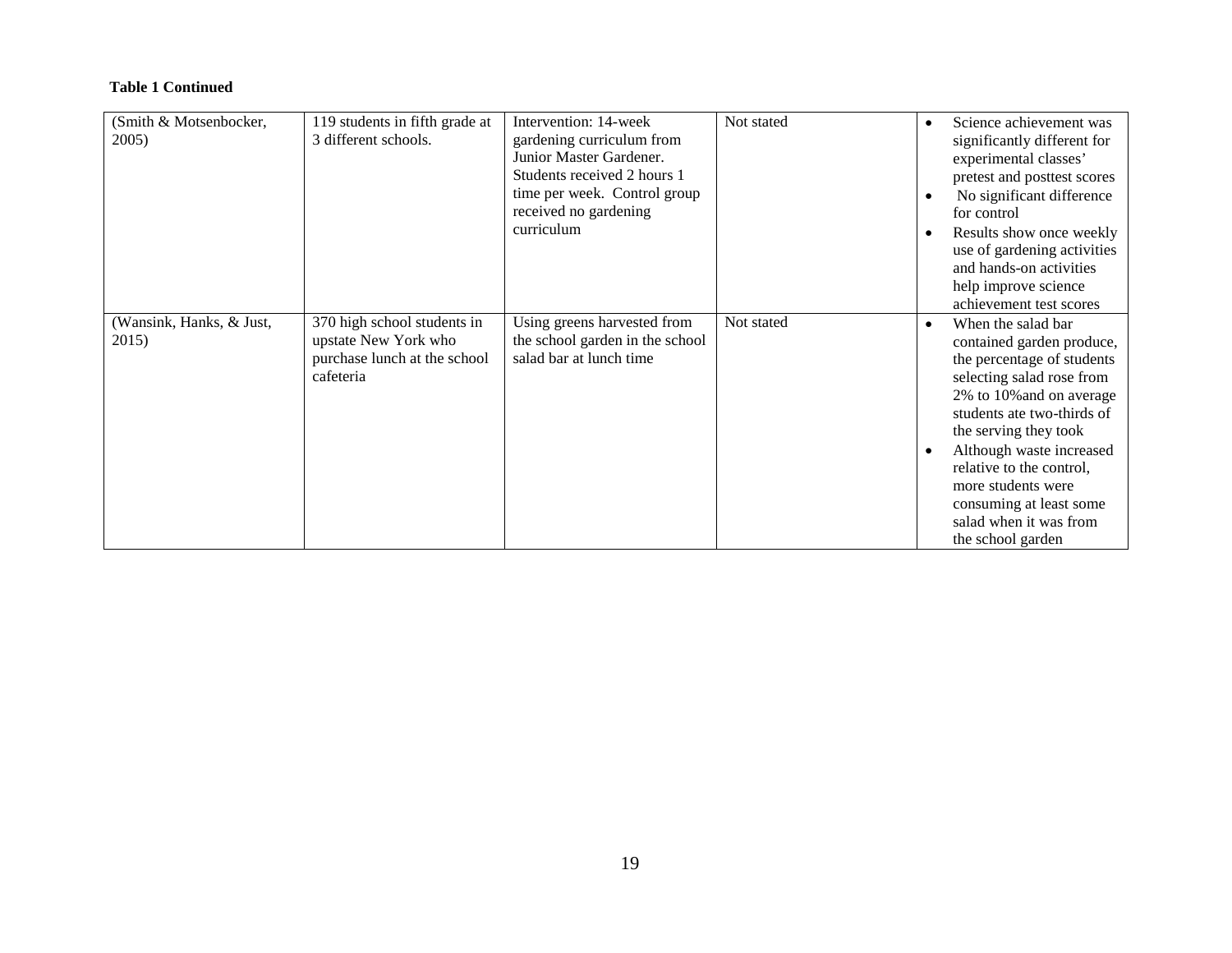Table 1 summarizes research on many different kinds of garden-based nutrition education programs and their successes. These include programs implemented during school hours, after school, farm-to-school programs, programs with a cooking component, and programs aimed at children but implemented in a community garden. One item each of these programs has in common is that they all include an agricultural component that involves children participating in hands-on activities with fruits and vegetables. In programs where the schools grow edible produce, students learn science and nutrition and harvest the vegetables. In some of the gardenbased programs students not only harvest, but also learn how to cook and use these vegetables in their meals. In "farm-to-school" programs, schools purchase produce from local farmers or farmers' markets and they come to the school with the produce. Then, the children visit the farm to understand how the food is grown and where it comes from. There are multiple rationales for using each of these programs; most notably they are used as outdoor green spaces for teaching nutrition and science and as places for children to play. Most recently there has been a growing movement using these programs to promote the consumption of healthy food among a population of children with elevated rates of obesity (Ozer, 2007).

#### <span id="page-26-0"></span>**2.1.2 Benefits of garden-based nutrition education programs**

Garden-based nutrition education programs have many benefits that are confirmed by a comprehensive review of literature. Table 1 clearly defines some of the benefits that these interventions can have. It is evident that these programs have the ability to influence perceptions about fruits and vegetables, improve eating behavior, improve access to fruits and vegetables, increase nutritional knowledge and scientific knowledge, and increase self-efficacy levels. There are multiple pathways by which garden-based nutrition education programs can potentially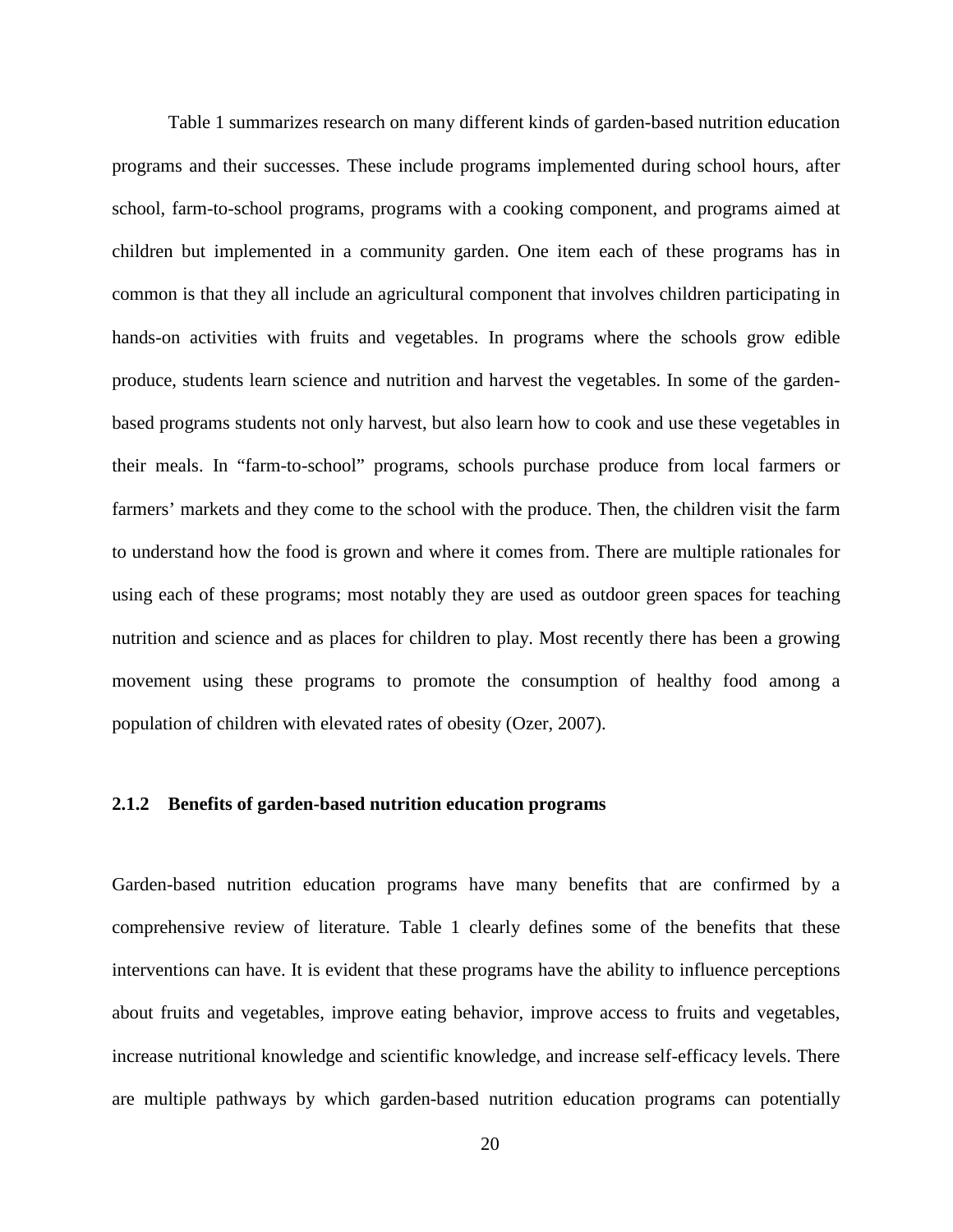strengthen the healthy development of children while also strengthening the school and surrounding community (Ozer, 2007). A more detailed discussion of the programs outlined above will help reveal positive effects of these programs, but also help identify areas for improvement.

A key area of focus for garden-based nutrition education programs has been to influence the consumption of fruits and vegetables. This has been an area of significant focus since childhood obesity is characterized by low fruit and vegetable consumption and U.S. school children on average consume less than five fruits and vegetables on a daily basis (Robinson-O'Brien et al., 2009). Research shows that only 6.2% of adolescents consume the dailyrecommended amount of fruit and 5.8% consumed the daily-recommended amount of vegetables (Evans et al., 2012). Berezowitz et al. (2015) reviewed 12 different peer-reviewed studies about the impact of garden-based nutrition education programs and found that all studies showed improvement in predictors for fruit and vegetable consumption. Five of the seven studies that measured intake levels showed an increase of fruit and vegetable consumption. While these are positive findings, it is a small handful of studies and should be considered preliminary. (Berezowitz et al., 2015)

Despite the small number of studies reviewed by Berezowitz et al. (2015), there are still a handful of other interventions that showed positive improvement in fruit and vegetable consumption patterns. In a community based intiative conducted by Castro et al. (2013), the intervention was open to all families in the community with children less than 6 years of age. This pilot study was implemented in a low-income community and was aimed at using community gardens as a vehicle to provide low-income families with children access to healthy food and information about healthy eating (Castro et al., 2013). Through weekly gardening work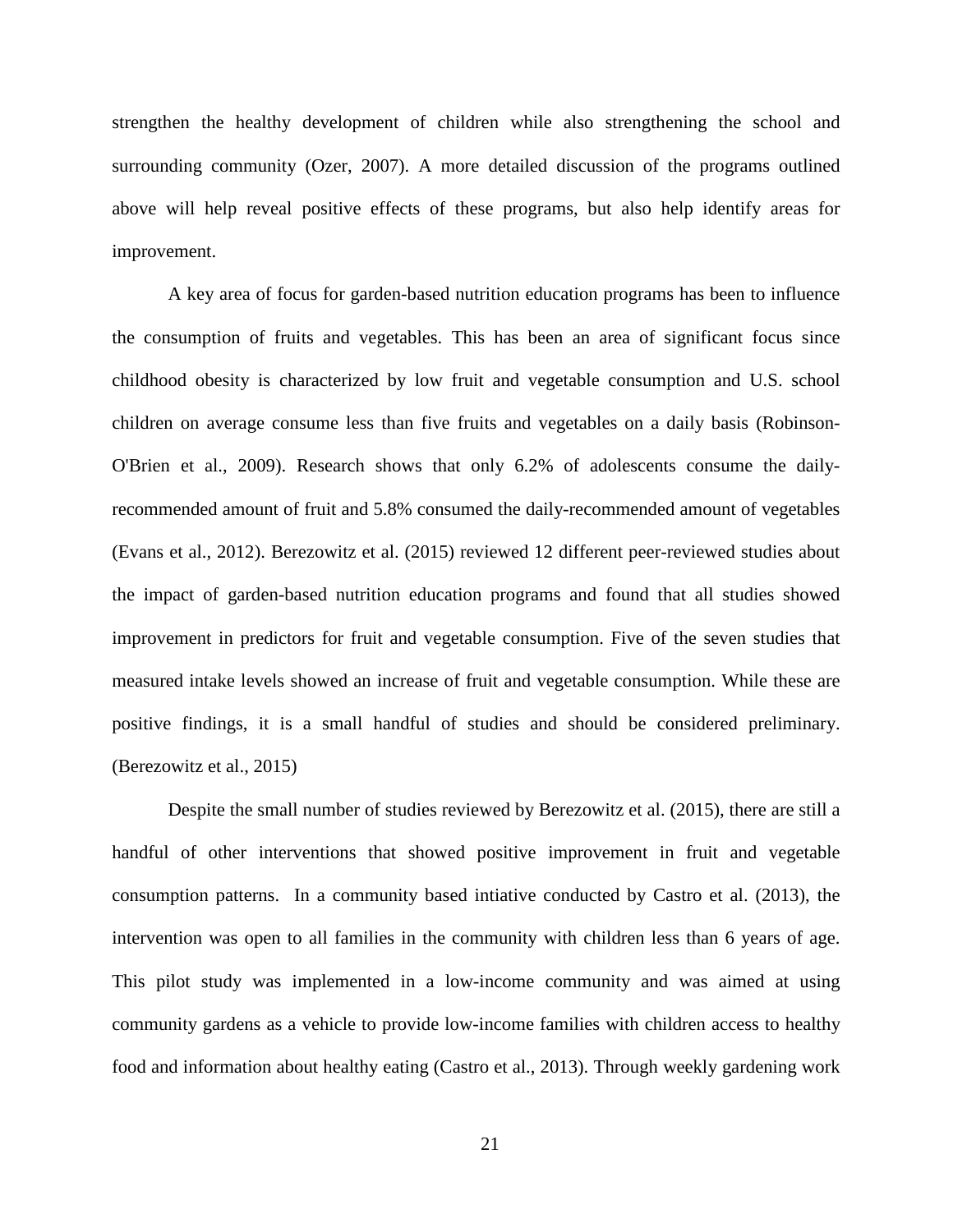sessions, cooking and nutrition workshops, and social activites and events for families and children who participated in the program, there was a 146% increase in a family's access to fruits and vegetables, 33% increase in consumption of vegetables, and a 28% increase in consumption of fruits. Providing access can increase the likelihood of a child consuming fruits and vegetables, but does not guarantee it. (Castro et al., 2013). In a study conducted by Evans et al. (2012) a "Sprouting Healthy Kids" multiple-component intervention showed that participants who were exposed to more than 2 components of the intervention had significantly higher fruit and vegetable intake than those who were exposed to fewer components. (Evans et al., 2012) The six components of the intervention were as follows: 1) in-class lessons, 2) after-school gardening program, 3) farm-to-school 4) farmers' visits to schools 5) taste testing, and 6) field trips to farms. (Evans et al., 2012). Another study that showed improvements in fruit and vegetable consumption was conducted by McAleese et al. (2007). In this study, 99 sixth grade students at three different elementary schools were placed in a control or one of two treatment groups. One treatment group received a 12-week nutrition education program and the other received the same program, but with garden-based activities. Students in all groups completed a 24-hour food recall workbook before and after the intervention. Their findings showed that participants who received the garden intervention increased their servings of vegetables and fruits more than students in the two other groups. There was a 1.13 increase in number of fruit servings, 1.44 increase in number of vegetable servings, and additional significant increases in vitamin A, vitamin C, and in fiber (McAleese & Rankin, 2007). Ratcliffe et al. (2011) found that their garden-based nutrition education program, which was implemented one hour a week for 13 weeks at school, significantly increased the average number of vegetables participants consumed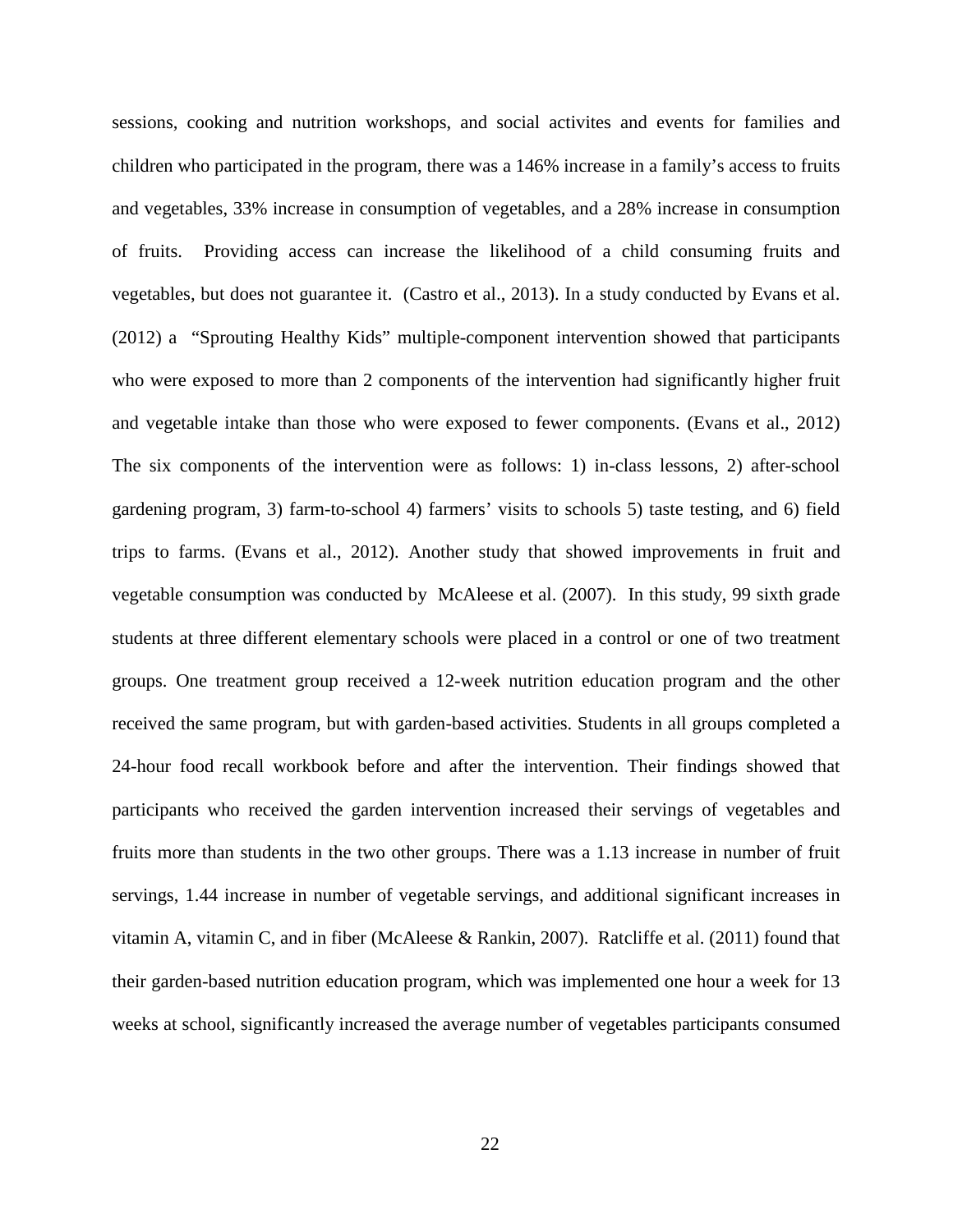per month for participants in a garden intervention group versus control. Additionally, they found that gardening also increased the variety of vegetables consumed (Ratcliffe et al., 2011).

In addition to changes in consumption levels, many programs measured changes in children's preferences towards fruits and vegetables. In a 12-week nutrition, cooking, and gardening intervention aimed at 364 third through fifth grade Latino children called "LA Sprouts", Gatto et al. (2012) found that participants in their program had an increased preference for vegetabls, increased preferance for three target fruits and vegetables, and improved perception of taste. Furthermore, participants who were considered overweight or obese had a 16% greater increase in their preference for vegetables compared with control participants (Gatto et al., 2012). Overall, this intervention shows promise to change attitudes and perceptions about gardening, cooking, preparing fruits and vegetables, and the advantage of eating home-grown vegetables as opposed to those bought in store (Gatto et al., 2012). In another study, Morris et al. (2002) found that in their intervention "Nutrition to Grow On," which was aimed at 200 fourth grade students at three different schools, participants in their program had significant improvements in nutrition knowledge and vegetable preference. When nutrition knowledge scores were analyzed by lesson, students in the nutrition and gardening group showed a 33% improvement in their knowledge of the topics reviewed in that lesson (Morris et al., 2002). In the intervention conducted by Ratcliffe et al. (2011) another positive outcome they found in additional to increased vegetable discussion was an increase in preference for vegetables among students in the intervention group. Sharma et al. (2015) found that in their intervention conducted among 103 preschoolers that after going through their PLANT Gardens (Preschoolers Learn About Nutrition Through Gardens) intervention, that there was a significant increase in preschooler's willingness to try new fruits and vegetables (S. V. Sharma et al., 2015). Another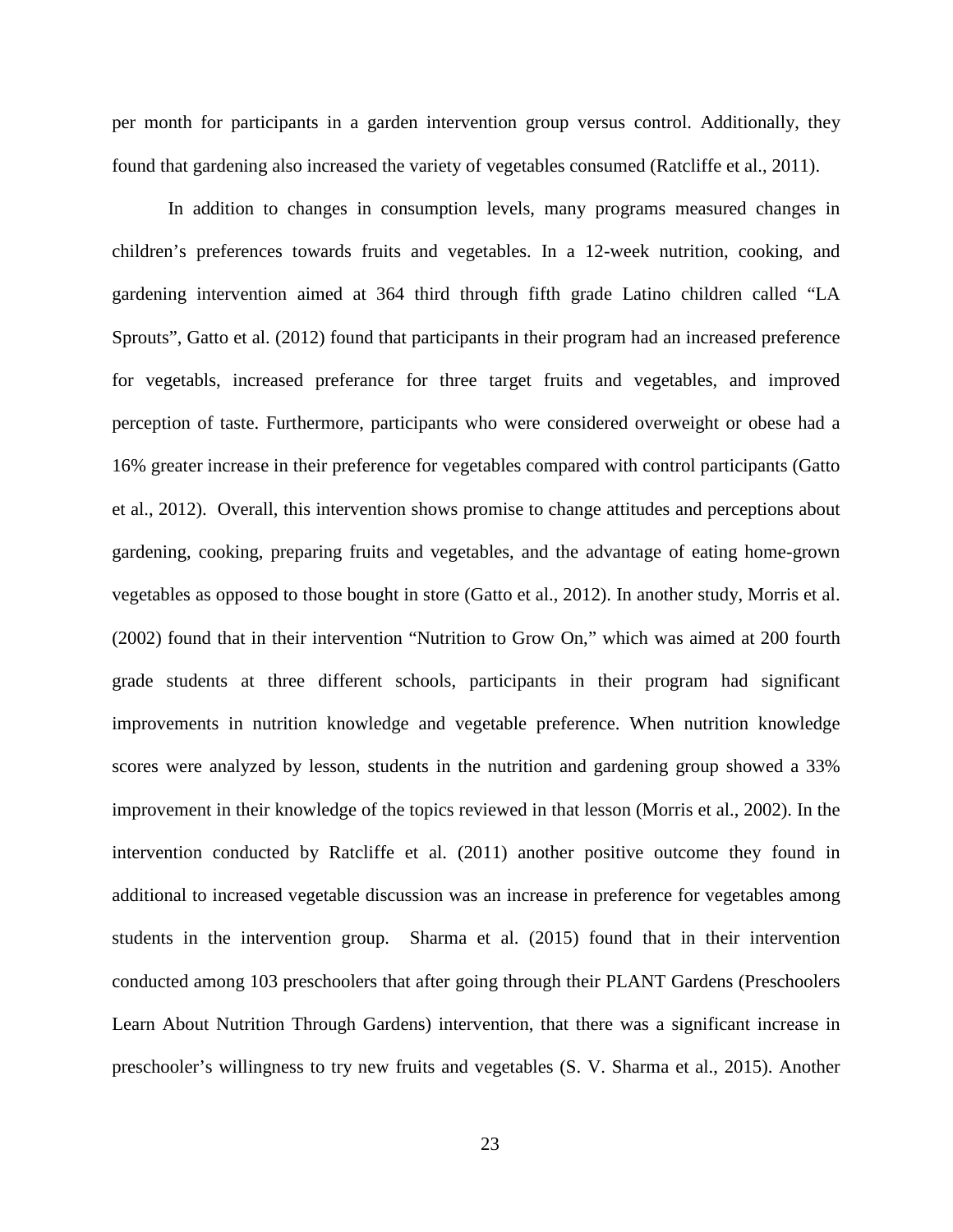interesting find from this study was that of the 28.4% of the preschooler's population who were considered overweight or obese, only 3% of parents perceived their preschooler as overweight (S. V. Sharma et al., 2015). Lastly, Wansink et al. (2015) found that school students had a stronger preference for vegetables grown in a garden, than from the store. When the salad bar at school contained garden produce, the percertage of students eating salad rose from 2% to 10%, but on average they only ate two thirds of the serving that they took. Although waste in the intervention group increased relative to the control, more students were consuming some salad when it was from the school garden (Wansink et al., 2015). Change in preference is an improvement, but there are multiple influences on fruit and vegetable preference. A child's preference may change during the course of an intervention, but if a child's environment goes back to what it was before the intervention a change in preference is hard to maintain.

While preference was not always an outcome that was measured or changed, a few programs demonstrated increased knowledge of healthy eating. In the literature review conducted by Berezowitz (2015), of the four studies they reviewed that measured change in knowledge, two showed improvements in science and one showed improvements in math (Berezowitz et al., 2015). Although improvements in science and math are not relevant to obesity, it shows school gardens can increase children's knowledge in a number of areas, not just limited to increase in nutritional knowledge. Ellsworth et al. (2015) found that in their farm-toschool intervention, nutritional knowledge increased from 58% to 74% and agricultural knowledge stayed at a constant 43% (Ellsworth et al., 2015). Evans et al (2012) also found significantly increased knowledge from their "Sprouting Healthy Kids" intervention (Evans et al., 2012). Lastly, Koch et al. (2006), Morris et al. (2002), Moss et al. (2013), and Smith et al.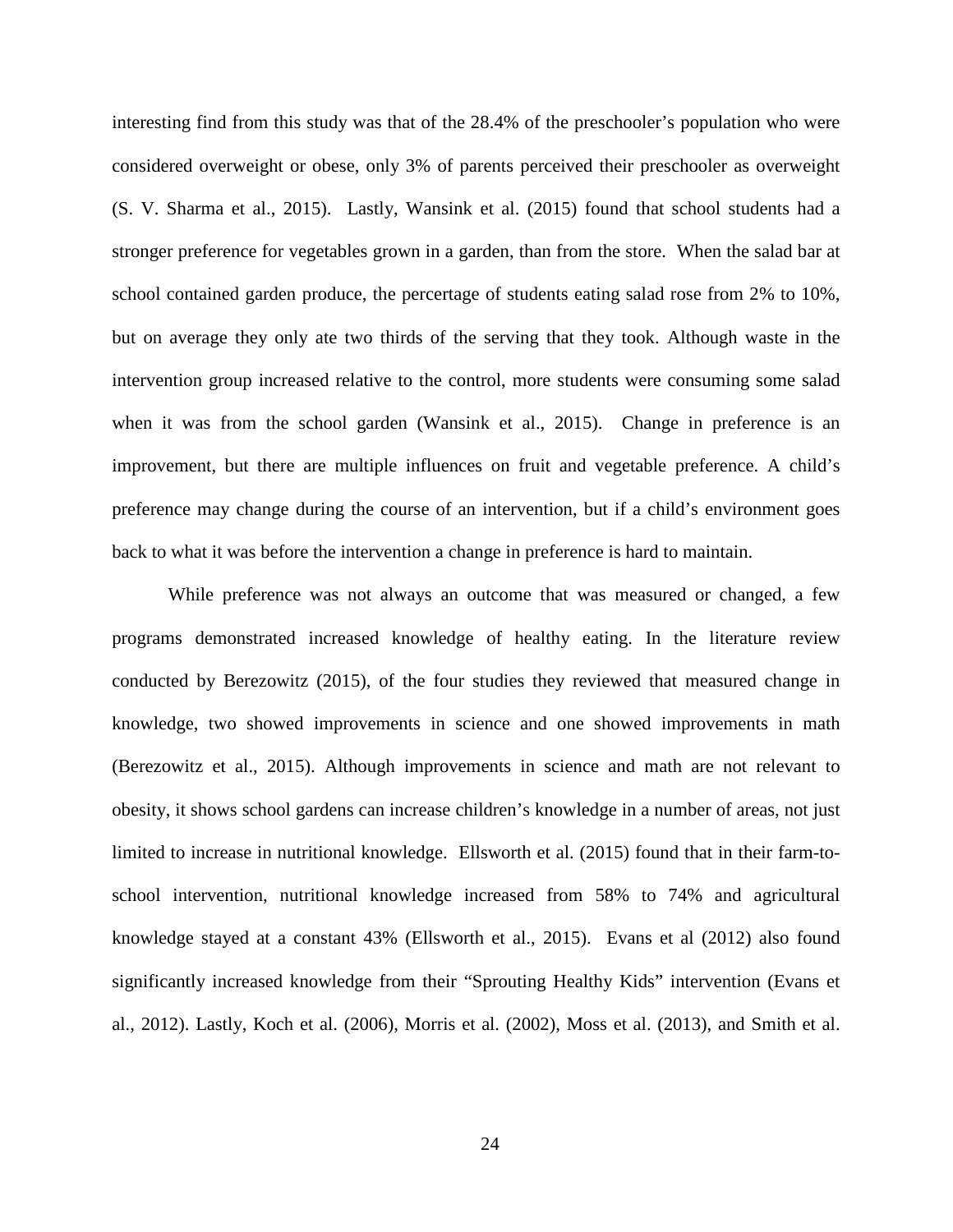(2005) were other studies summarized in Table 1, all of which showed increases in knowledge from their garden-based interventions.

In addition to children improving their knowledge surrounding nutrition and science in the garden, it is important to note that garden spaces for children are seen as effective learning laboratories for children, but schools still need the proper tools to implement these interventions properly. In a survey conducted by Graham et al. (2005) among 4,194 California school principals, they found that the most common reason gardens were used was for nutrition, environmental studies, and science. Principals strongly agreed that having curriculum on nutrition and academic instruction for the garden would assist in using the garden for academic instruction (Graham et al., 2005). Although this study was limited by a 43% response rate among principals, it showed a need for developing or utilizing a more comprehensive garden curriculum for schools that could help assist schools with garden-based nutrition education programs.

Another benefit of garden-based nutrition education programs is their ability to provide healthy food and the supportive structure that allows children to make healthy choices. An intervention by Chaufan et al. (2015) titled Garden of Eatin', works on the premise that nutritional practices develop over the life course. If a child develops healthy eating habits and practices at an early age this can help combat childhood obesity rates (Chaufan et al., 2015). This was a community-based intervention that focused on developing healthy eating habits among children, families, teachers, and staff through an on-site school garden. Overall, participants reported having good health and being able to eat healthy, having fresh fruits and vegetables at the school supported their ability to eat healthy foods, and fewer structural barriers to eating healthy foods. (Chaufan et al., 2015).

25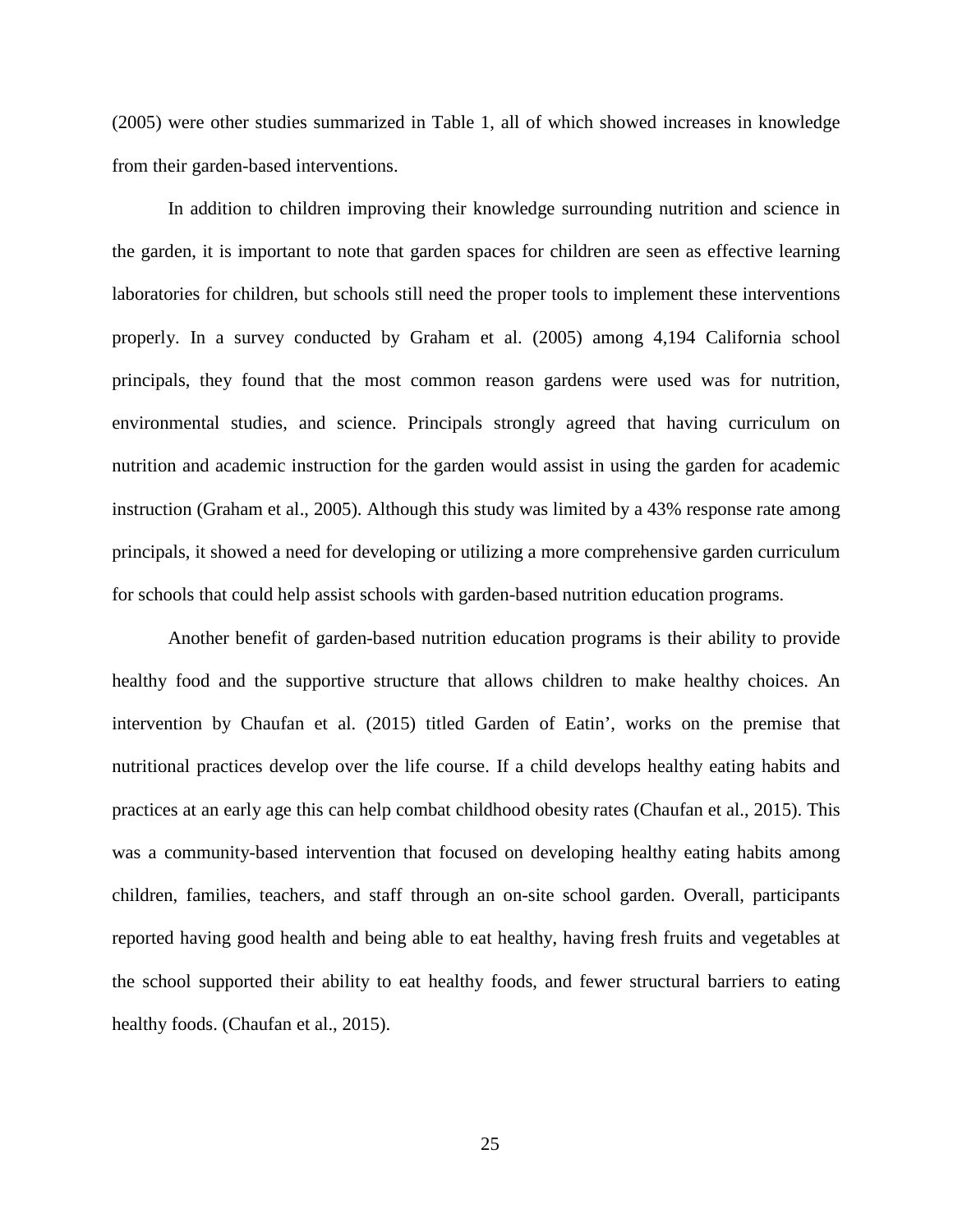#### <span id="page-32-0"></span>**2.1.3 Gaps and limitations of garden-based nutrition education programs**

While results measured in the above interventions are overwhelmingly positive, they each still come with their own set of limitations. In the literature review conducted by Berezowitz et al. (2015) the interventions they reviewed were methodologically diverse. They often had incomplete methodological descriptions, used convenience samples, lacked a control group, and had very small cohorts (Berezowitz et al., 2015). Not only were these limitations seen in Berezowitz et al. (2015), a majority of the studies reviewed exhibited the same limitations Berezowitz et al. (2015) describe. These kinds of shortcomings limit comparisons that can be made between studies and also limit any kinds of definitive conclusions that can be made.

In Evans et al. (2012) "The Sprouting Healthy Kids" intervention a major limitation was that the intervention was not implemented in all schools and the overall dose was much lower than they had originally planned. Additionally, with the data being self-reported, there are inherent limitations including recall bias. Lastly, there was significant selection bias as researchers had limited tools to contact students for recruitment. (Evans et al., 2012).

Gatto et al. (2012) was largely limited by the small number of participants in the study and that it was an exploratory study and not a randomized controlled trial (Gatto et al., 2012). Moss et al. (2013) was also limited by a very small number of participants as their study was implemented at one school only because of lack of funding and available resources. Their study was further limited by the time frame as it only lasted 4 weeks (Moss et al., 2013). Lastly, Namenek Brouwer et al. (2013), Obrien et al. (2006), Poston et al. (2005), Sharma et al. (2015), and Wansink et al. (2015) all had severe sample size limitations as well (Namenek Brouwer & Benjamin Neelon, 2013; O'Brien & Shoemaker, 2006; Poston et al., 2005; S. V. Sharma et al., 2015; Wansink et al., 2015).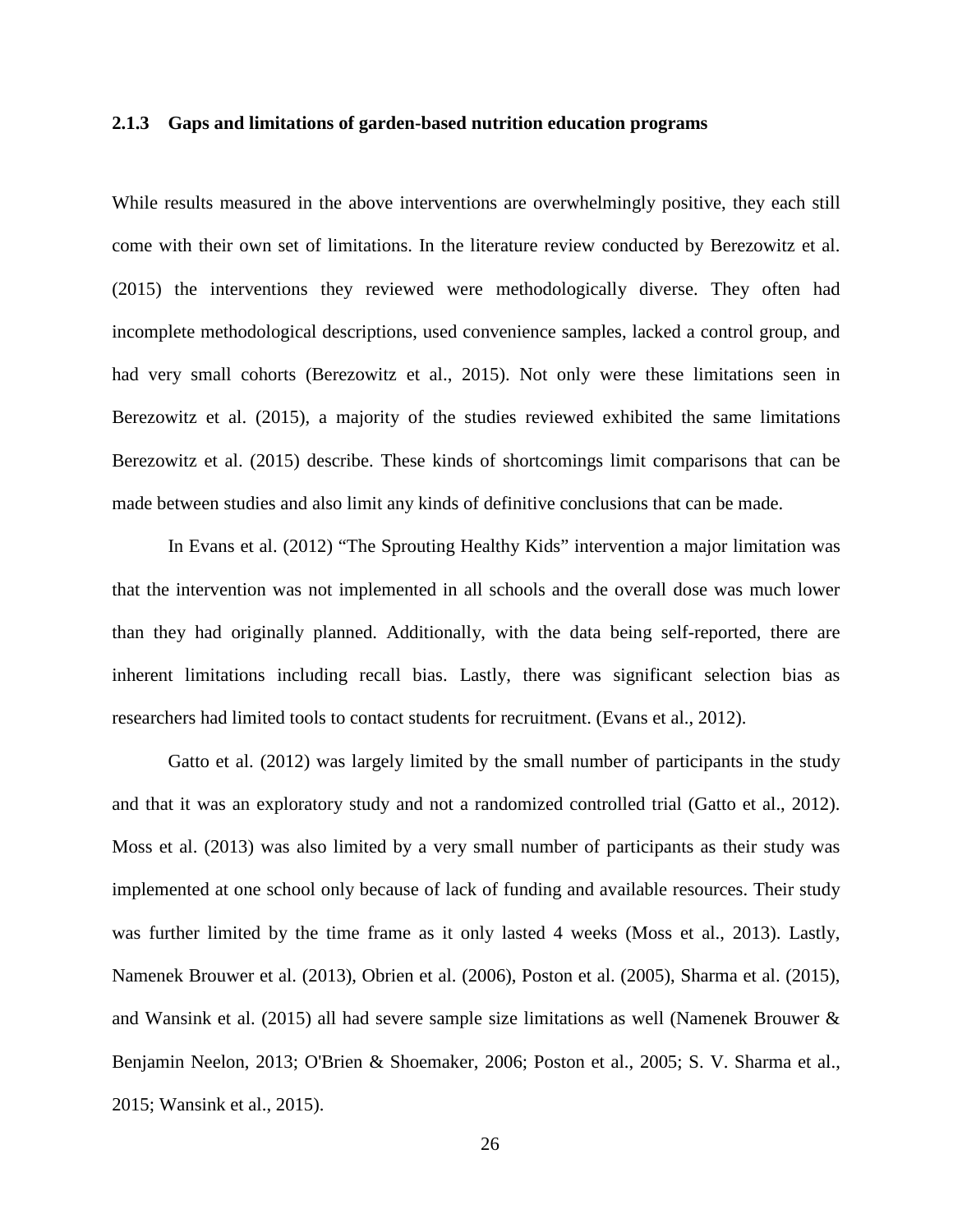Limitations of Jaenke et al. (2012) include the quasi-experimental design, use of convenience sampling, and small sample size. Because of the small sample size, their results were not generalizable to other schools (Jaenke et al., 2012). Morris et al. (2002) had similar limitations as Jaenke et al. (2012) with their quasi-experimental design as well.

Although in McAleese et al. (2007) they saw significant increase in fruit and vegetable consumption, they note that because of the nature of the study time (12 weeks), persistence of behavioral changes cannot be implied. Furthermore, because of the non-randomized nature of this study, the results are not generalizable (McAleese & Rankin, 2007). In Morris et al. (2002) Schools differed in ways that were measurable since they were not randomly selected or assigned. Only 3 schools participated in this study, meaning that the units of analysis were the individuals, which potentially resulted in a cluster effect of the data (Morris et al., 2002).

Largely, the biggest limitations for all studies were small sample size, recruitment methods, study design, and self-report bias. Given that all garden-based nutrition education interventions entail the same kinds of limitations, it would be ideal to develop a strong experimental study with a longitudinal design and a scientific recruitment process to truly evaluate the impact, short-term and long-term, that these kinds of interventions can have.

# <span id="page-33-0"></span>**2.1.4 Theoretical frameworks underlying garden-based nutrition education interventions**

In the world of nutrition education, theories aim to explain how our health behaviors are influenced. One theory that explains the influence on health behavior is the social ecological model. This is a relevant theory that describes 5 different levels on which health-related behaviors have the potential to be impacted. These levels are: intrapersonal, interpersonal, institutional, community, and public policy (Ozer, 2007). Garden-based nutrition education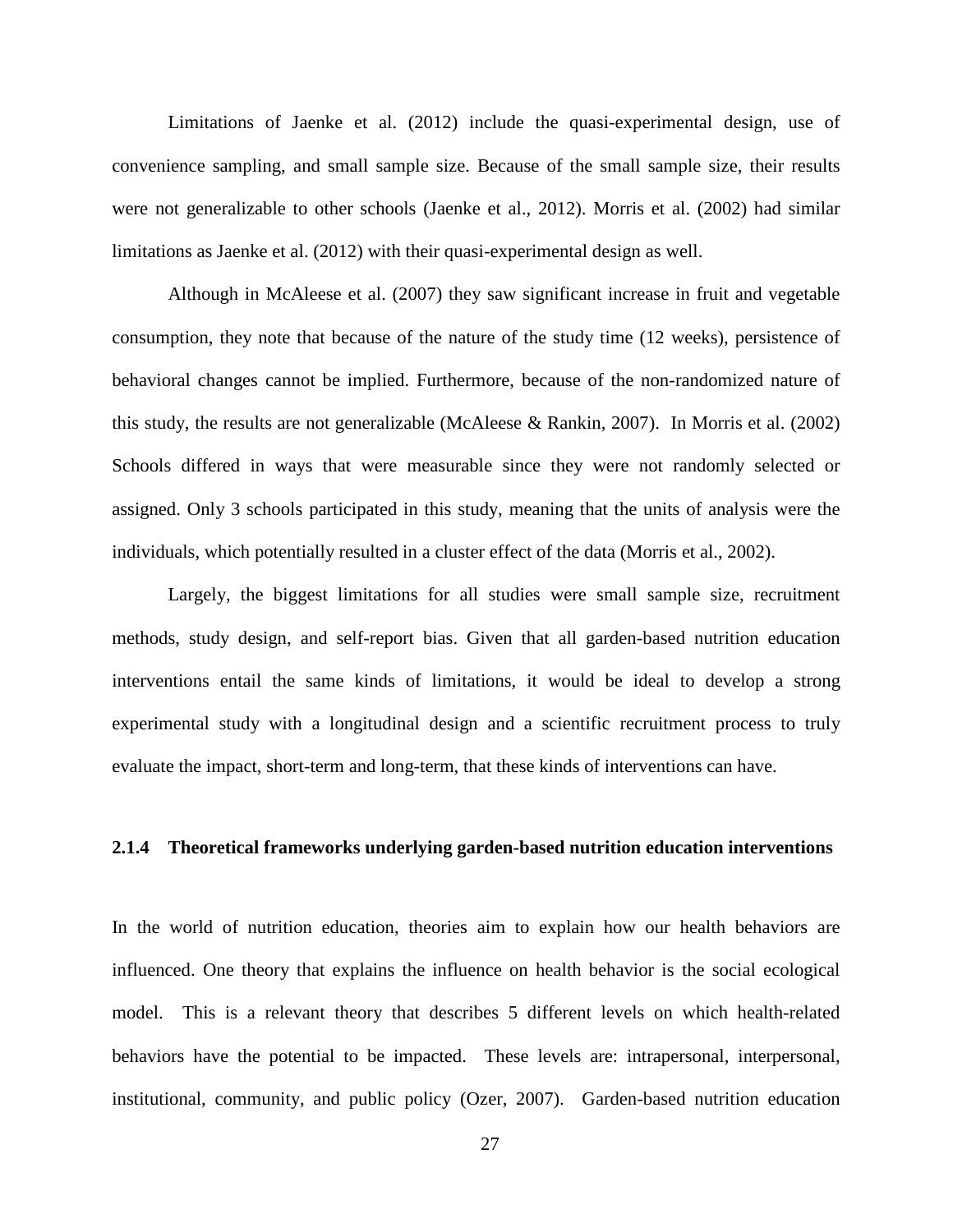programs vary, but they all encompass practical educational activities that are taught in a growing environment with adult figures who are supporting the students' learning. According to the social-ecological model, a child's development is viewed as being nested within different micro-systems (or levels of the social-ecological model), that influence each other reciprocally to shape a child's development (Ozer, 2007). The ecological principle of interdependence, which Kelly et al. (2000) describes, changes in one level of an ecosystem will produce changes in other levels of the ecosystem (Berlin, Norris, Kolodinsky, & Nelson, 2013; Kelly, Ryan, Altman, & Stelzner, 2000). This principle suggests that changes in one domain of the child such as nutrition, academic performance, self-efficacy, and peer relationships may set in motion changes within other domains. For example, changes in the school may set in motion changes in the family or the community (Ozer, 2007). There are multiple theories that explain how change can happen at each of these levels. The Social Cognitive Theory was used for most of the interventions reviewed for this paper.

Theory-based interventions that aim to influence health behavior are commonly utilized. This is important because conceptual framing of how school gardens impact participants, schools, and communities guides development of uniform research and evaluation literature. Social Cognitive Theory, which is mainly focused on interpersonal levels of influence, also contains factors that affect the intrapersonal, institutional, and community levels. Because of its emphasis on positive reinforcement and its applicability to public health issues, the Social Cognitive Theory is often the theoretical framework of choice when it comes to nutrition and food interventions centered on youth (Berlin et al., 2013). Social Cognitive Theory is a good choice surrounding garden-based nutrition education interventions when considering the factors that influence food consumption patterns among children.

28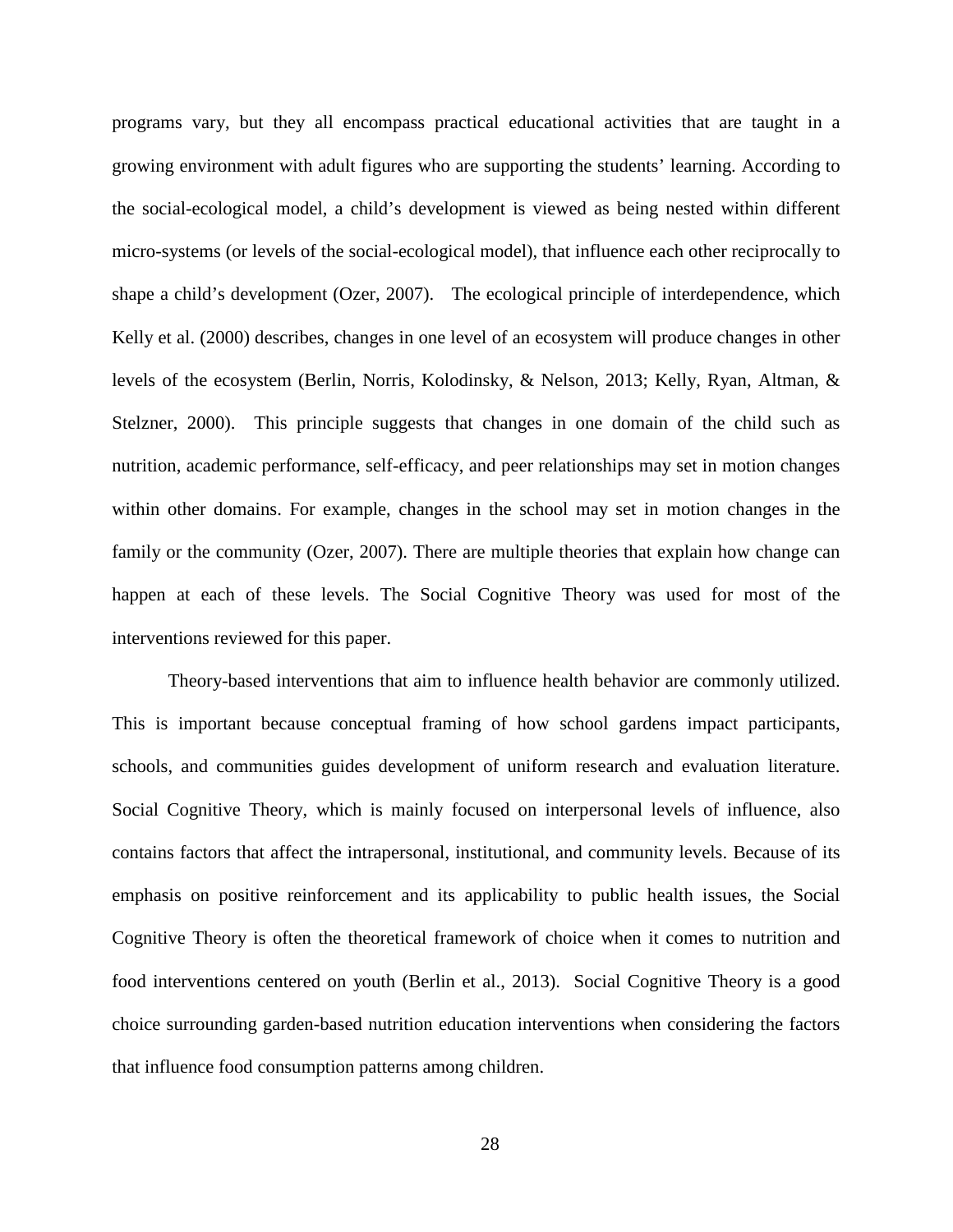Social Cognitive Theory explores the interworking of 3 variables that influence health related behavior: environmental factors, personal behaviors, and personal factors. These 3 factors work in conjunction with each other in a reciprocal manner that influences the constructs, which shapes intervention (Berlin et al., 2013). With regards to many of the interventions examined in the literature review, personal factors tend to be operationalized as self-efficacy in regards to healthy food choices and interest, knowledge, and preferences in regards to fruits and vegetables. Environmental factors are typically operationalized as household access to fresh fruits and vegetables and fruit and vegetable consumption among the family. These variables are constantly interacting with one another within the personal and environmental contexts. This is not a comprehensive explanation of the variables involved in the food and nutrition process, but simply one example of the frequent variables used in theoretically-driven interventions. The following list from Berlin et al. (2013) details how Social Cognitive Theory constructs might apply to behavior change that incorporates more healthy foods in garden-based nutrition education interventions:

- Behavioral capability: youth having the appropriate knowledge and skills necessary to choose and consume more fruits and vegetables
- Expectations: youth having knowledge and beliefs about the outcomes of consuming more healthy foods
- Expectancies: youth having the ability to value the results of consuming more healthy foods
- Locus of control: youth's perception of who controls and reinforces continued consumption of healthy foods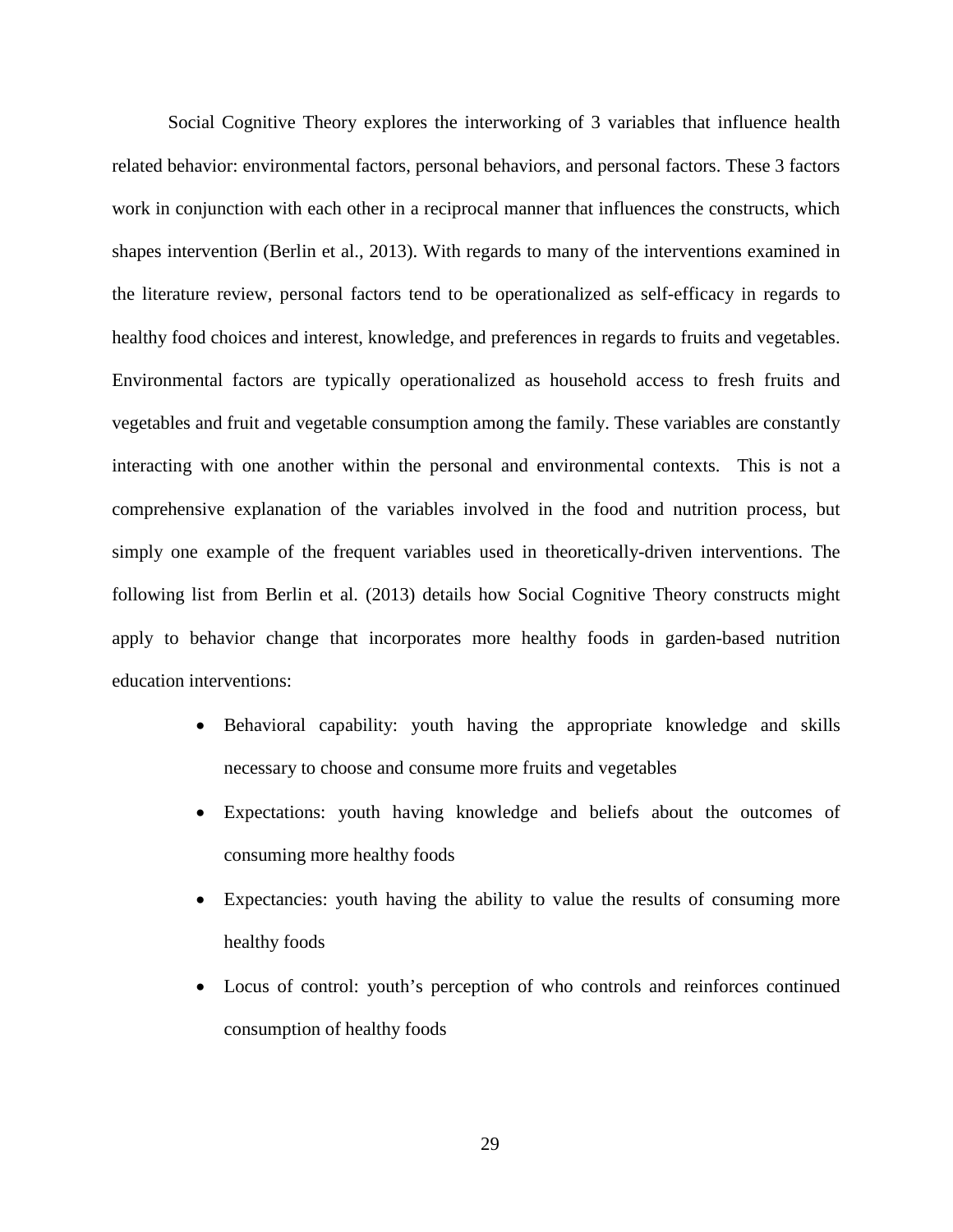- Reciprocal determinism: the interaction between youth and their environment that results in consumption of healthier foods
- Reinforcement: a response exhibited by youth in relation to consuming healthy food that increases the chances of this behavior being repeated; reinforcement is a construct that can be provided internally (by oneself) or externally (by another)
- Self control: youth having the ability to gain control by maintaining and adjusting personal behaviors that lend themselves to eating more healthy foods
- Self-efficacy: youths' confidence in their ability to consume more healthy foods
- Emotional coping response: how youth deal and cope with anxieties that surround their consumption of healthy foods
	- (Berlin et al., 2013)

This list highlights the constructs of the Social Cognitive Theory and how they interact with each other. It is important to note that the main point of theory is that knowledge does not necessarily result in the targeted behavior changes of the intervention. To transfer a change in knowledge to a change in behavior, a child must have high self-efficacy about that behavior (in this case healthy eating). Additionally, a child must also be in an environment that promotes that behavior. For example a child can be educated about healthy eating behaviors and fruits and vegetables and a child can eat fresh fruits and vegetables at school, but if they do not have these items at home and do not believe it is within their power to eat healthy, this behavior is hard to maintain. Therefore, for interventions that only measure changes in knowledge, it is hard to document the overall effectiveness of the garden-based nutrition education program.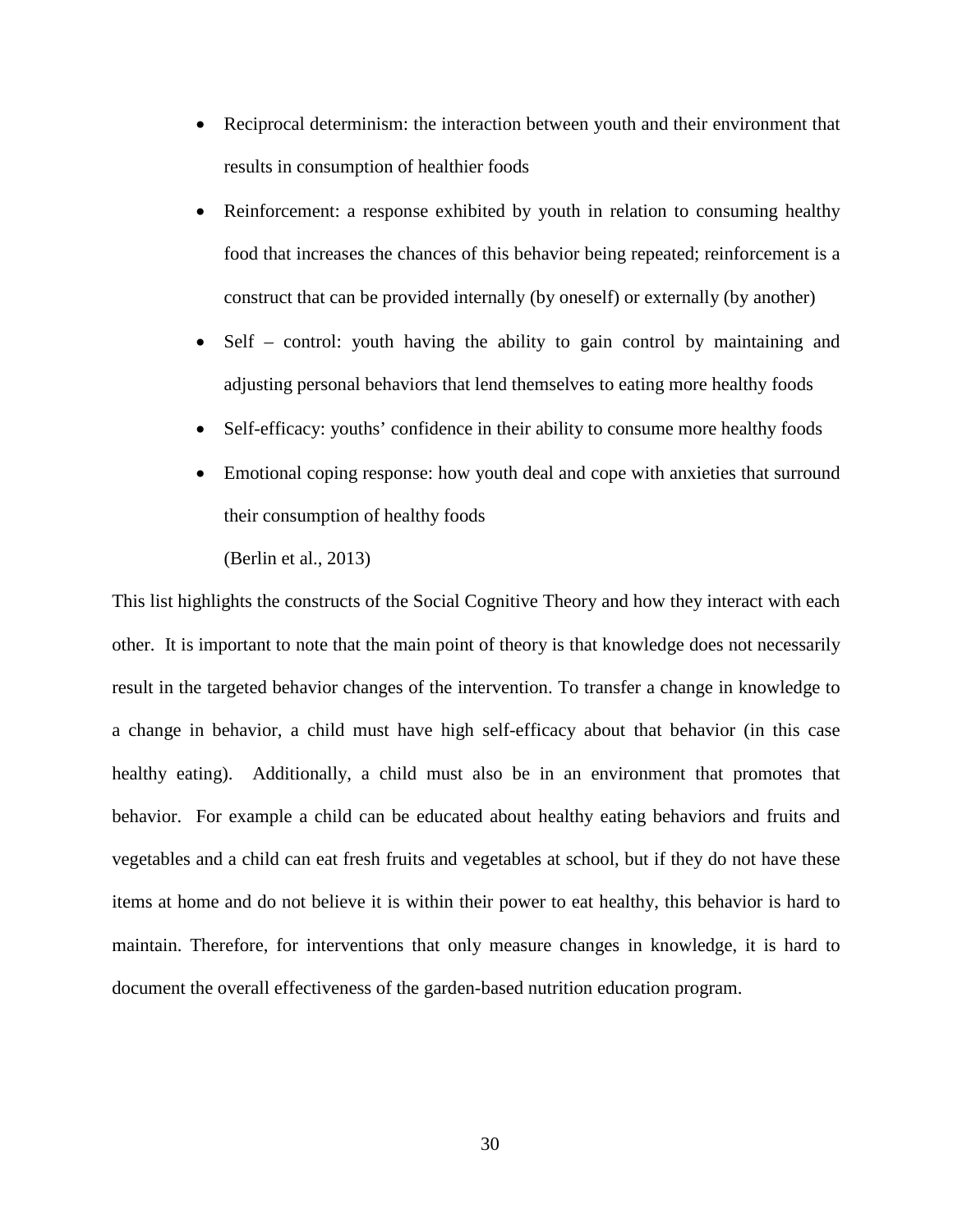# <span id="page-37-0"></span>**2.2 EVALUATION OF GARDEN-BASED NUTRITION EDUCATION PROGRAMS**

Garden-based nutrition education programs have been extensively evaluated to measure change in knowledge, preference for fruits and vegetables, and consumption of fruits and vegetables. Each intervention goes about evaluating these items in different ways. As of right now there are no standardized tools used specifically for garden-based nutrition education evaluation. There are tools that have become standard for evaluating certain components of these interventions, such as food diet recalls, food frequency questionnaires, pre and post-tests, and preference questionnaires. However, validity is threatened with self-report items such as preference and consumption. Table 2 summarizes the evaluation techniques used from the interventions discussed in the literature review.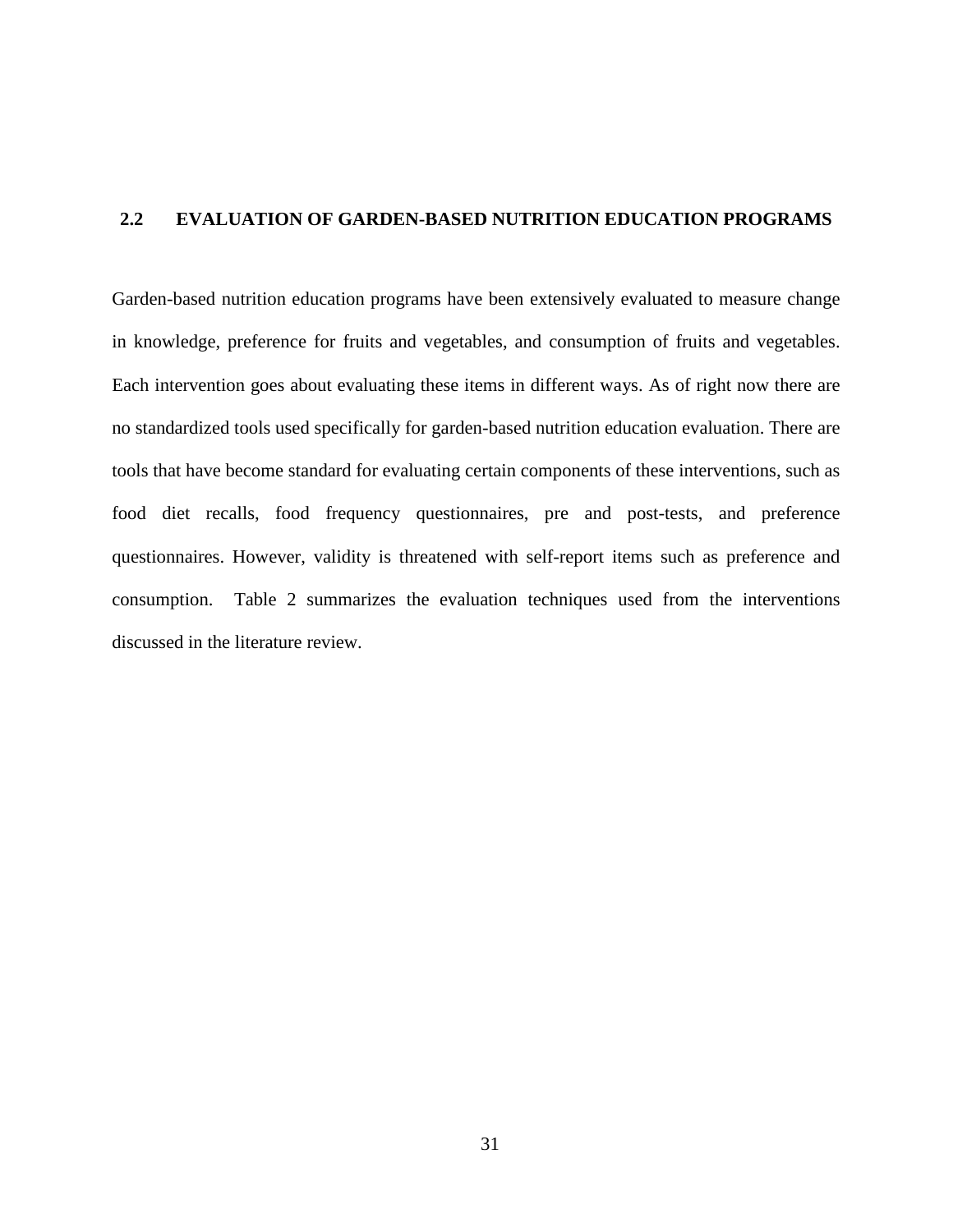<span id="page-38-0"></span>

| <b>Author, Year</b>      | <b>Type of Evaluation</b>                              | <b>Evaluation Method</b>                                                                                                                                                                                                                                                                  | <b>Strengths of Evaluation</b>                                                                                                         | <b>Limitations of Evaluation</b>                                                                                                                                                                              |
|--------------------------|--------------------------------------------------------|-------------------------------------------------------------------------------------------------------------------------------------------------------------------------------------------------------------------------------------------------------------------------------------------|----------------------------------------------------------------------------------------------------------------------------------------|---------------------------------------------------------------------------------------------------------------------------------------------------------------------------------------------------------------|
|                          |                                                        |                                                                                                                                                                                                                                                                                           | <b>Noted by Author</b>                                                                                                                 | <b>Noted by Author</b>                                                                                                                                                                                        |
| (Chaufan et al., 2015)   | Summative                                              | Parent, teacher, and staff<br>satisfaction surveys that<br>assessed: their satisfaction<br>with school meals, satisfaction<br>with effects the school has on<br>their child's dietary habits and<br>development, their own food<br>practices and program<br>influences on their lifestyle | Not stated                                                                                                                             | Not stated                                                                                                                                                                                                    |
| (Ellsworth et al., 2015) | Summative                                              | 6 question pre- and post test<br>survey targeting two education<br>objectives relating to nutrition<br>and agriculture                                                                                                                                                                    | This design has been used in<br>farm-to-school programs<br>before and previous studies<br>have shown increases in<br>student knowledge | Not stated                                                                                                                                                                                                    |
| (Evans et al., 2012)     | Summative                                              | Pretest – posttest<br>nonequivalent group design.<br>Data on consumption<br>behavior, psychosocial<br>variables, and demographic<br>information were collected in a<br>student questionnaire.                                                                                             | All measures were developed<br>with an emphasis on cultural<br>appropriateness and were<br>available in both English and<br>Spanish.   | Because of logistical issues<br>baseline data was collected<br>after one component of the<br>intervention was implemented.<br>Analyses only used<br>comparison of intervention and<br>control post-test data. |
| (Gatto et al., 2012)     | Formative                                              | Data on psychosocial factors<br>and consumption patters were<br>obtained in a questionnaire<br>completed by participants at<br>the elementary school 1 week<br>before and 1 week after the<br>intervention                                                                                | Not stated                                                                                                                             | The questionnaire assessed<br>attitudes, preferences,<br>perceptions, and self-efficacy<br>to eat and cook fruits and<br>vegetables requires more<br>rigorous validation.                                     |
| (Graham et al., 2005)    | Formative (for survey<br>development) and<br>Summative | An 18 item questionnaire with<br>either categorical items or<br>scales containing multiple<br>items to measure variables in 3<br>areas pertaining to school<br>gardens: practices, attitudes,<br>beliefs                                                                                  | Questionnaire was developed<br>specifically for this project<br>by a team of nutrition and<br>horticulture professionals               | Not stated                                                                                                                                                                                                    |
| (Jaenke et al., 2012)    | Summative                                              | Food preference assessment                                                                                                                                                                                                                                                                | Both assessment tools were                                                                                                             | Not stated                                                                                                                                                                                                    |

# **Table 2. An overview of the evaluation designs for garden-based nutrition education interventions**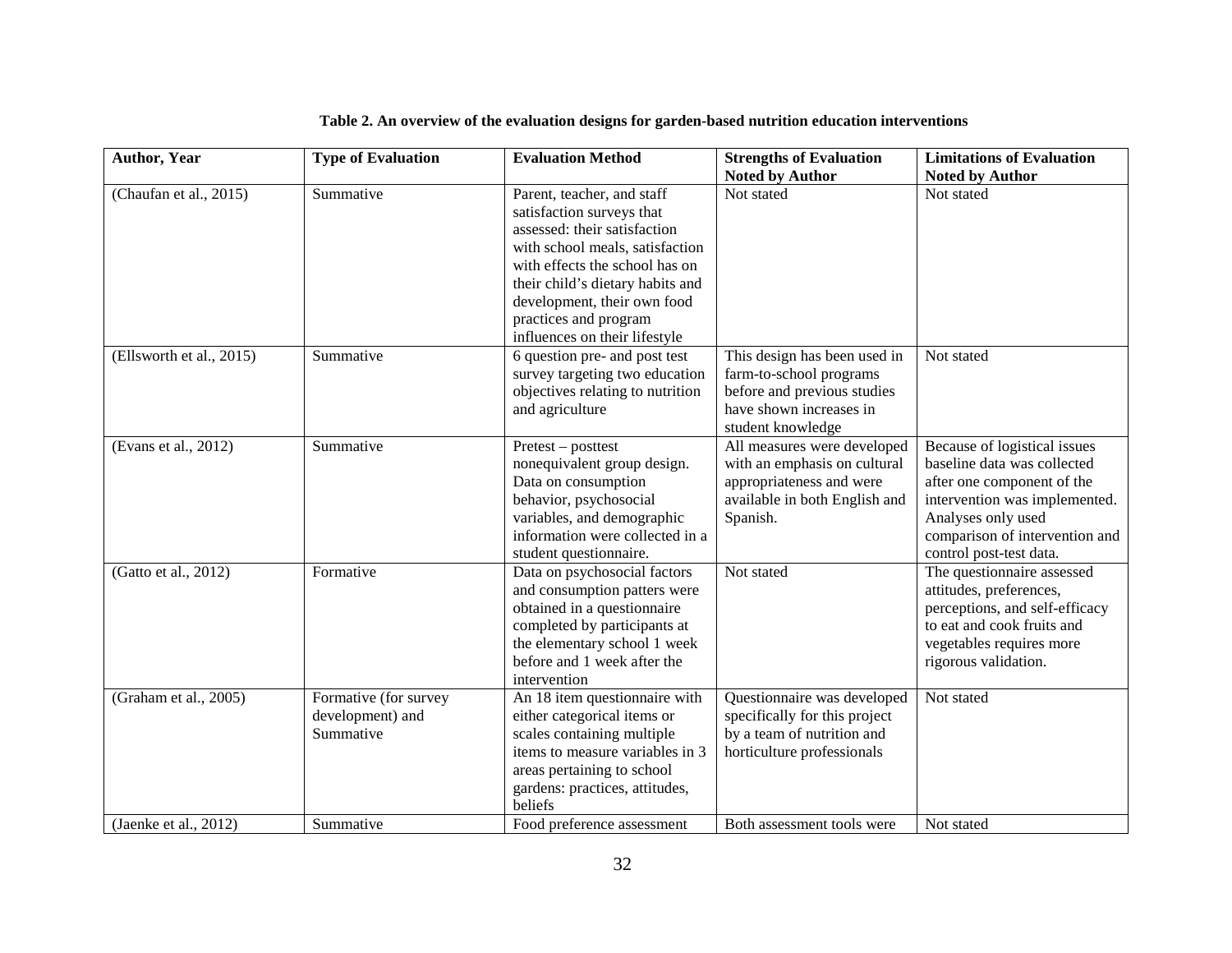|                                   |           | with a five-item food           | used from methods             |                           |
|-----------------------------------|-----------|---------------------------------|-------------------------------|---------------------------|
|                                   |           | preference assessment tool.     | developed by earlier studies: |                           |
|                                   |           | Fruit and vegetable intake was  | Birch and Sullivan(1991),     |                           |
|                                   |           | measured using two repeat 24-   | Morris et al. (2001), and     |                           |
|                                   |           | hour recalls at pre and 16-     | Baranowski and Domel          |                           |
|                                   |           | week post-intervention          | (1994).                       |                           |
| (Klemmer et al., 2005)            | Summative | Grade-appropriate cognitive     | Tests were coded for student  | Not stated                |
|                                   |           | test for science achievement    | confidentiality and           |                           |
|                                   |           | developed for this study        | distributed by school faculty |                           |
|                                   |           |                                 | during science class          |                           |
| (Koch et al., 2006)               | Summative | Written exam made up of 11      | Not stated                    | Not stated                |
|                                   |           | true/false and multiple choice  |                               |                           |
|                                   |           |                                 |                               |                           |
|                                   |           | questions based on activities   |                               |                           |
|                                   |           | performed, preference           |                               |                           |
|                                   |           | questionnaire measuring         |                               |                           |
|                                   |           | students' nutritional attitudes |                               |                           |
|                                   |           | regarding fruit and vegetables, |                               |                           |
|                                   |           | and five interview questions    |                               |                           |
|                                   |           | assessing knowledge and child   |                               |                           |
|                                   |           | eating habits.                  |                               |                           |
| (Lautenschlager & Smith,<br>2007) | Summative | Focus groups                    | Not stated                    | Not stated                |
| (McAleese & Rankin, 2007)         | Summative | Food recall workbook            | Food recall workbooks were    | Self-reported data can be |
|                                   |           |                                 | made to be age-appropriate,   | unreliable                |
|                                   |           |                                 | included portion size         |                           |
|                                   |           |                                 | illustrations, and other      |                           |
|                                   |           |                                 | explanations for completion   |                           |
|                                   |           |                                 | of workbook.                  |                           |
| (Morris et al., 2002)             | Summative | Nutrition knowledge             | Reliability of questionnaire  | Not stated                |
|                                   |           | questionnaire and vegetable     | was determined using a        |                           |
|                                   |           | preference survey were used to  | group of students not         |                           |
|                                   |           |                                 |                               |                           |
|                                   |           | evaluate the curriculum.        | exposed to intervention       |                           |
| (Moss et al., 2013)               | Summative | Baseline and post intervention  | The surveys were reviewed     | Not stated                |
|                                   |           | nutrition knowledge survey      | and approved by a Delphi      |                           |
|                                   |           | with 22 questions and           | Panel.                        |                           |
|                                   |           | statements divided into four    |                               |                           |
|                                   |           | sections. Majority of survey    |                               |                           |
|                                   |           | items were taken from           |                               |                           |
|                                   |           |                                 |                               |                           |
|                                   |           | previous studies on school      |                               |                           |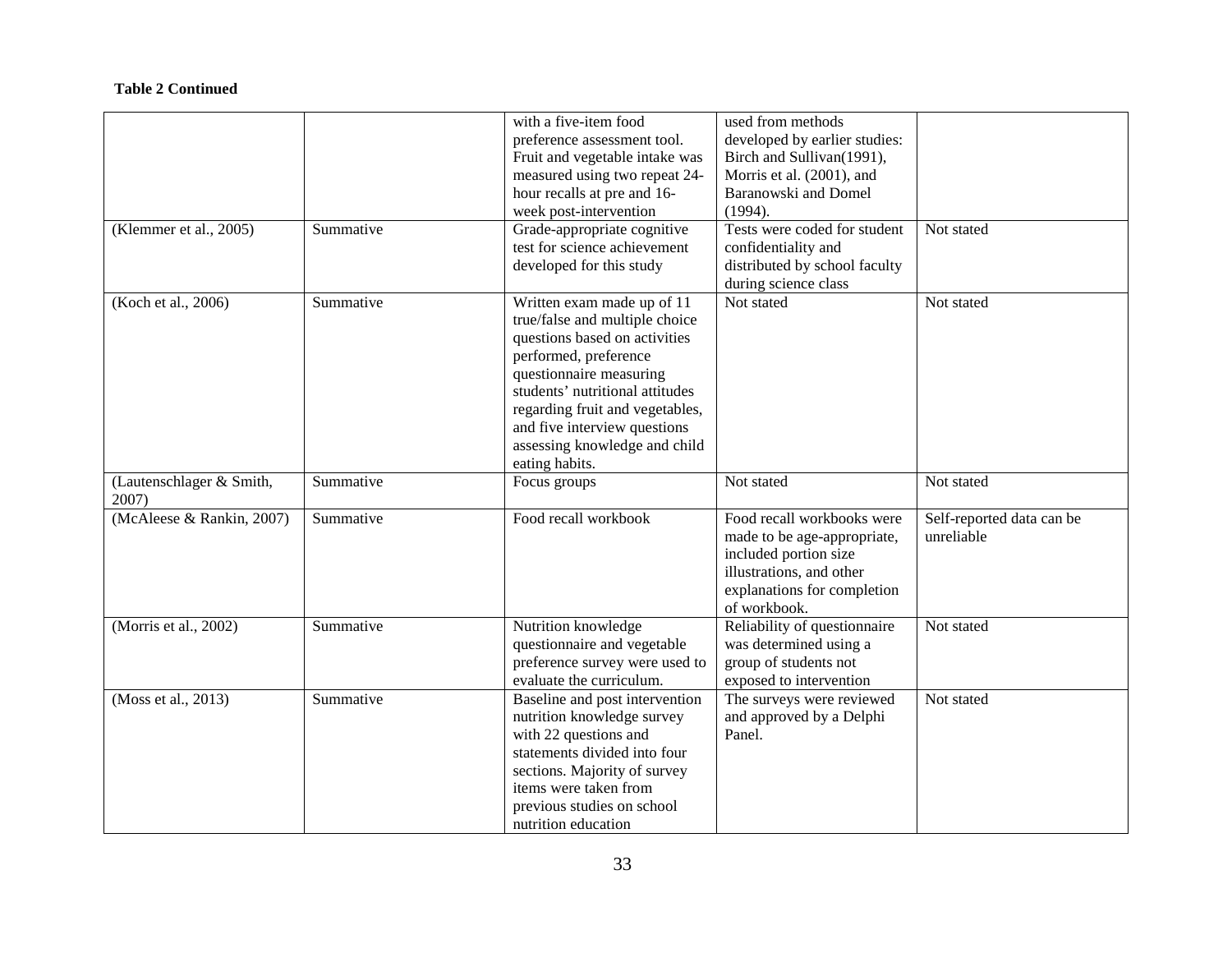|                             |           | interventions.                   |                               |            |
|-----------------------------|-----------|----------------------------------|-------------------------------|------------|
| (Namenek Brouwer &          | Summative | Dietary assessment at baseline   | Not stated                    | Not stated |
| Benjamin Neelon, 2013)      |           | and five months after baseline   |                               |            |
| (O'Brien & Shoemaker,       | Summative | 10-item questionnaire            | Used the same                 | Not stated |
| 2006)                       |           | assessing nutrition knowledge    | questionnaires as previous    |            |
|                             |           | from the Family Nutrition        | studies                       |            |
|                             |           | Program evaluation               |                               |            |
|                             |           | questionnaire for students in    |                               |            |
|                             |           | grades 3-6. Preference was       |                               |            |
|                             |           | assessed from an instrument      |                               |            |
|                             |           | adapted from other preference    |                               |            |
|                             |           | instruments. Self-efficacy       |                               |            |
|                             |           | instrument was adapted from      |                               |            |
|                             |           | previous research on self-       |                               |            |
|                             |           | efficacy instruments             |                               |            |
| (Poston et al., 2005)       | Summative | Nutrition knowledge was          | Not stated                    | Not stated |
|                             |           | assessed using a 10-item         |                               |            |
|                             |           | nutrition questionnaire          |                               |            |
|                             |           | provided by Purdue University    |                               |            |
|                             |           | Extension and Texas A&M.         |                               |            |
|                             |           |                                  |                               |            |
|                             |           | Vegetable preference was         |                               |            |
|                             |           | assessed using a 12-item list of |                               |            |
|                             |           | common fruit and vegetables.     |                               |            |
|                             |           | Self-efficacy was assessed       |                               |            |
|                             |           | using items in a questionnaire   |                               |            |
|                             |           | modeling Bandura's (1997)        |                               |            |
|                             |           | recommendations                  |                               |            |
| (Ratcliffe et al., 2011)    | Summative | Knowledge, attitude, and         | The GVFQ was compared         | Not stated |
|                             |           | behavior toward vegetables       | with a 24-hr recall completed |            |
|                             |           | were assessed using the          | by students to test for       |            |
|                             |           | Garden Vegetables Frequency      | validity. Based on pretest    |            |
|                             |           | Questionnaire (GVFQ) and the     | findings, this tool was       |            |
|                             |           | Taste Test. GVFQ was self-       | considered comparable to a    |            |
|                             |           | reported instrument measuring    | 24-hr recall and was          |            |
|                             |           | consumption and preferences      | considered a reasonable       |            |
|                             |           | for vegetables. Taste Test       | measurement tool for          |            |
|                             |           | included students naming,        | vegetable consumption         |            |
|                             |           | tasting, and rating preferences  |                               |            |
|                             |           | on 5 different vegetables.       |                               |            |
| (S. V. Sharma et al., 2015) | Formative | Focus groups, teacher post-      | Not stated                    | Not stated |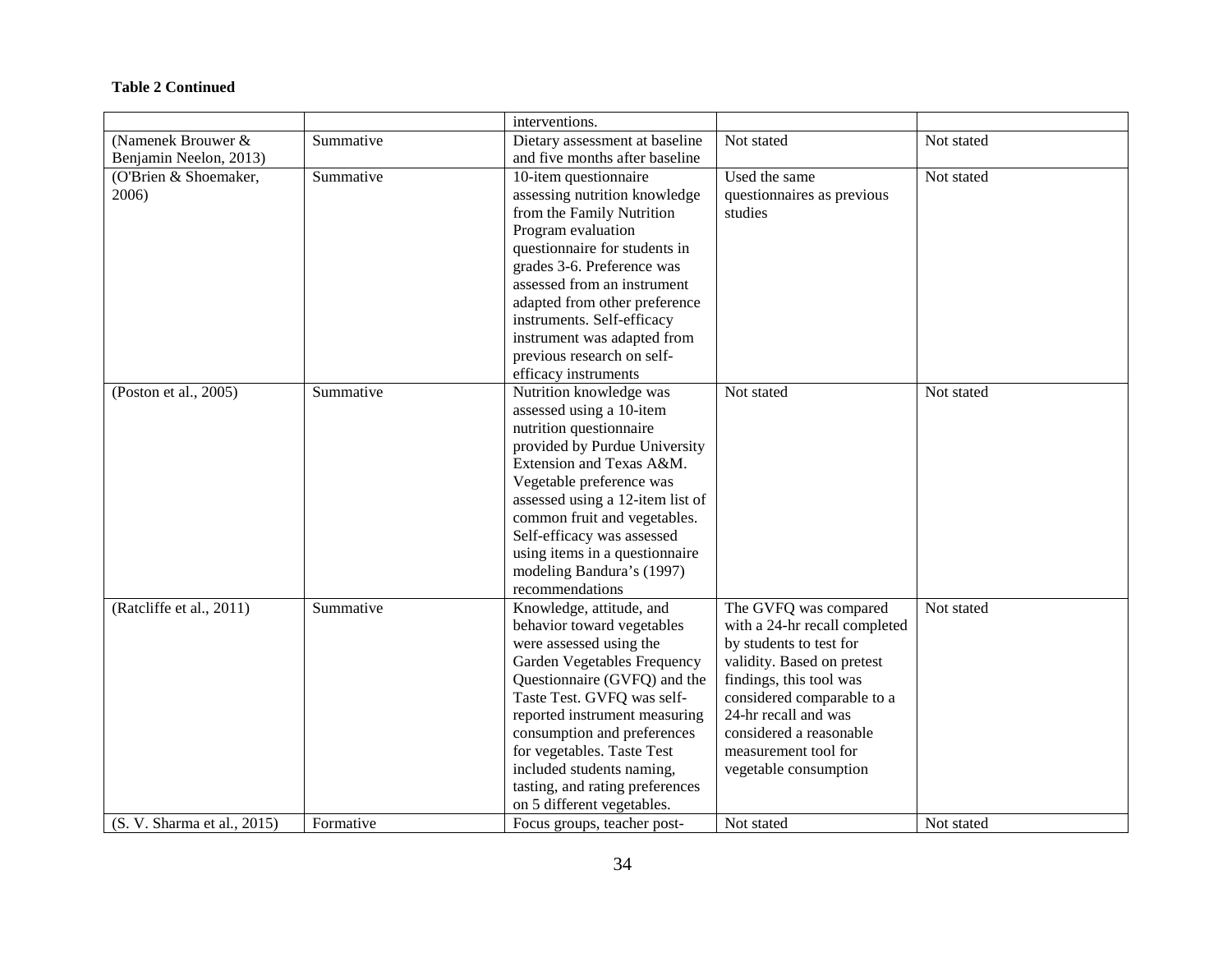|                        |           | intervention surveys to assess   |                        |            |
|------------------------|-----------|----------------------------------|------------------------|------------|
|                        |           | feasibility and acceptability of |                        |            |
|                        |           | program, lesson plan             |                        |            |
|                        |           | evaluation forms, parent pre     |                        |            |
|                        |           | and post-intervention surveys    |                        |            |
|                        |           | measuring acceptability and      |                        |            |
|                        |           | perceived effectiveness.         |                        |            |
| (Smith & Motsenbocker, | Summative | Science achievement pretest at   | The testing instrument | Not stated |
| 2005)                  |           | the beginning of the semester    | showed reliability and |            |
|                        |           | on the first day of activities   | validity               |            |
|                        |           | and then a posttest at the end   |                        |            |
|                        |           | of the fall program              |                        |            |
| (Wansink et al., 2015) | Formative | Before/after observation of      | Not stated             | Not stated |
|                        |           | food waste on 3 separate days    |                        |            |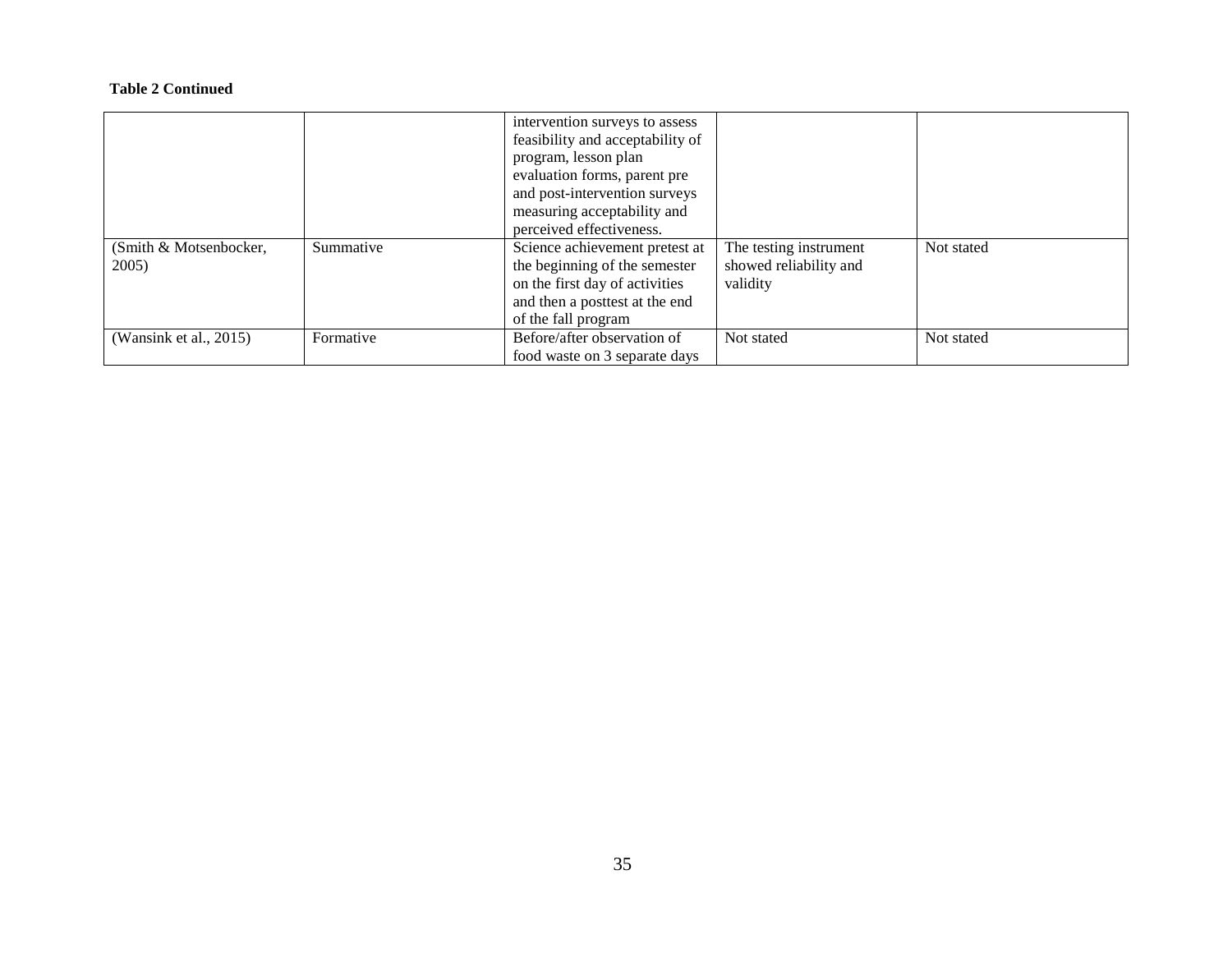# <span id="page-42-0"></span>**2.2.1 Literature review of evaluation methods used for garden-based nutrition education programs**

As the Table 2 shows, the most common technique used to evaluate knowledge was a pre- and post- survey. Of the 19 studies reviewed examining their evaluation methods, seven of them used a pre- and post- design.

Overwhelmingly, questionnaires were used to assess knowledge, preference, consumption behavior, accessibility and feasibility, attitude, self-efficacy, and parent satisfaction. The most common domain assessed with the questionnaires was knowledge.

Food consumption was assessed in a number of ways. In Ratcliffe et al. (2011) used a Garden Vegetables Frequency Questionnaire to measure knowledge, attitude, and behavior regarding fruits and vegetables. McAleese et al. (2007) used a food recall workbook to measure consumption. Lastly, Jaenke et al. (2012) used three food recalls to measure consumption before and after the intervention, and then another one 16 weeks after the intervention. The remaining studies that assessed consumption levels used basic questionnaires that developed specifically for the intervention. As noted previously, self-report bias may limit validity of results.

Since it is often hard to gauge knowledge, preference, consumption levels, and selfefficacy in one evaluation tool, many interventions were evaluated using a mixed methods approach with multiple evaluation tools. Seven out of 17 studies used at least 2 methods to measure outcomes. In addition to the three food recall studies, Jaenke et al. (2012) used a fiveitem food preference assessment tool. Koch et al. (2006) not only had a written exam measuring knowledge but also conducted interviews with participants assessing knowledge and eating habits. Morris et al. (2002) used a nutrition knowledge questionnaire specifically for knowledge,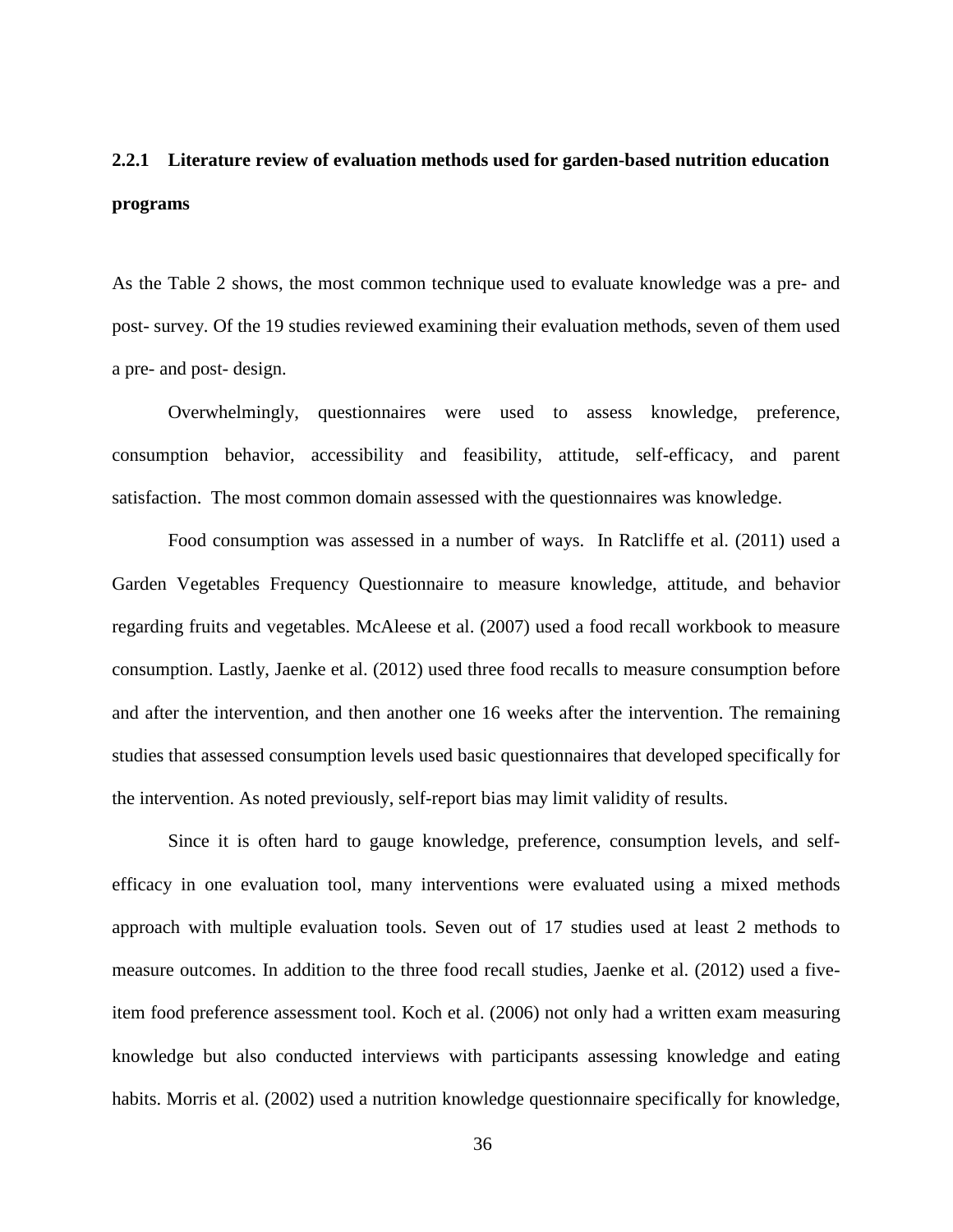but also a separate survey for vegetable preference. Both items were used to help evaluate the curriculum. O'Brien et al. (2006) used three different pre-developed surveys to assess nutrition knowledge, preference, and self-efficacy. Poston et al. (2005) used the combination of a nutrition knowledge questionnaire from a pre-developed survey, a vegetable preference survey to assess preference, and a self-efficacy questionnaire that had already been developed. Ratcliffe et al. (2011) used the Garden Vegetables Frequency Questionnaire for knowledge, attitude, behavior, and a Taste Test to measure preference among participants. The taste test asked students to name, taste, and rate their preferences for five raw vegetables (carrots, string beans, snow peas, broccoli, and Swiss chard). Lastly, Sharma et al. (2015) used the combination of focus groups, teacher post-intervention surveys, lesson plan evaluation forms, and parent pre- and postintervention surveys to assess for fruit and vegetable preference.

For evaluating garden-based nutrition education programs, there is very limited standardization in the tools used for evaluation. Many of the surveys, tests, and questionnaires were not previously used in other studies, but the methods were based on previous research. Few studies used measurement tools that had been previously developed and tested specifically for the curriculum. Additionally, there have been few rigorous and comprehensive evaluations of these programs. Developing more uniform evaluation tools for these kinds of programs would allow for standardization, better data analyses, and a more comprehensive collective understanding of the impact of garden-based nutrition education program. With better standardization, researchers could develop more rigorous study designs, a gap that currently needs to be filled by research.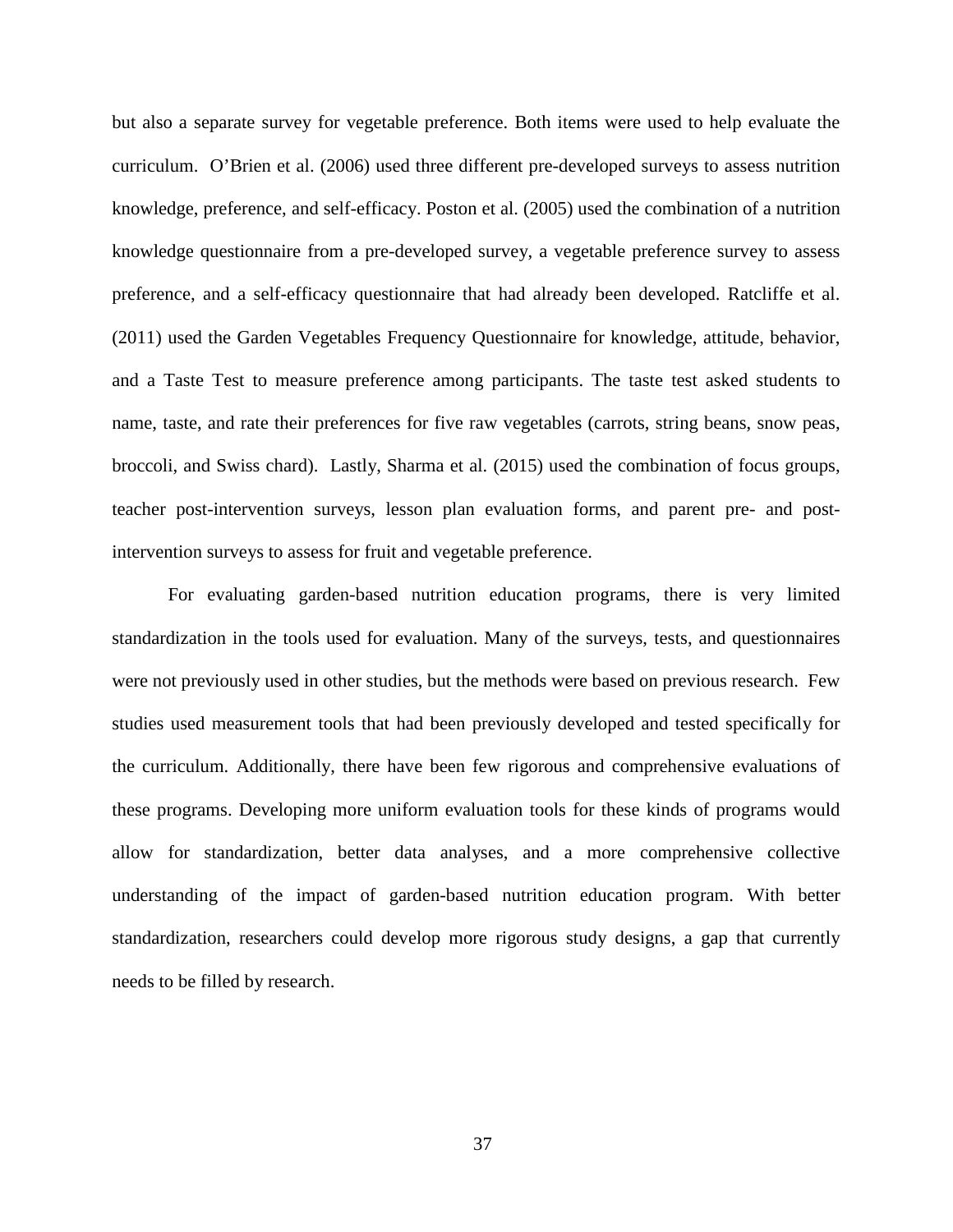#### <span id="page-44-0"></span>**3.0 ENRIGHT COMMUNITY GARDEN INTERVENTION**

<span id="page-44-1"></span>This section provides an overview of ECG, the methods used to evaluate the ECG, and the results.

#### **3.1 PROGRAM OVERVIEW**

Enright Community Garden was established in 2008 and developed by East Liberty Development Inc, GTECH Strategies, Grow Pittsburgh, Whole Foods, and a crew of enthusiastic neighbors, including parents, teachers, and students from Kentucky Avenue School. The Enright Community Garden is a prime example of many people coming together to transform a blighted area into a peaceful green space filled with sunflowers, vegetables, and fruit to be enjoyed by all.

The garden costs about \$400-\$500 a year to maintain, plus the costs of a Whole Foods team member to oversee and coordinate the activities. The team member maintenance costs is one of the garden's biggest expenses, but it also ensures a successful season of growing and collaboration among community members. The garden funds come from Let's Move grant money and Whole Foods.

Kentucky Avenue School, which is a private school located in the Shadyside neighborhood of Pittsburgh, and Enright Community Garden foster a partnership that allows students to grow and harvest vegetables in the garden and bring their homegrown ingredients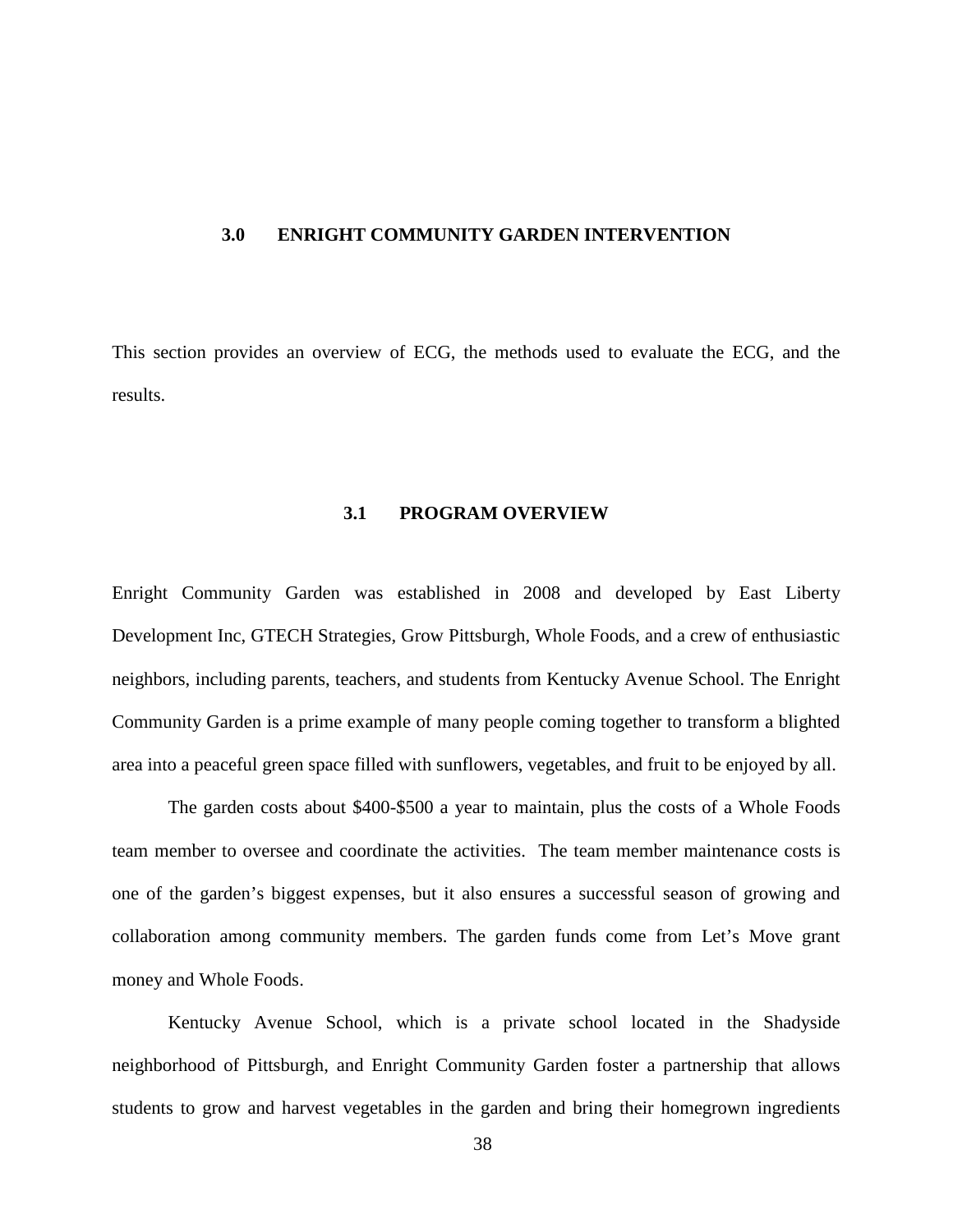back to school where they can eat and enjoy them as part of their lunches. Lessons on healthy eating, sustainability, and life and earth sciences are part of the curriculum taught to all students in grades kindergarten through fifth grade. The garden in conjunction with Kentucky Avenue School gives students hands-on experience with the cycle of planting, growth, and harvest of healthy foods. The partnership between Kentucky Avenue School and Enright Community Garden has been featured in local publications such as Whirl Magazine, Table Magazine, and Keystone Edge.

#### <span id="page-45-0"></span>**3.1.1 Activities conducted at Enright Community Garden**

Between Spring 2015 and Fall 2015, Enright Community Garden had a wide range of activities happening at the garden. Each of these activities involved varied age groups, from children to adults, and diverse activities that many people could participate.

The most prominent of activities was the garden-based nutrition education classes with Kentucky Avenue students. Enright Community Garden has partnered with Kentucky Avenue School and Kentucky Avenue Café since 2008, involving children in all aspects of the gardening process and then providing them fresh vegetables and fruits to cook at school as well as to take home. Participating children ranged between Kindergarten and fifth grade. Given that Kentucky Avenue School is located in a very affluent neighborhood in Pittsburgh, these children are primarily Caucasian and come from high income and high education families. This summer garden curriculum for Kentucky Avenue Students included classes on the growing process of garlic, which involved students planting the bulb; "eating the rainbow," a class focused on mindful eating, where nutrients come from, and how different colors in food mean different nutrients, different kinds of herbs and what they are used for; and how to create your own garden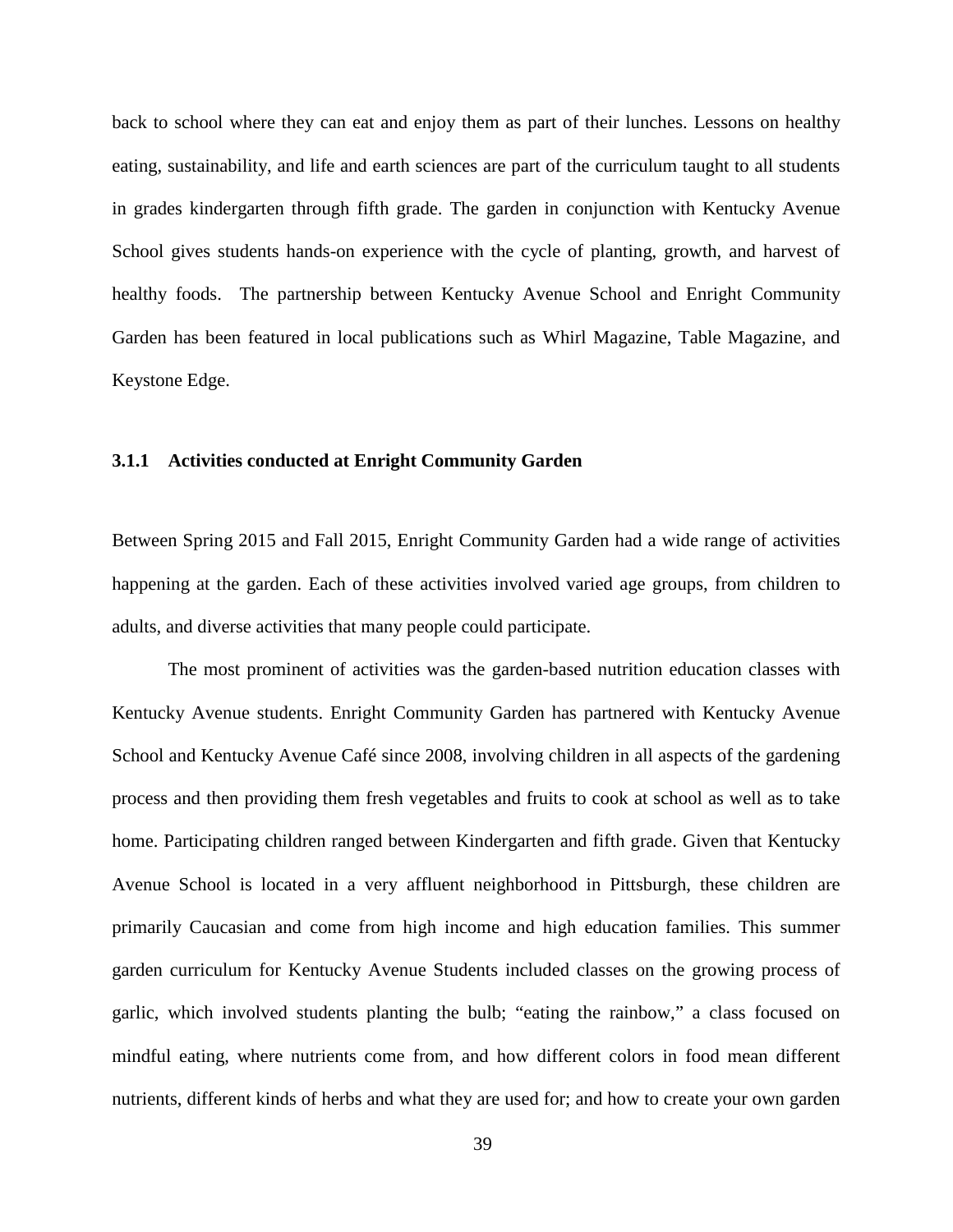and cover crops. Grow Pittsburgh, a local non-profit organization whose mission is to promote the use of gardens in local communities, developed this curriculum and has made it free for people to use at their school gardens.

Another key aspect of the garden was its partnership with East End Cooperative Ministry (EECM), a non-profit organization that provides hot meals, a safe place to sleep, recovery groups, educational programs for youth, prevention programs, and a community food bank to those who need it. In this component of the garden, half of the garden plots were utilized to grow produce and donate to the community food bank at EECM.

With half of the plots being utilized for EECM, the other half of the garden plots were left open for local community members in East Liberty and Whole Foods Teams Members to use. Community members were sent a mailer enabling them to reserve a plot for Spring, Summer, and Fall for a \$20 donation. Two of the open plots were donated to Sojourner House, a faith-based residential rehabilitation facility where women who are addicted to drugs are given a support system and a place to stay to help decrease poverty and drug abuse. The remaining plots that weren't used for the community or for Sojourner House were available for Whole Foods Team Members to use for a \$20 donation as well.

Another activity conducted in the garden was community education classes. These classes were opened up to anyone in the community. Some had a small fee and some were free to attend. In the summer, there was a tomato class on how to grow and care for tomatoes, an organic gardening class that taught people about organic gardening practices, and a pest identification class where people were taught to identify the kinds of pests and bugs that can affect your garden plants as well as how to control for them organically. Lastly, there was a healthy eating class on how to cook healthy food items on a low budget aimed at clients at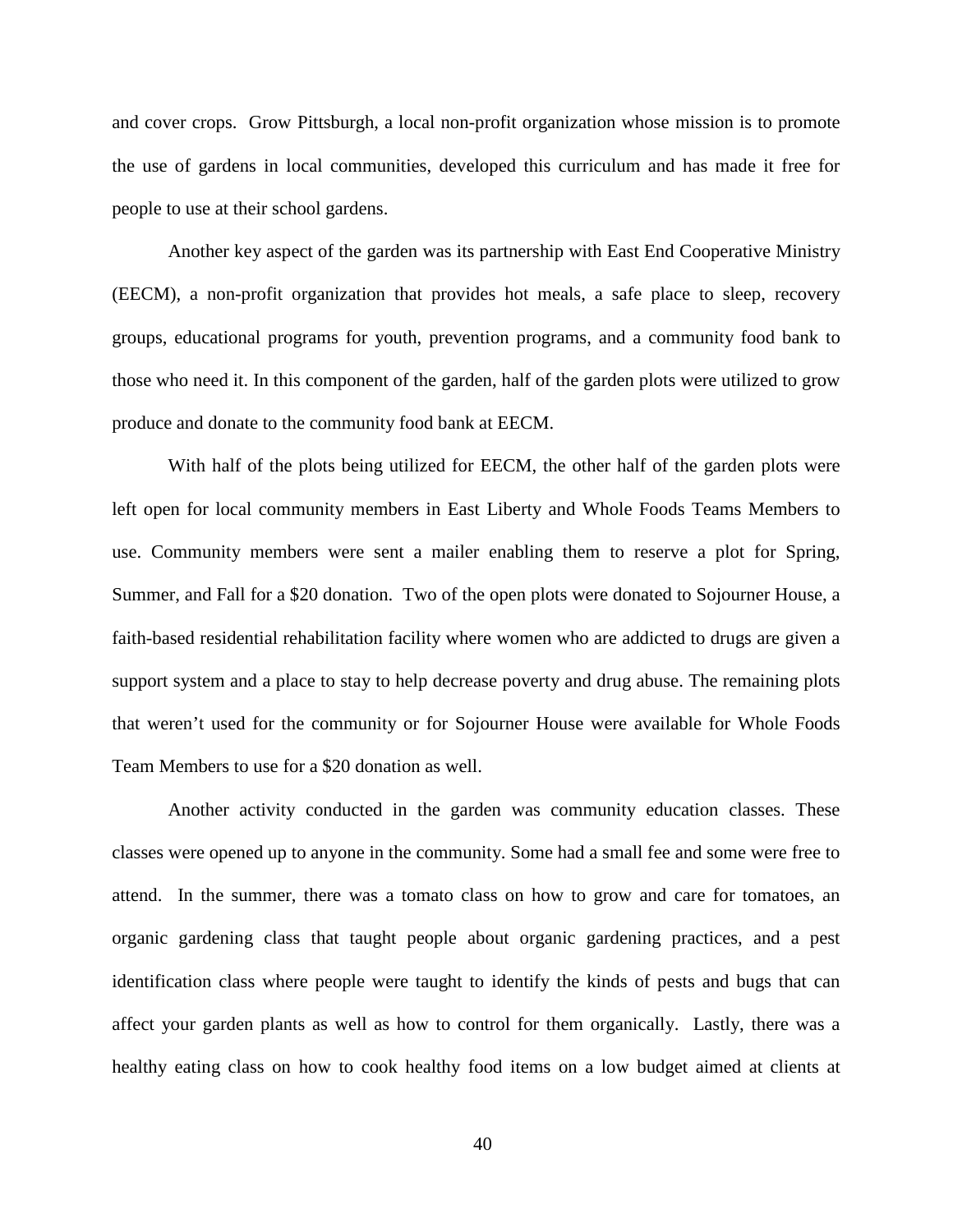Sojourner House. This was a really exciting class as most the clients at Sojourner House are on a low-income budget and could not afford healthy foods.

Lastly, the garden was also used as a green space and educational laboratory for other organizations or community members to use. In August, The Union Project, a non-profit organization that specializes in working with and giving classes to those with special needs, utilized the Enright Community Garden for their art camp. In addition to the art camp, they also had a weeklong Edible Flower class for their students. Whole Foods also used the garden for monthly barbeques and trivia nights, allowing team members a fun and safe green space to hang out at and have a good time.

# <span id="page-47-0"></span>**3.1.2 Desired impact of Enright Community Garden**

The anticipated outcomes as determined by the garden coordinator for the activities of Enright Community Garden are listed below:

- Increased knowledge of fruits and vegetables among children
- Increased preference towards fruits and vegetables among children
- Grow and donate more than 400 pounds of produce to East End Cooperative Ministry
- Increased knowledge about organic gardening procedures and general garden knowledge among community members
- Establish and maintain green space for local community members and organizations to use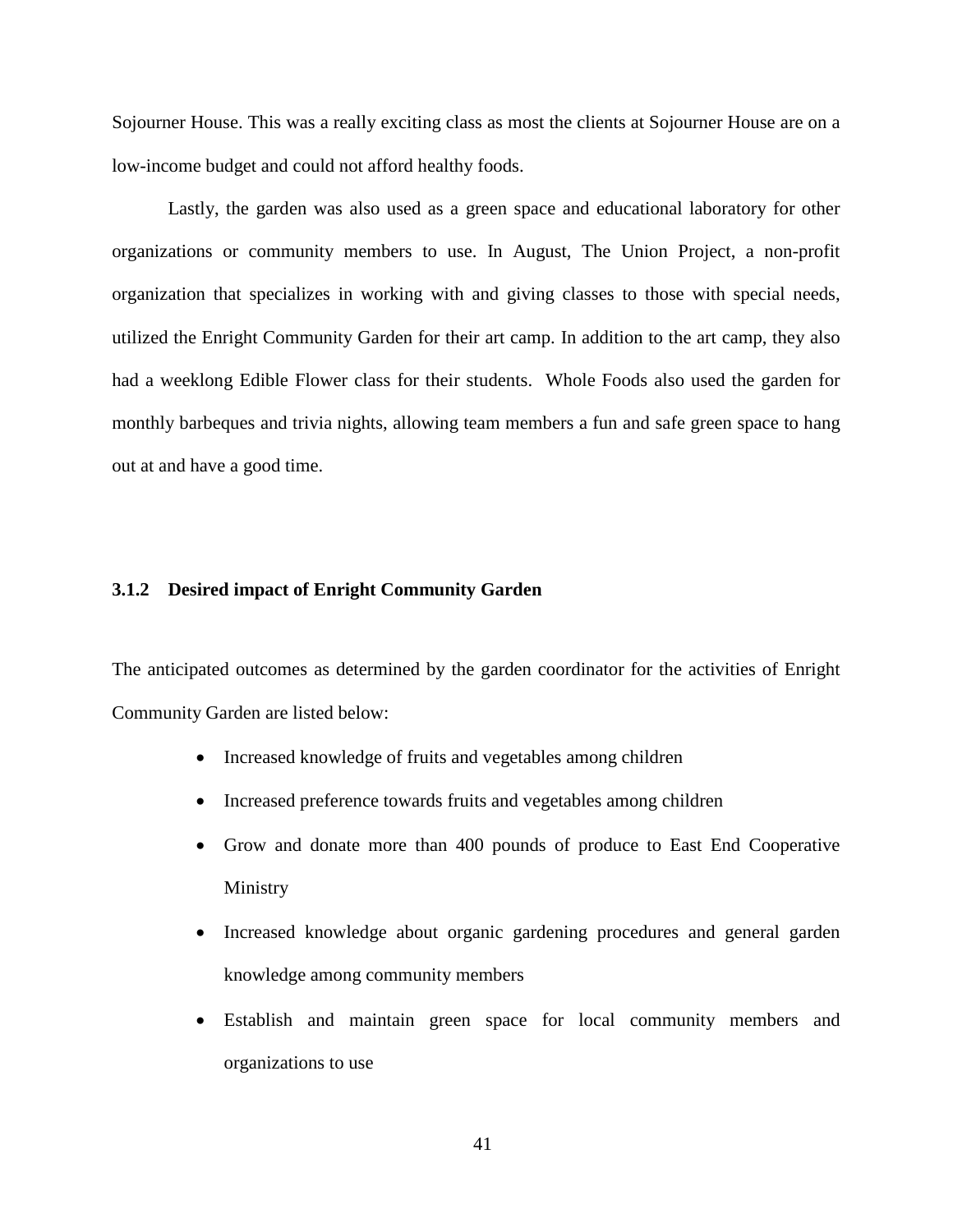#### <span id="page-48-0"></span>**3.1.3 Planning and development**

Valerie Testa, the garden coordinator and Whole Foods team member, planned all of the garden activities with the aid of garden ambassadors, supported by funds from Whole Foods Market. Whole Foods Market helped fund all activities in the garden and sponsored all the maintenance and staffing needs. The curriculum for the Kentucky Avenue School classes, the organic gardening class, and the tomato class was developed by Grow Pittsburgh. The Union Project teamed up with Valerie Testa to develop the curriculum for the edible flower and weed class. The Healthy Eating Specialist at Whole Foods Market developed the healthy eating class curriculum and a local horticulture expert developed the pest identification class curriculum.

#### **3.2 EVALUATION METHODS**

<span id="page-48-1"></span>The original intent for the Enright Community Garden evaluation was to evaluate all components of the garden. An evaluation map was created that detailed all focal areas and methods for evaluation. However, evaluation components that were prioritized were Kentucky Avenue School Students, educational garden classes, and use of the garden as a green space. Due to finite time and funding resources, other areas, such as surveying local community members as well as conducting interviews with community members and team members who had plots could not be conducted. Furthermore, the garden was committed to measuring the impact of produce donations on the community food bank at EECM, but due to the very confidential nature of their clients as well as funding limitations, that evaluation component was not an option.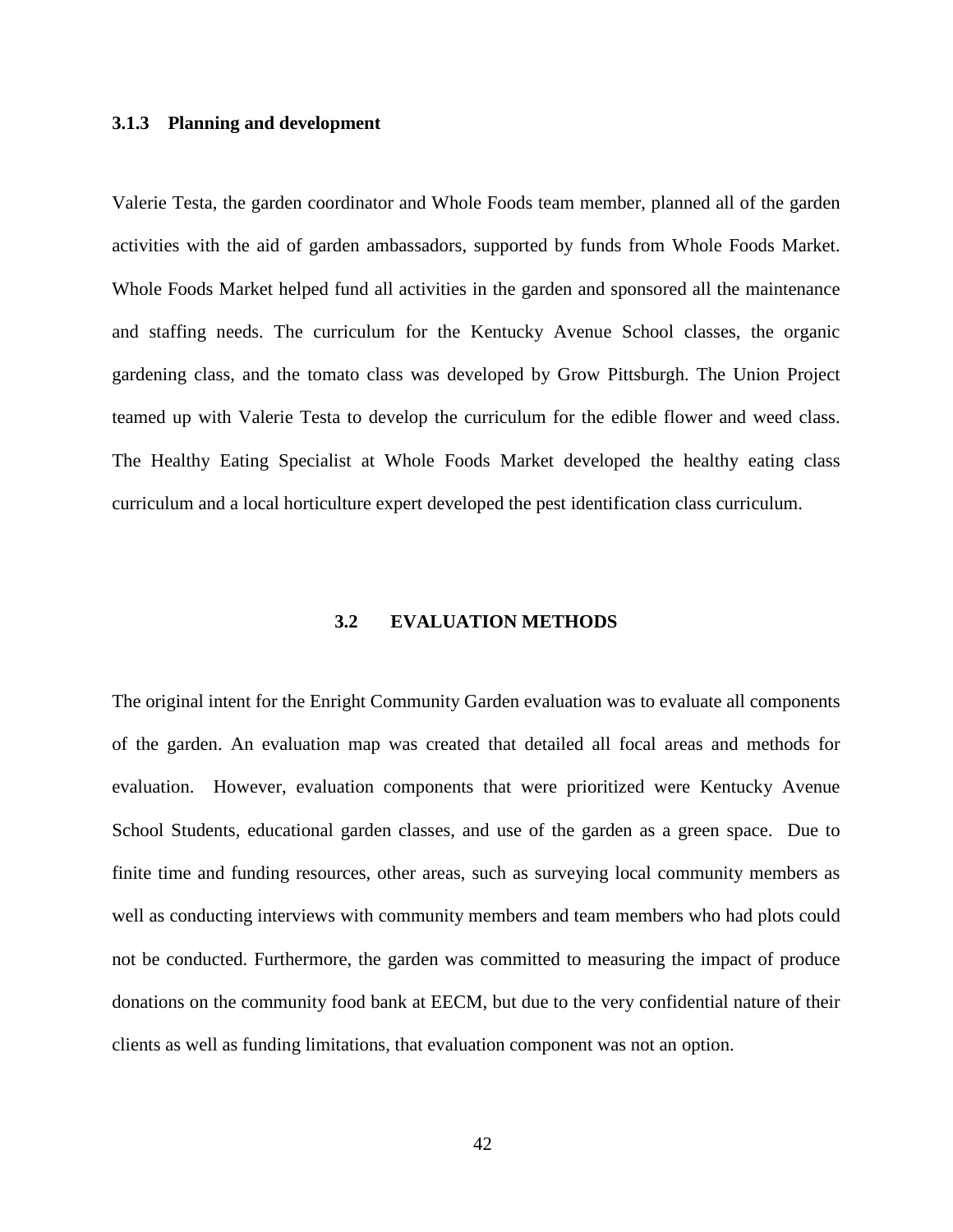To evaluate the impact of the garden as a green space, pre- and post- assessment surveys were developed for the Union Project art camp. These were 20 item surveys that were intended to measure knowledge among the participants before and after their camp. Curriculum was designed for the edible flower and weed class, and then surveys were developed based on the objectives of the curriculum. Due to the special needs of the participants, writing on the surveys was minimal and all questions included a photo to help participants identify items more readily. The pre-assessment was collected at the beginning of the week, before the start of the camp. At the end of the class, participants cooked a dinner at the Union Project home office, which was to have been the post-assessment data collection point. Unfortunately, due to the hectic nature of their final day and a sudden change of location, the director of the camp did not administer the post-assessment survey to participants. As a result, this component of the garden could not be evaluated.

Pre- and post- assessment surveys were also developed for two of the garden educational classes. Because pests and bugs that destroy or disease plants are contingent upon the location of the garden and the time of year, there was no designated curriculum for the course. In order to develop an evaluation tool for this class, I met with the pest identification expert a day before the class in the garden to identify the learning objectives of the class. Based on this information, a pre- and post- survey was designed specifically for the class, which focused on the kinds of pests that were in the garden and were developed to measure participants' changes in knowledge. For this class we simply wanted to measure if people were learning. We were unfortunately unable to gather follow up data at the conclusion of class. A more rigorous design that collected participant contact information could have prevented this.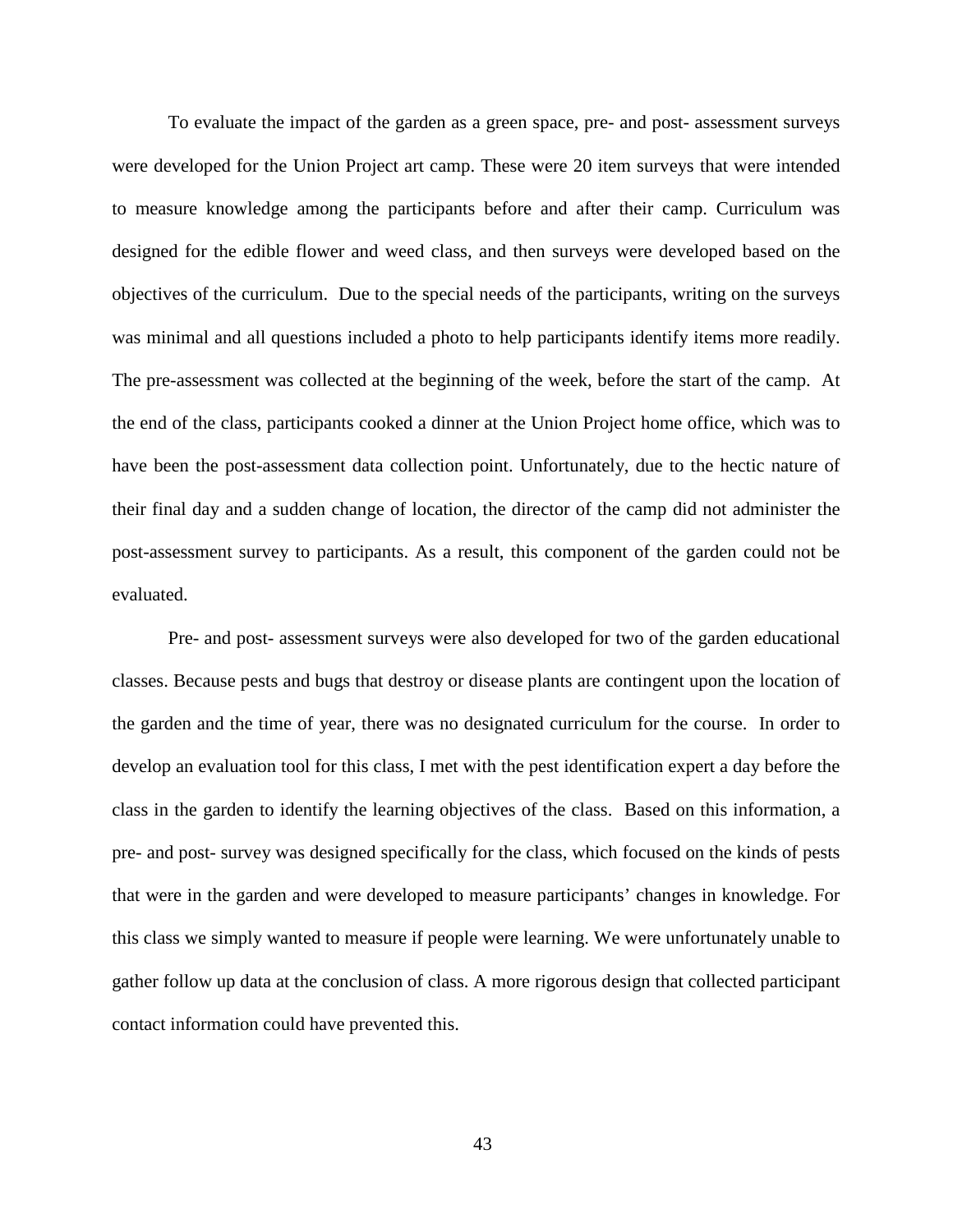Very detailed baseline and exit surveys were also were created for the healthy eating class that involved Sojourner House clients. These surveys were designed to measure behaviors, perceptions, attitudes and knowledge about healthy eating and cooking. More specifically, they were measuring how many times each participant ate breakfast, lunch, and dinner per week, how much access they have to healthy foods, the kinds of foods they eat on a weekly and daily basis, their perceptions of healthy foods, and measures for knowledge. There was a baseline survey, a post intervention survey, and a 1-month follow-up survey. Unfortunately, due to logistical issues at Whole Foods, this class was cancelled last minute and the class was never rescheduled.

The Kentucky Avenue School portion of the garden was the most rigorously evaluated part of the garden. To evaluate this component, pre- and post- assessment surveys were created for the students, which measured knowledge and preferences toward gardening and being outside. Surveys for students were developed from scratch based of the curriculum provided by Grow Pittsburgh. Surveys were administered before the start of the fall gardening classes and at end of 6-week program. Additionally, parents were sent an online survey before the start of the fall garden sessions, measuring their child's behavior and preferences. This survey was developed based off previous instruments used to measure behavioral changes, but the questions were altered to fit the content of this program. The same survey was sent to parents at the conclusion of the program to change over time.

#### **3.3 RESULTS**

<span id="page-50-0"></span>This section provides a discussion of the results based on my experience of the evaluation of Enright Community Garden. In total there were 32 children in the intervention. Children were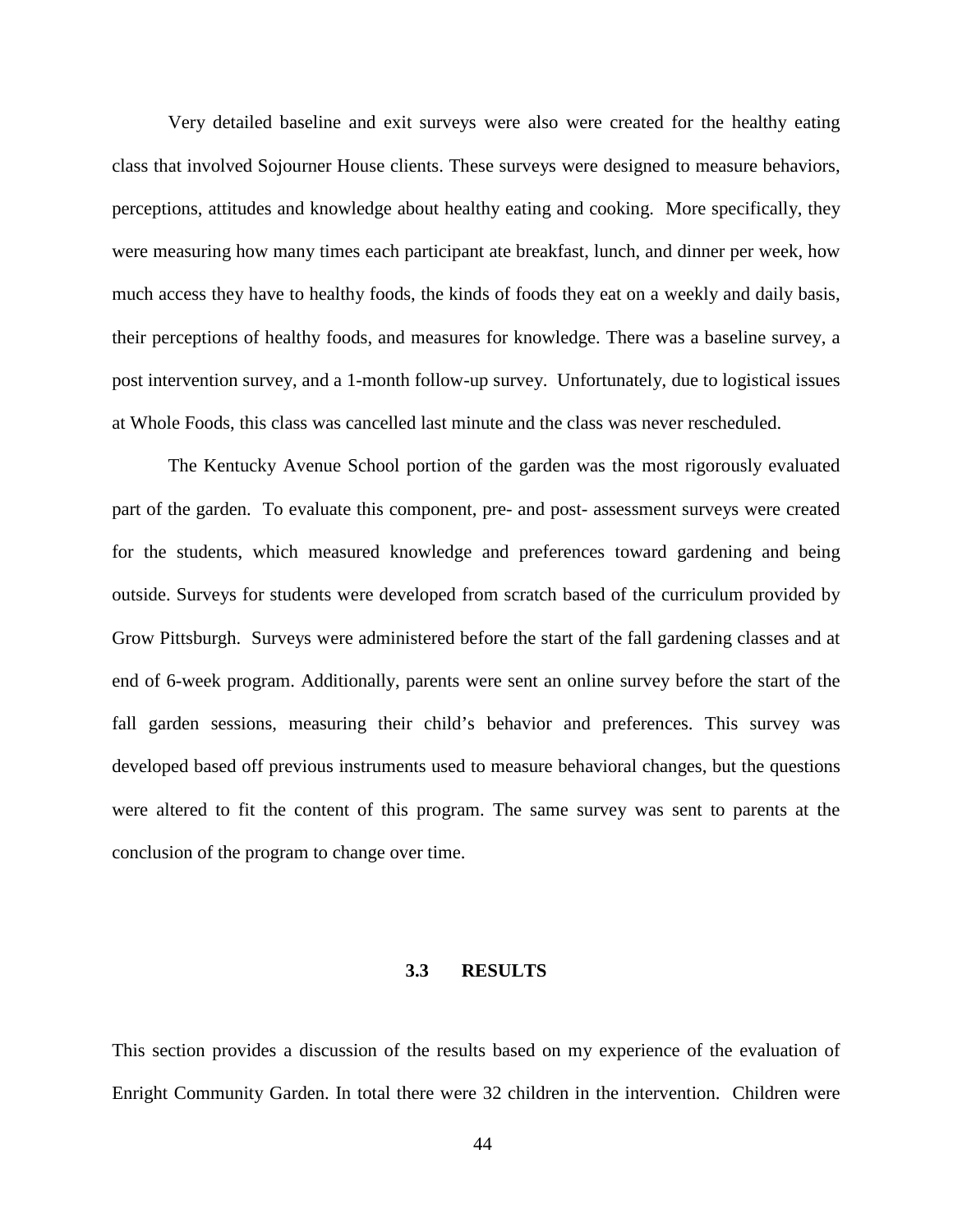asked knowledge questions based on the curriculum, questions about whether they garden at home, if they enjoy time in the garden, if they enjoy the fruits and vegetables they have tasted in the garden, and if they enjoy gardening.

Approximately 44% of the students have a garden at home and 38% of the students reported gardening with their parents or a teacher. Based on the results of the knowledge section of the pre- and post- intervention assessment given to the KAS students, there was a 45% increase in knowledge among students. The mean score on the knowledge section of the preassessment was 3.5 and the mean score on the knowledge section of the post assessment was 7.3. The distribution of means was approximately normal, but results were run through the Wilcoxon Signed Rank Test, as this is a more conservative test than a paired-T test. With a significance level at P< .05, the null hypothesis was rejected and it was concluded that results between preand post-assessment tests were significantly different. The garden did have a positive impact in improving the children's knowledge.

On the pre-test assessment, 53% of the students reported they enjoyed spending time in the garden, on the post-test assessment 87% reported that they enjoyed spending time in the garden. When asked if they enjoy the fruits or vegetables that they have tasted in the garden, 53% of the students reported on the pre-test assessment that they like the fruits and vegetables they have tasted and on the post test assessment 81% reported they like the fruits and vegetables they have tasted. When asked which vegetables they enjoy, students reported that they enjoy the following: strawberries, apples, basil, mint, broccoli, tomatoes, carrots, beets, herbs, flowers, cilantro, kale, raspberries, chocolate mint, cucumbers, lemon balm, and asparagus. One student wrote "I love all".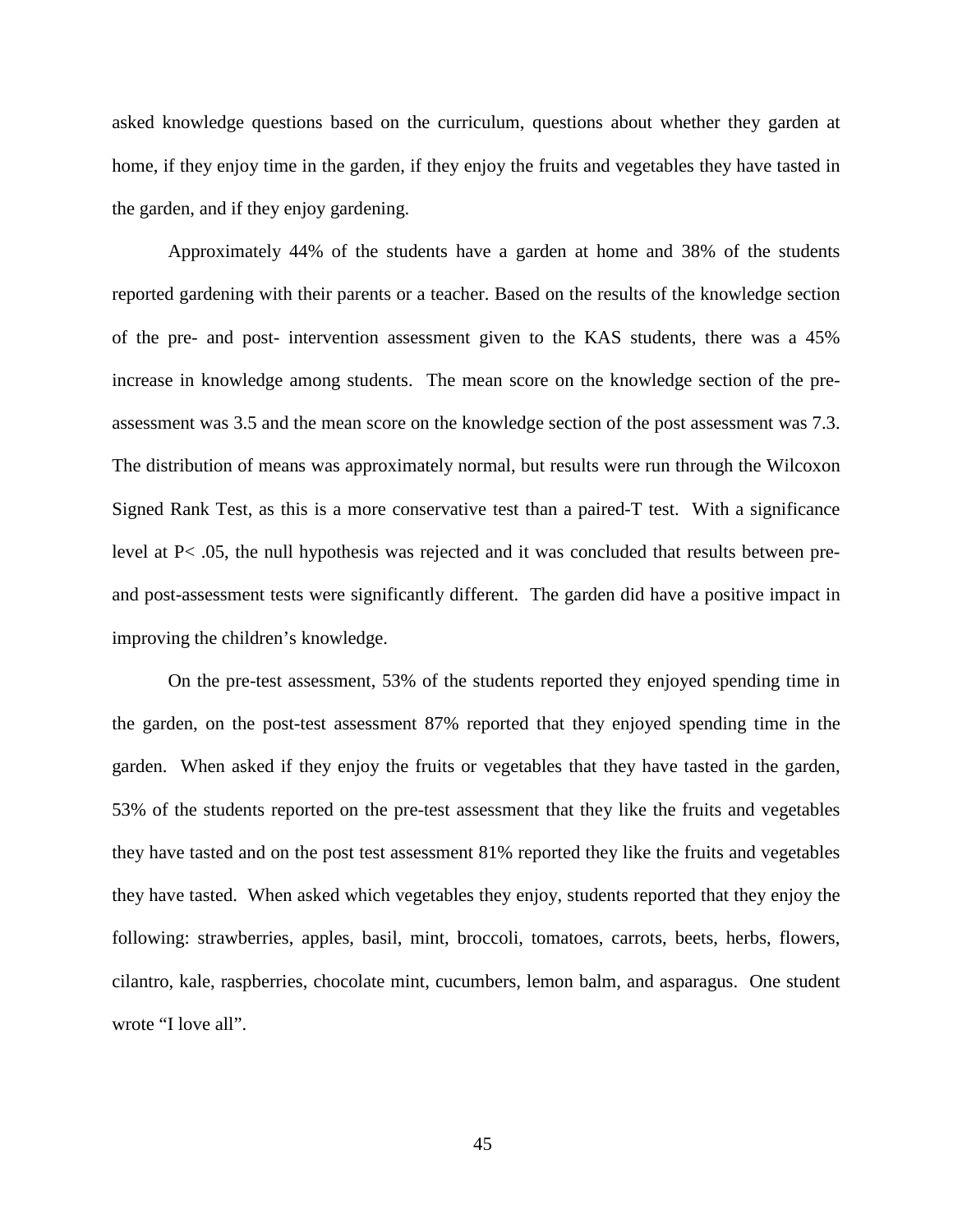The last question asked if the students enjoy gardening. On the pre-test assessment 38% reported that they enjoyed gardening and on the post-test assessment 81% reported that they enjoy gardening. When asked specifically what students enjoy about gardening, they wrote the following:

- "Planting"
- "I like trying the things"
- "It is a quiet good place"
- "You help the plants"
- "Playing"
- "The bugs"
- "Cause I like plants"
- "Planting seeds"
- "Picking flowers"
- "I have fun gardening"
- "Plants and plant beets you see the root"
- "Well it makes me happy"
- "It's fun and hard"
- "Digging"
- "Water the plants"
- "Get to learn about garden"
- "Breaking up soil".

Overall, we saw positive increases in the number of children who improved their knowledge, children who reported enjoying time in the garden, children who reported that they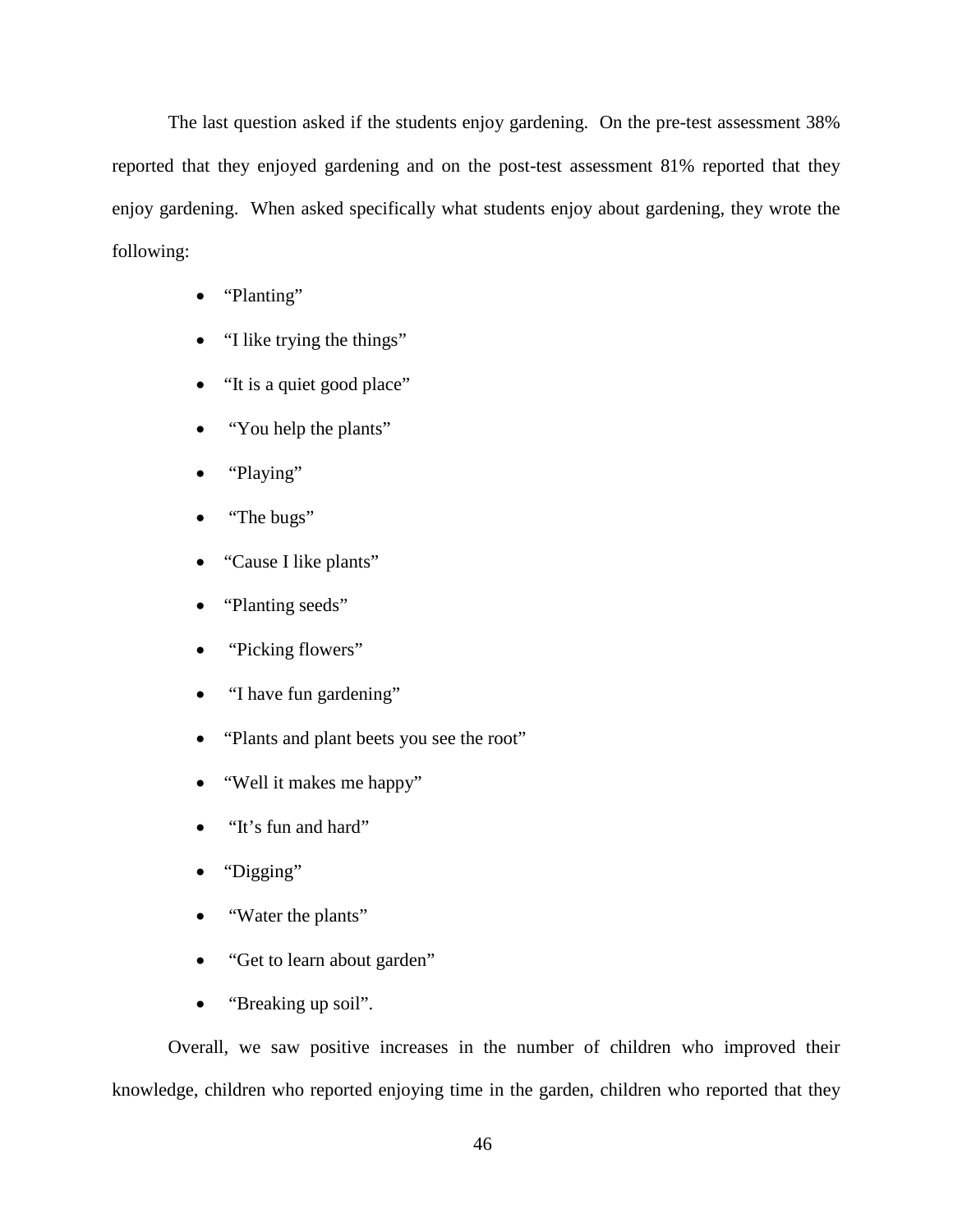enjoy the fruits and vegetables they have tasted in the garden, and children who reported they enjoy gardening.

The results of the parent pre -and post-assessment were much harder to measure. In a survey emailed out to parents, there were 20 who took the pre-survey and 21 who took the postsurvey. Looking at the results, parents reported slight increases in their child's enjoyment of fruits and vegetables and their child's enjoyment of spending time in the garden, but none of these increases were significant.

The most useful data obtained from the parent portion of the evaluation was the quantitative and qualitative data from the post-assessment questionnaire. When asked if children talked about their time in the garden with their parents, 95% of parents reported that their children talked to them. Parents reported that children stated the following:

- "They were very excited about it. It was special."
- "She really likes going to the garden, the fact that Grammy comes sometimes also, and really likes the helpers who are there. She is proud to come home and bring me flowers from the garden and tell me things about it."
- "Mostly how much fun it was to get outside during the day"
- "They liked going and learning about the different plants"
- "What plants they worked with"
- "She told me about the various foods that you grow. She is a little nervous around fruits due to oral allergy syndrome with many fruits, but she loves the veggies."
- "She now has a better understanding of the cyclical nature of plant life, and the role plants play in our ecosystem."
- "Loved seeing the praying mantis, trying some of the harvest, answering questions"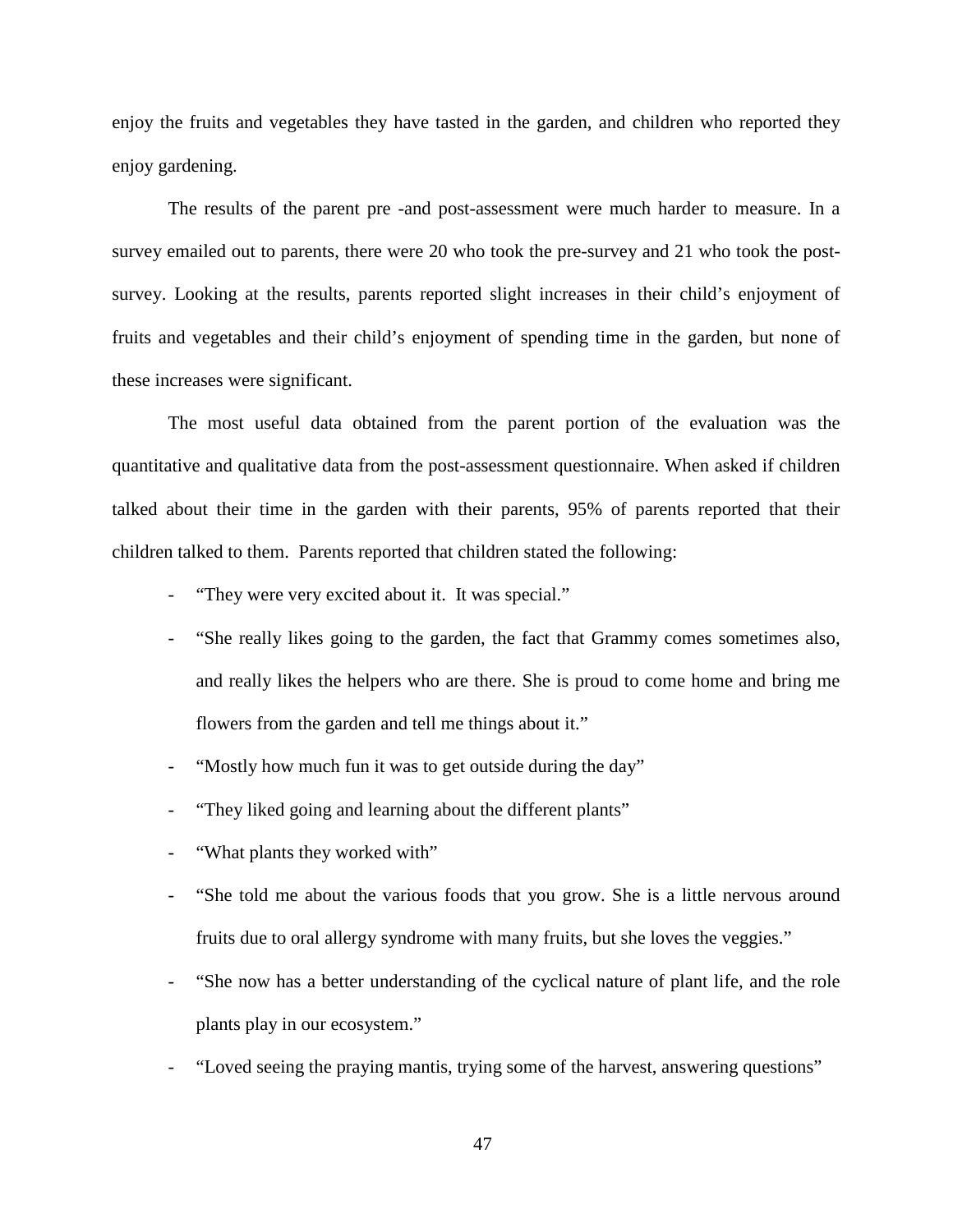- "Would share things harvested and especially proud to give us flowers. Also wanted us to plant seeds at home."
- "He learned so much and had an amazing time. What a wonderful experience!"
- "He liked the little tomatoes and told us about their color and taste."
- "He talked about picking flowers and was very excited about bringing some home. He also told us about the delicious tomatoes that he tried."
- "She talked about the seeds they planted. She also talked about harvesting, eating a rainbow and making tea from herbs."

The fact that children were noted as going home and talking about their time in the garden suggests that they were interested in the garden learning opportunity. 95% of parents reported that their child seemed excited about spending time in the garden. Only 20% of parents reported seeing some kind of behavior change in their child after spending time in the garden. Some of the behavioral changes parents reported were the following:

-" In general, I notice improvement in mood whenever she spends a lot of time outside. Working/playing outside inspires her to learn and take more physical risks."

-" She is more likely to come home interested in eating vegetables, which is a huge plus!"

When parents were asked if they felt the garden was valuable to their child's education, 100% of parents reported that they found their child's experience in the garden valuable. When parents were asked to express why they found the garden valuable to their child's education, they reported the following:

- "As our global community grows and it becomes more difficult to sustainably feed the masses, learning about gardening and growing food will become more important.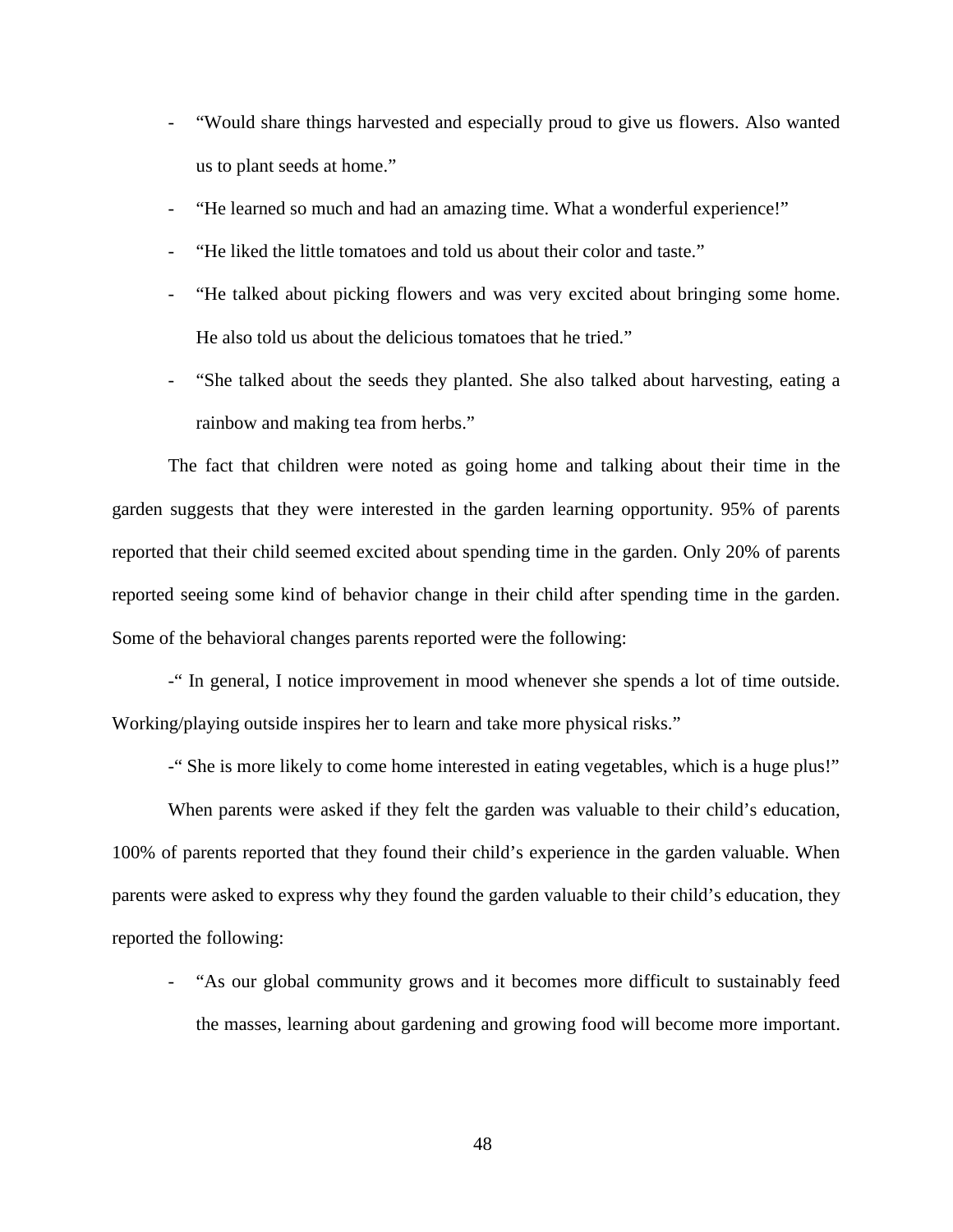I also think learning about growing food fosters more enjoyment of eating healthy foods, which is critical to proper brain and behavioral development"

- "Grass roots all the way literally in this case."
- "Children need a wide variety of types of education, not just 'academics'"
- "We believe there is a lot of value in knowing where your food comes from; how is grown/raised; and how it makes it's way to the market and into our homes. This is important from a personal consumption perspective, but also from political and environmental ones. The garden experience introduces kids to all of these concepts, which encourages healthy eating, and also encourages support for local, sustainable gardening/farming practices. My daughter has run into some of the garden workers around the community (e.g. when we are shopping in whole foods) and this excites her. I think this helps her make connections among the garden, grocery stores, and our kitchen. Also, in general I support any learning that can take place outdoors and which involves a hands on experience."
- "I believe the weekly trips to the garden provide a concrete context as she learns more about science in school."
- "Hands-on experiences are needed to supplement instruction in the classroom. I would encourage more activities like this."
- "Getting out and doing things with their hands leaves more lasting memories than just learning about things from a book."
- "Engages children to observe the world around them. Brings the classroom to nature and makes learning tangible and fun."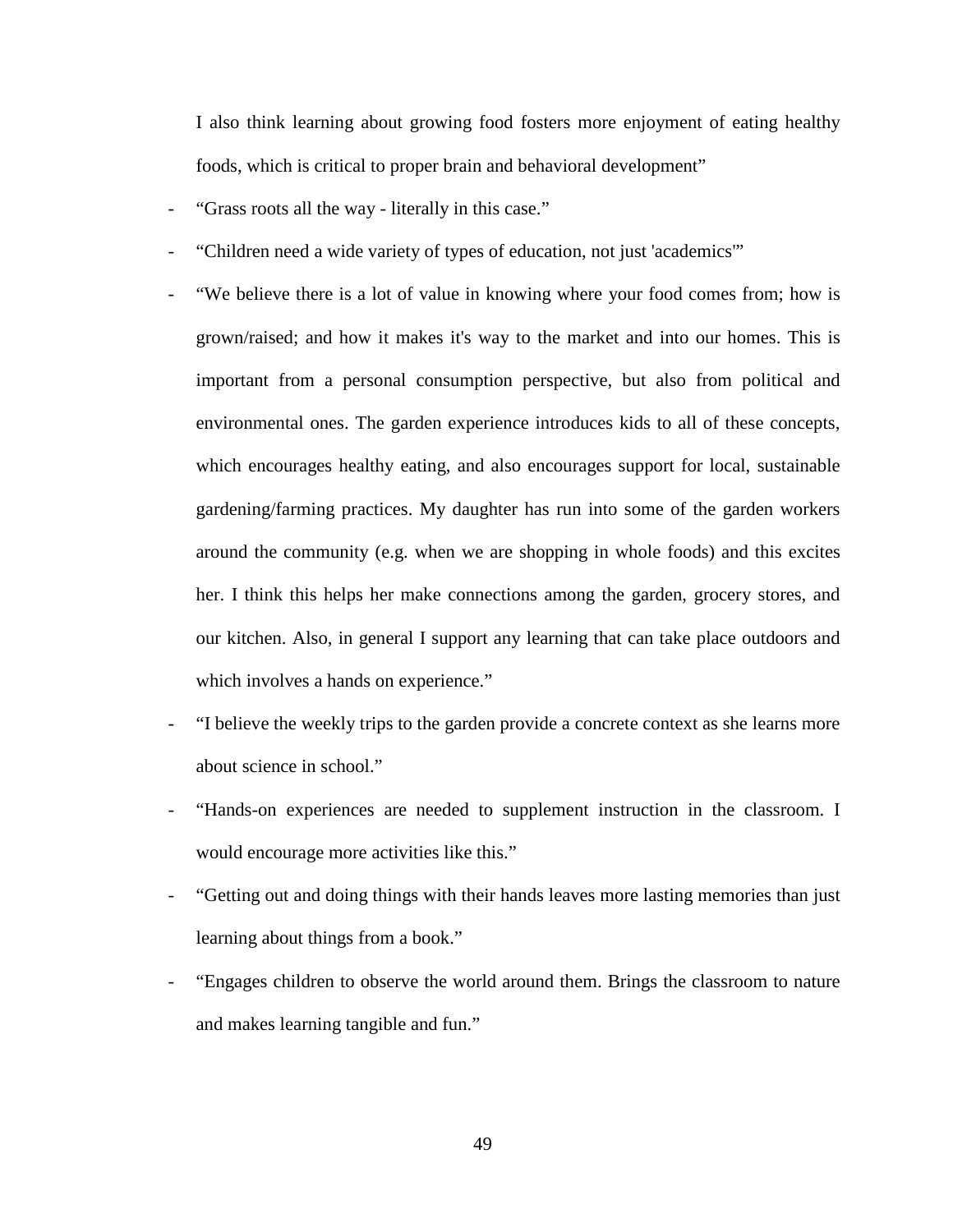Parents largely believe that not only was this kind of program valuable, but necessary to help their child learn about food. Parents saw the garden as something positive that encouraged health-eating habits, but still engaged the children in a hands-on and interactive way.

Although this was a small-scale intervention with a small sample size, it shows the positive effects gardening can have on children. Engaging children in hands-on and interactive ways, exposing children to fruits and vegetables, allowing them to taste a variety, and teaching them about fruits and vegetables have the potential to positively modify health behaviors.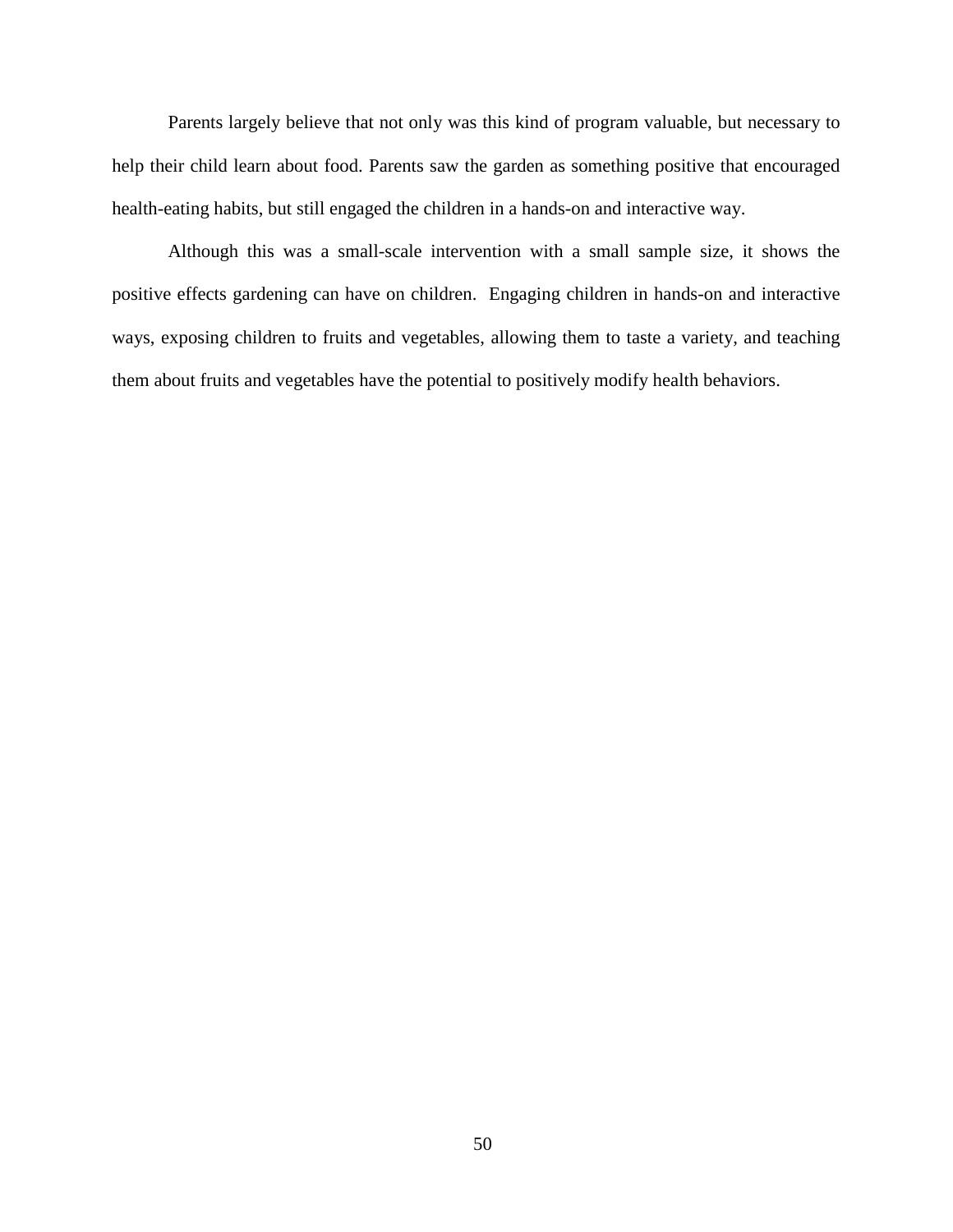#### **4.0 CONCLUSION**

<span id="page-57-0"></span>Current literature on garden-based nutrition education programs shows that it is possible to improve knowledge about fruits and vegetables, perceptions of fruits and vegetables, and influence consumption patterns. However, the effects are small, and most of the studies utilized a quasi-experimental design, relied on self-report, and incorporated small sample sizes. Nevertheless, this paper reveals that these programs do have positive benefits and suggests that community gardens present a promising approach to improving the health of the children and creating better health outcomes.

#### **4.1 STRENGTHS AND LIMITATIONS**

<span id="page-57-1"></span>Strengths of this evaluation were the pre-and post- design not only for the children, but also for the parents. By measuring the children's knowledge and preferences before the intervention, we could compare with the post- garden assessment and look for improvements. Additionally, being able to evaluate the parents' perspective added additional insight and created some unique qualitative data, making this a mixed methods evaluation. R. Burke Johnson in his paper "Mixed Methods Research: A Research Paradigm Whose Time Has Come" he states: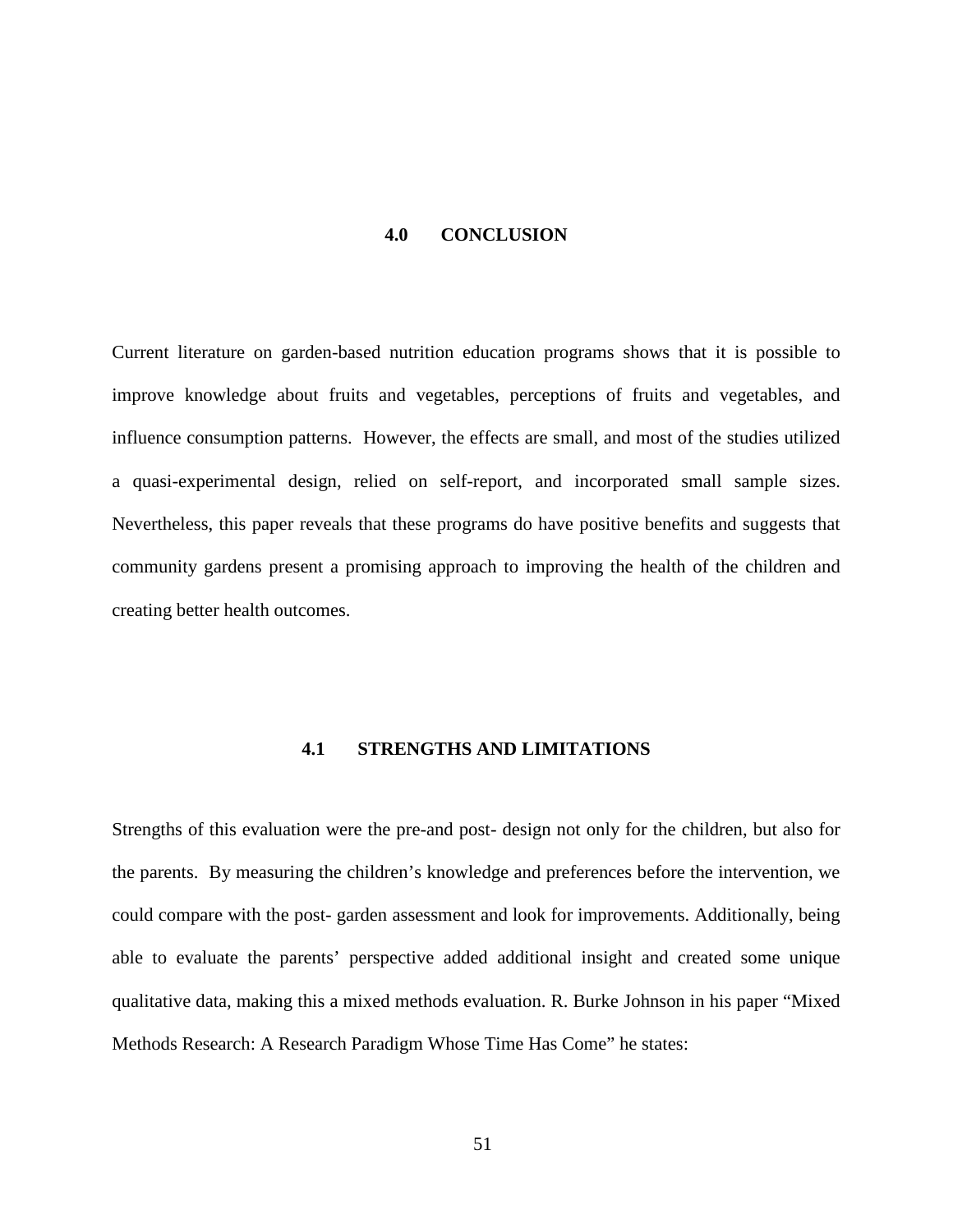"Investigators who conduct mixed methods research are more likely to select methods and approaches with respect to their underlying research questions, rather than with regard to some preconceived biases about which research paradigm should have hegemony in social science research. By narrowing the divide between quantitative and qualitative researchers, mixed methods research has a great potential to promote a shared responsibility in the quest for attaining accountability for educational quality. The time has come for mixed methods research." (Johnson & Onwuegbuzie, 2004)

By using qualitative and quantitative evaluation techniques we could measure change in knowledge and attitude, but then also the value of the program, which really added to the quality of the overall evaluation.

A limitation of this evaluation was the small sample size. It was hard to generate significant statistics because of this, but there was some significance. Another limitation is the lack of control group. The pre and post design of the assessments was developed to account for lack of control group and give a baseline to compare outcome data to. A huge limitation for the parent pre and post surveys was only being able to pair 11 of the pre surveys with 11 of the post surveys. Because of this it was hard to make any useful comparisons of behavioral changes as observed by parents.

Another limitation of this evaluation was the limited generalizability of results. In the future I would use a more rigorous design that randomized schools and classrooms to an intervention and then used classrooms receiving standard nutrition-education as a control group. The populations for this sample were not randomized and all were convenience samples, meaning the results from this evaluation can't be generalized to other programs. In order for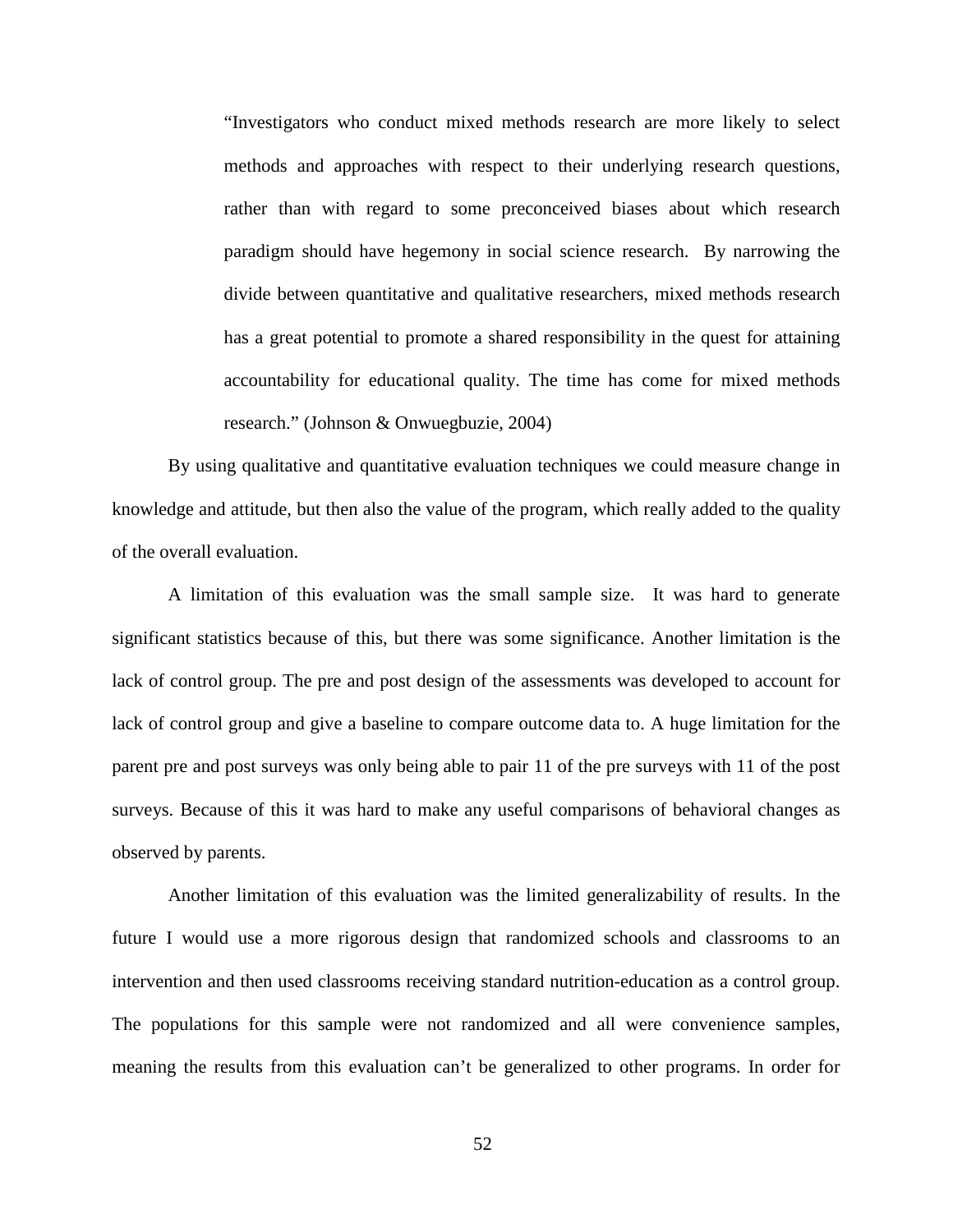results to be generalizable, a much more rigorous evaluation and intervention must be implemented. Additionally, many children already have their own gardens at home meaning results might not only be a cause of this intervention. Children were not randomized to the intervention, but to account for lack of randomization the pre- and post- questionnaire design was used for parents and children. This allowed for comparison before and after the intervention. Furthermore, the participants in the garden were from high-income neighborhoods and were predominantly Caucasian. This intervention might not have had the same impact if it were implemented in a lower-socioeconomic community with a more ethnically diverse population. Lastly, considering the long-standing partnership KAS holds with Enright Community Garden, they are already a school that is on-board with this kind of approach. Results could potentially differ in marginalized communities that haven't had much exposure to gardens or the concept of garden-based nutrition education.

In spite of these limitations, some very important lessons were learned throughout this evaluation. Regarding methods, I would have liked to have done more research on previous methods used for garden based nutrition education programs before the evaluation was conducted. Because some classes were created and thrown together on a whim by the ECG, time did not always allow for proper methods research and tools were developed from scratch. For the healthy eating class, measures were developed based on previous interventions, but that class was unfortunately canceled and those measures were never used.

Other lessons learned had to do with the nature of working with multiple organizations to try and effectively evaluate each component of the garden. As stated, classes were cancelled or parts of the evaluation weren't conducted due to time constraints. With the Union Project portion of this evaluation, I learned that you can create effective tools to help measure outcomes, but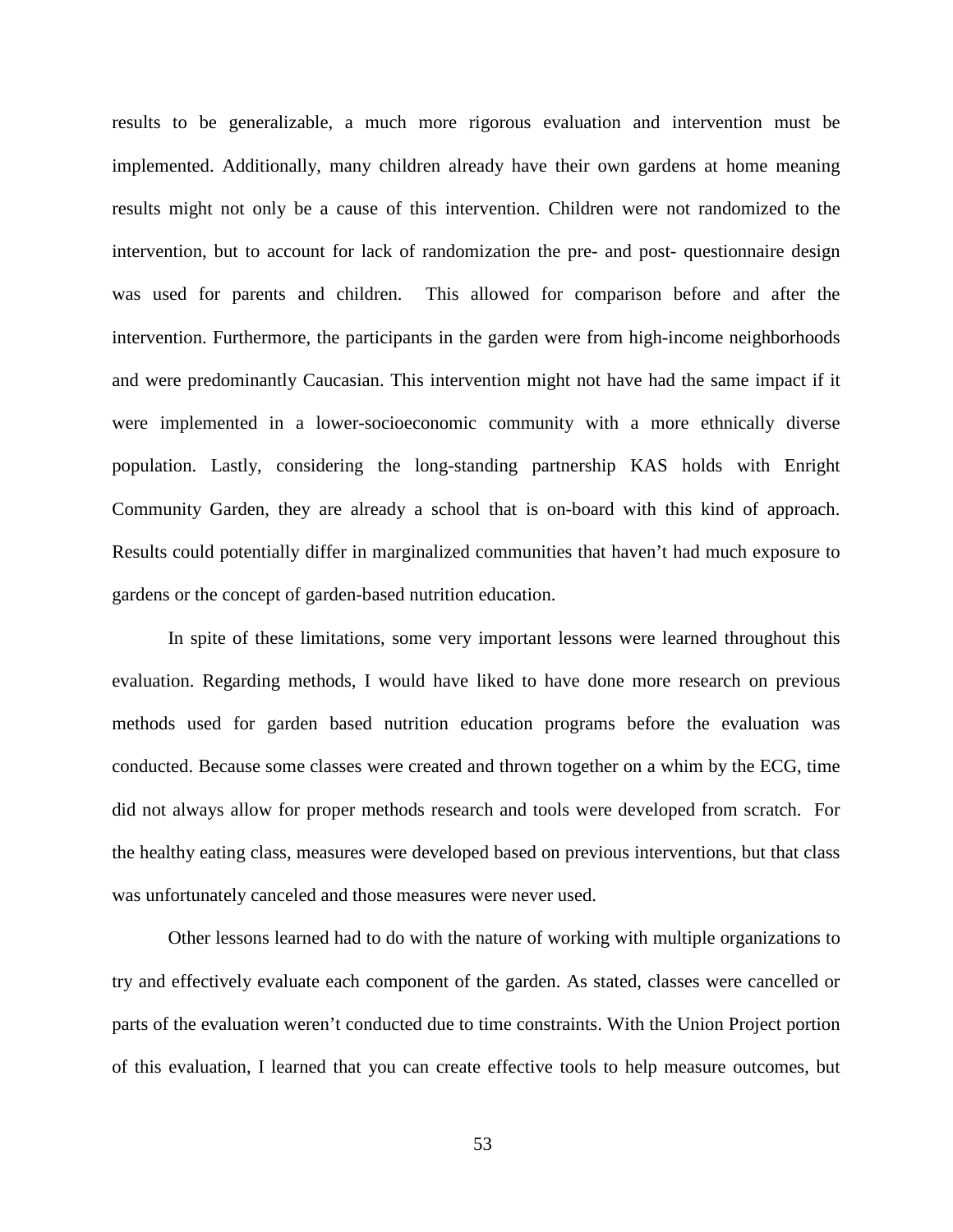unless these tools are used and implemented properly, you won't have data you can use. I had created a comprehensive pre/post survey, but because of the organization's time constraints, not being able to administer the post-intervention survey to students limited the utility of my baseline data.

Overall, I learned that to effectively evaluate a garden-based nutrition program there needs to be comprehensive research on current methods and design prior to the evaluation data collection period. Additionally, a more structured environment with more concrete dates and deadlines would have helped provide more rigor. Nonetheless, this evaluation provided useful data and generated some interesting results.

# **4.2 IMPLICATIONS FOR FUTURE RESEARCH**

<span id="page-60-0"></span>Generally speaking, changes in health behavior and social behavior are hard to change. The evaluation of Enright Community Garden and most of the studies covered in the review of literature displayed changes of knowledge and some changes in perception. Not only is each garden-based nutrition intervention designed very differently from each other, each one of these interventions has different number of students participating, different number of schools participating, varied age groups, and different levels of intensity to implement the interventions. It is unrealistic to expect a large impact from an intervention that only engages a small proportion of the school for an extended time or one that engages a large proportion of the school for a small portion time.

To fully study the impact of these approaches, it is recommended that any further research use a strong experimental design with control groups, longitudinal design, and non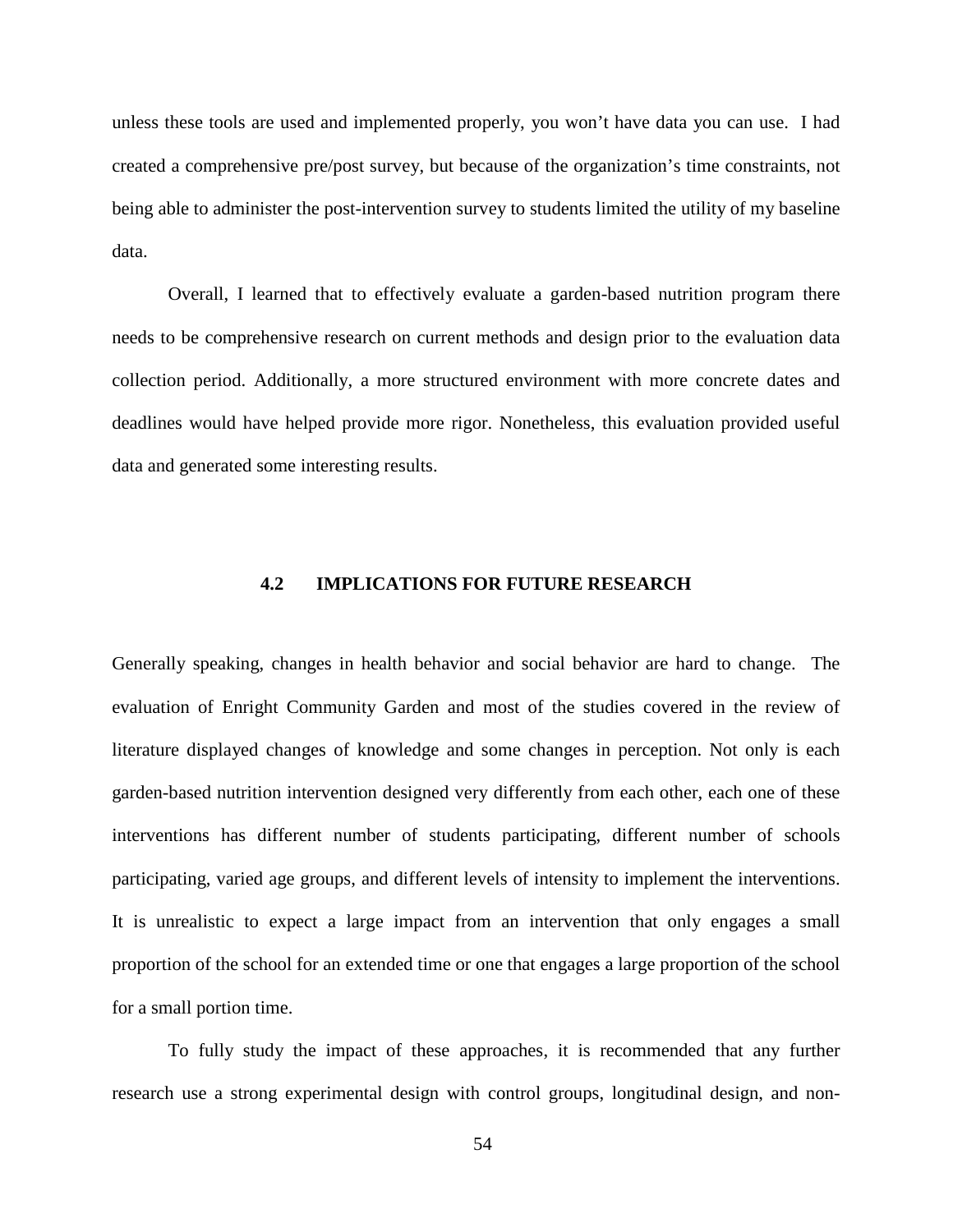convenience-sample cohorts to better study the impact. Evaluation strategies and curricula need to be improved and standardized to better compare populations and create more effective interventions. A mixed methods approach with a combination of surveys, observations, and interviews is suggested to truly measure the impact of garden-based nutrition education programs.

In a time where we are plagued by climbing numbers of child obesity, we have promising programs to not only give children the knowledge and exposure of healthy foods, but also potentially change their current environment by giving them increased access to healthy foods. Healthy children create healthy schools, which in turn creates healthy communities.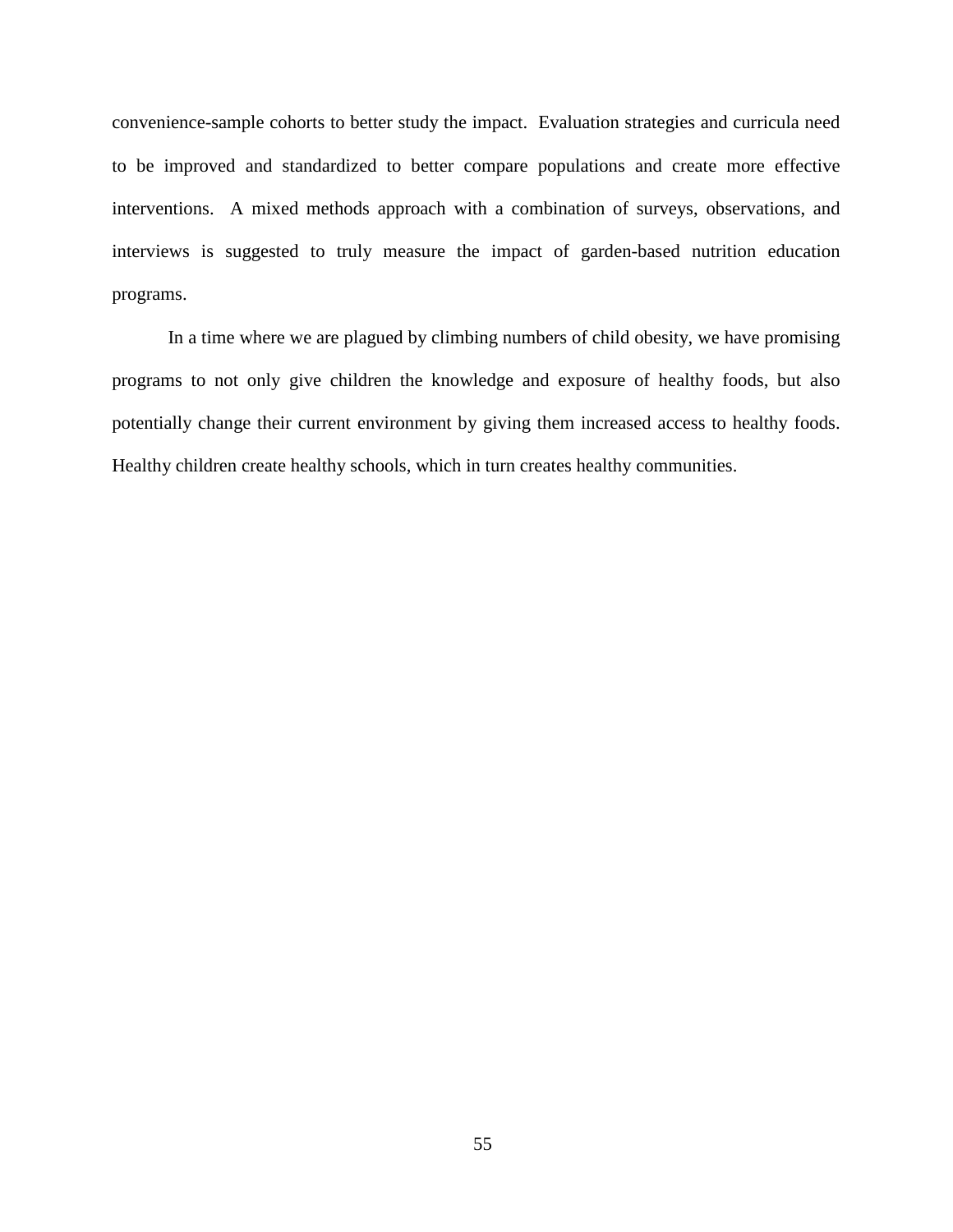#### **BIBLIOGRAPHY**

- <span id="page-62-0"></span>Anderson, S. E., He, X., Schoppe-Sullivan, S., & Must, A. (2010). Externalizing behavior in early childhood and body mass index from age 2 to 12 years: longitudinal analyses of a prospective cohort study. *BMC pediatrics, 10*(1), 49-49. doi: 10.1186/1471-2431-10-49
- Armstrong, D. (2000). A survey of community gardens in upstate New York: Implications for health promotion and community development. *Health and Place, 6*(4), 319-327. doi: 10.1016/S1353-8292(00)00013-7
- Berezowitz, C. K., Bontrager Yoder, A. B., & Schoeller, D. A. (2015). School Gardens Enhance Academic Performance and Dietary Outcomes in Children. *Journal of School Health, 85*(8), 508-518. doi: 10.1111/josh.12278
- Berlin, L., Norris, K., Kolodinsky, J., & Nelson, A. (2013). The Role of Social Cognitive Theory in Farm‐to‐School‐Related Activities: Implications for Child Nutrition. *Journal of School Health, 83*(8), 589-595. doi: 10.1111/josh.12069
- Bleich, S. N., Segal, J., Wu, Y., Wilson, R., & Wang, Y. (2013). Systematic review of community-based childhood obesity prevention studies. *Pediatrics, 132*(1), e201-e210. doi: 10.1542/peds.2013-0886
- Blumenthal, M. (2013). Transforming Food Deserts and Swamps to Fight Obesity.
- Castro, D. C., Samuels, M., & Harman, A. E. (2013). Growing Healthy Kids. *American Journal of Preventive Medicine, 44*(3), S193-S199. doi: 10.1016/j.amepre.2012.11.024
- CDC. (2014). Childhood Obesity Facts. CDC
- Chang, H. J. (2010). Association Between Maternal Intimate Partner Violence and Incident Obesity in Preschool-Aged Children: Results From the Fragile Families and Child Wellbeing Study. *Jama, 304*(5), 508.
- Chaufan, C., Yeh, J., & Sigal, B. (2015). Advancing family health through the Garden of Eatin': on-site food gardens in early childhood education. *American journal of public health, 105*(4), 625.
- Duarte, C. S. (2010). Child mental health problems and obesity in early adulthood. *J Pediatr, 156*(1), 93-97. doi: 10.1016/j.jpeds.2009.06.066
- Ebbeling, C. B., Pawlak, D. B., & Ludwig, D. S. (2002). Childhood obesity: public-health crisis, common sense cure. *The Lancet, 360*(9331), 473-482. doi: 10.1016/S0140- 6736(02)09678-2
- Ellsworth, D., Ernst, J., & Snelling, A. (2015). A mobile farmers' market brings nutrition education to low-income students. *Health Education, 115*(2), 171-177. doi: 10.1108/HE-03-2014-0031
- Evans, A., Ranjit, N., Rutledge, R., Medina, J., Jennings, R., Smiley, A., . . . Hoelscher, D. (2012). Exposure to Multiple Components of a Garden-Based Intervention for Middle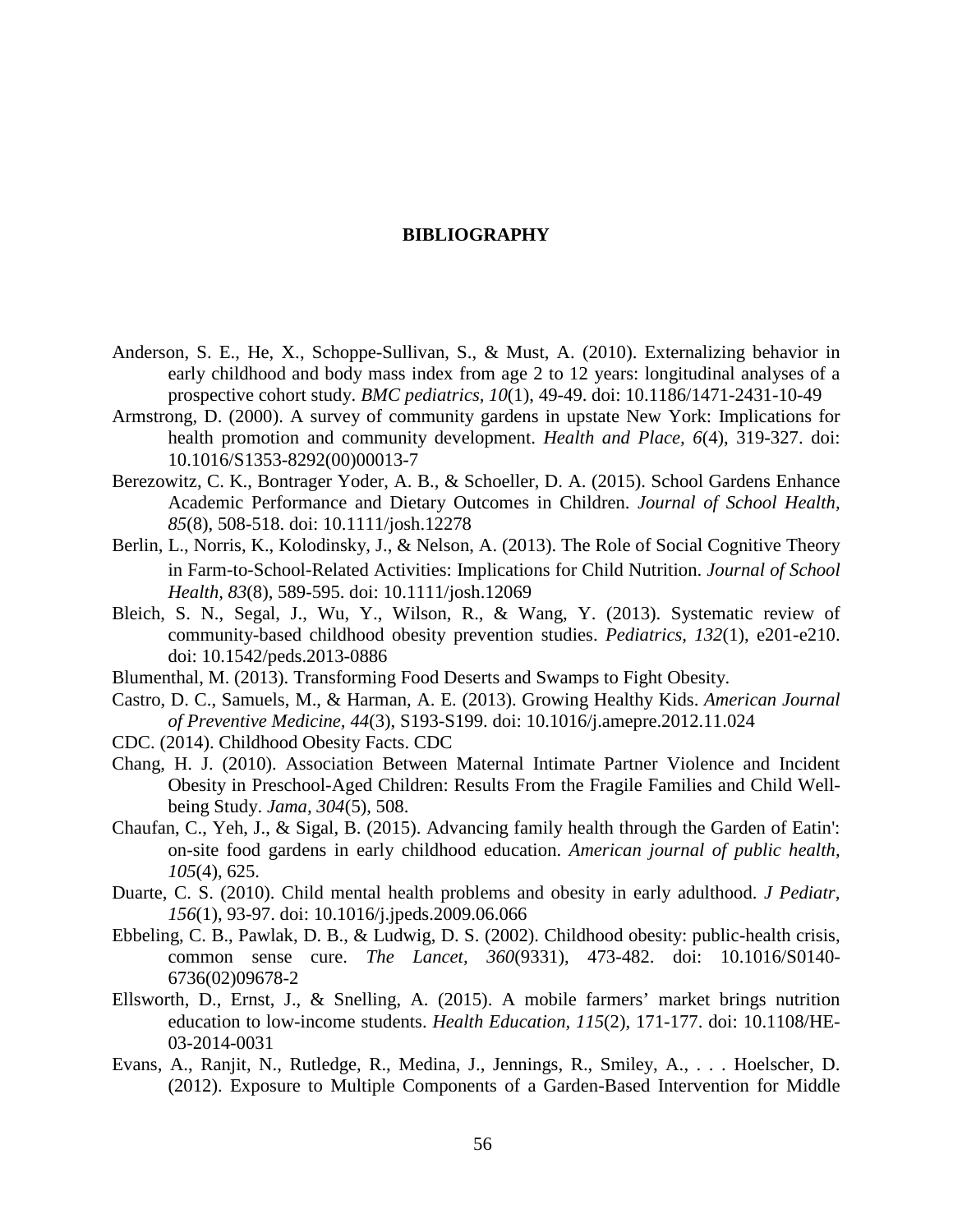School Students Increases Fruit and Vegetable Consumption. *Health Promotion Practice, 13*(5), 608-616.

- G, T. S., M, K. L., S, W. D., & R, P. R. (2001). Physical activity and determinants of physical activity in obese and non-obese children. *International Journal of Obesity, 25*(6), 822- 829. doi: 10.1038/sj.ijo.0801621
- Gatto, N. M., Ventura, E. E., Cook, L. T., Gyllenhammer, L. E., & Davis, J. N. (2012). LA Sprouts: a garden-based nutrition intervention pilot program influences motivation and preferences for fruits and vegetables in Latino youth. *Journal of the Academy of Nutrition and Dietetics, 112*(6), 913. doi: 10.1016/j.jand.2012.01.014
- Graham, H., Beall, D. L., Lussier, M., McLaughlin, P., & Zidenberg-Cherr, S. (2005). Use of School Gardens in Academic Instruction. *Journal of Nutrition Education and Behavior, 37*(3), 147-151. doi: 10.1016/S1499-4046(06)60269-8
- Gundersen, C., Mahatmya, D., Garasky, S., & Lohman, B. (2011). Linking psychosocial stressors and childhood obesity. *Obesity Reviews, 12*(501), e54-e63. doi: 10.1111/j.1467- 789X.2010.00813.x
- Hearst, M. O., Martin, L., Rafdal, B. H., Robinson, R., & McConnell, S. R. (2013). Early childhood development and obesity risk-factors in a multi-ethnic, low-income community: Feasibility of the 'Five Hundred under Five' social determinants of health pilot study. *Health Education Journal, 72*(2), 203-215.
- Jaenke, R. L., Collins, C. E., Morgan, P. J., Lubans, D. R., Saunders, K. L., & Warren, J. M. (2012). The Impact of a School Garden and Cooking Program on Boys' and Girls' Fruit and Vegetable Preferences, Taste Rating, and Intake. *Health Education & Behavior, 39*(2), 131-141.
- Johnson, R. B., & Onwuegbuzie, A. J. (2004). Mixed Methods Research: A Research Paradigm Whose Time Has Come. *Educational Researcher, 33*(7), 14-26. doi: 10.3102/0013189X033007014
- Kelly, J., Ryan, A., Altman, B. E., & Stelzner, S. (2000). Understanding and Changing Social Systems. In J. Rappaport & E. Seidman (Eds.), *Handbook of Community Psychology* (pp. 133-159): Springer US.
- Klemmer, C. D., Waliczek, T. M., & Zajicek, J. M. (2005). Growing Minds: The Effect of a School Gardening Program on the Science Achievement of Elementary Students. *HortTechnology, 15*(3), 448.
- Koch, S., Waliczek, T. M., & Zajicek, J. M. (2006). The Effect of a Summer Garden Program on the Nutritional Knowledge, Attitudes, and Behaviors of Children. *HortTechnology, 16*(4), 620.
- Lautenschlager, L., & Smith, C. (2007). Beliefs, knowledge, and values held by inner-city youth about gardening, nutrition, and cooking. *Agriculture and Human Values, 24*(2), 245-258. doi: 10.1007/s10460-006-9051-z
- McAleese, J. D., & Rankin, L. L. (2007). Garden-Based Nutrition Education Affects Fruit and Vegetable Consumption in Sixth-Grade Adolescents. *Journal of the American Dietetic Association [H.W. Wilson - GS], 107*(4), 662.
- McCormack, L. A. (2010). Review of the nutritional implications of farmers' markets and community gardens: a call for evaluation and research efforts. *J Am Diet Assoc, 110*(3), 399-408. doi: 10.1016/j.jada.2009.11.023
- Medicine, I. o. (2005). Food Marketing to Children and Youth: Threat or Opportunity.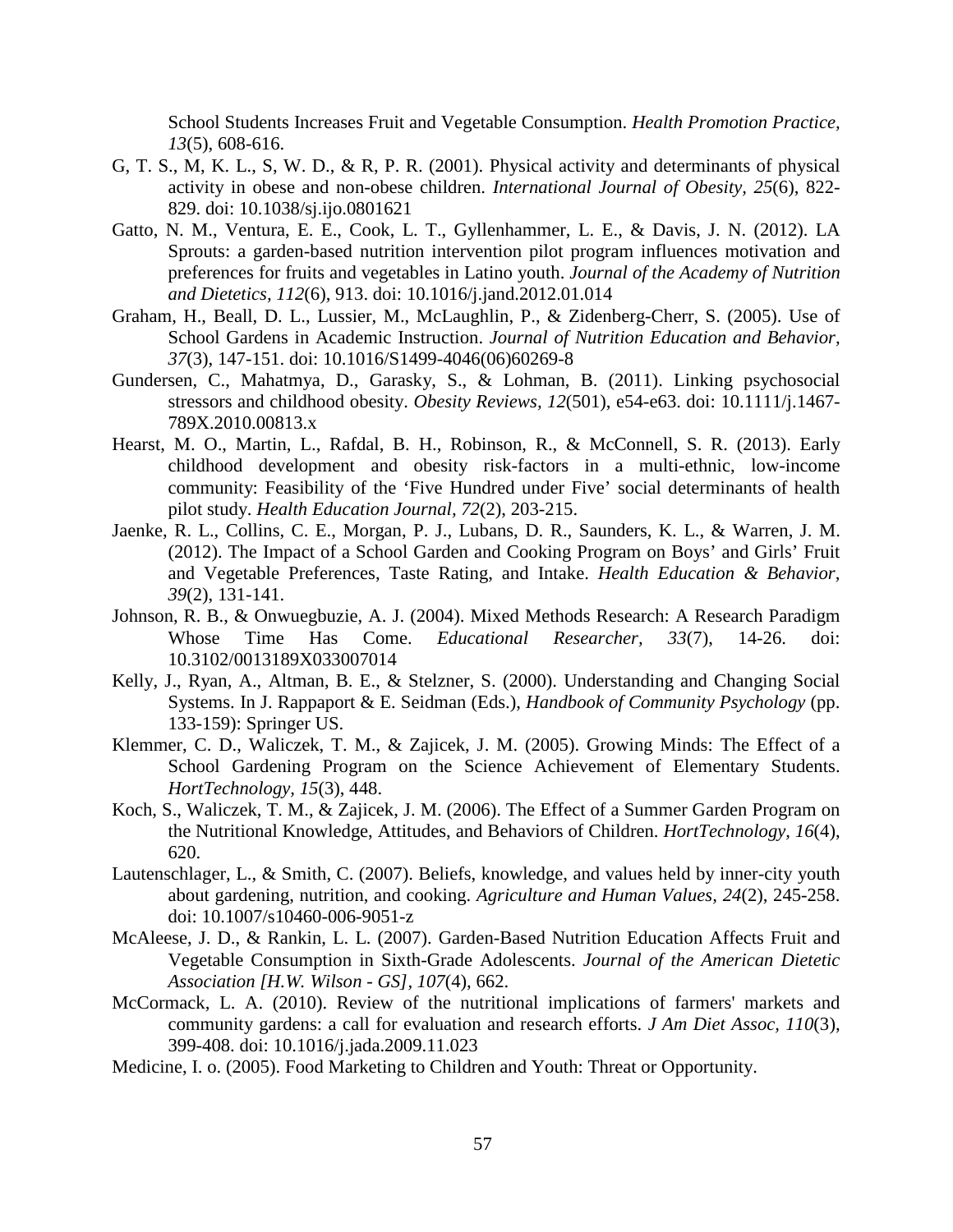- Morris, J. L., Koumjian, K. L., Briggs, M., & Zidenberg-Cherr, S. (2002). Nutrition to Grow On: A Garden-Enhanced Nutrition Education Curriculum for Upper-Elementary Schoolchildren. *Journal of Nutrition Education and Behavior, 34*(3), 175-176. doi: 10.1016/S1499-4046(06)60088-2
- Moss, A., Smith, S., Null, D., Long Roth, S., & Tragoudas, U. (2013). Farm to School and Nutrition Education: Positively Affecting Elementary School-Aged Children's Nutrition Knowledge and Consumption Behavior. *Childhood Obesity (Formerly Obesity and Weight Management), 9*(1), 51-56. doi: 10.1089/chi.2012.0056
- Namenek Brouwer, R. J., & Benjamin Neelon, S. E. (2013). Watch me grow: a garden-based pilot intervention to increase vegetable and fruit intake in preschoolers. *BMC public health, 13*, 363-363. doi: 10.1186/1471-2458-13-363
- O'Brien, S. A., & Shoemaker, C. A. (2006). An After-school Gardening Club to Promote Fruit and Vegetable Consumption among Fourth Grade Students: The Assessment of Social Cognitive Theory Constructs. *HortTechnology, 16*(1), 24.
- Ogden, C. L., Carroll, M. D., Kit, B. K., & Flegal, K. M. (2014). Prevalence of childhood and adult obesity in the United States, 2011-2012. *Jama, 311*(8), 806-814. doi: 10.1001/jama.2014.732
- Ozer, E. J. (2007). The Effects of School Gardens on Students and Schools: Conceptualization and Considerations for Maximizing Healthy Development. *Health Education & Behavior, 34*(6), 846-863. doi: 10.1177/1090198106289002
- Parks, E. P., Kumanyika, S., Moore, R. H., Stettler, N., Wrotniak, B. H., & Kazak, A. (2012). Influence of stress in parents on child obesity and related behaviors. *Pediatrics, 130*(5), e1096-e1104. doi: 10.1542/peds.2012-0895
- Perpich, K. J., Russ, R., Rizzolo, D., & Sedrak, M. (2011). Childhood obesity: understanding the causes, beginning the discussion. *JAAPA : official journal of the American Academy of Physician Assistants, 24*(12), 30-34. doi: 10.1097/01720610-201112000-00005
- Poston, S. A., Shoemaker, C. A., & Dzewaltowski, D. A. (2005). A Comparison of a Gardening and Nutrition Program with a Standard Nutrition Program in an Out-of-school Setting. *HortTechnology, 15*(3), 463.
- Ratcliffe, M. M., Merrigan, K. A., Rogers, B. L., & Goldberg, J. P. (2011). The Effects of School Garden Experiences on Middle School-Aged Students' Knowledge, Attitudes, and Behaviors Associated With Vegetable Consumption. *Health Promotion Practice, 12*(1), 36-43. doi: 10.1177/1524839909349182
- Robinson-O'Brien, R., Story, M., & Heim, S. (2009). Impact of garden-based youth nutrition intervention programs: a review. *J Am Diet Assoc, 109*(2), 273-280. doi: 10.1016/j.jada.2008.10.051
- Services, N. C. f. H. S. U. S. D. o. H. a. H. (Producer). (2012). Health, United States, 2011: With Special Features on Socioeconomic Status and Health.
- Sharma, M. (2006). School-based interventions for childhood and adolescent obesity. *Obesity reviews : an official journal of the International Association for the Study of Obesity, 7*(3), 261-269. doi: 10.1111/j.1467-789X.2006.00227.x
- Sharma, S. V., Hedberg, A. M., Skala, K. A., Chuang, R.-J., & Lewis, T. (2015). Feasibility and acceptability of a gardening-based nutrition education program in preschoolers from lowincome, minority populations. *Journal of Early Childhood Research, 13*(1), 93-110. doi: 10.1177/1476718X14538598